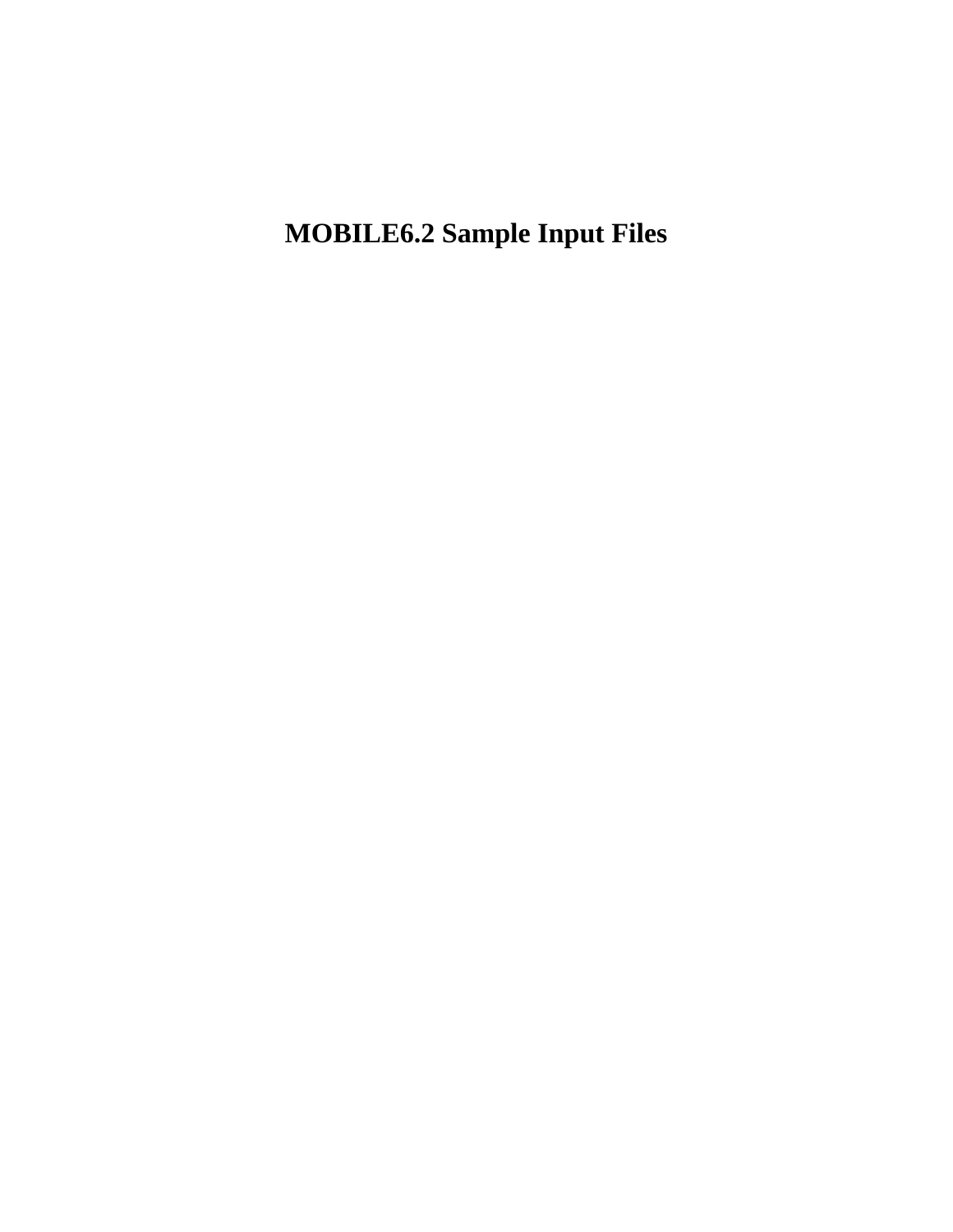# **January Average Day M6Input File Settings**

## **Washington County, 2009**

|                                                                                                      | MOBILE6 INPUT FILE   |                                                 |                                                                |  |  |                                                                                           |  |  |                                                                  |
|------------------------------------------------------------------------------------------------------|----------------------|-------------------------------------------------|----------------------------------------------------------------|--|--|-------------------------------------------------------------------------------------------|--|--|------------------------------------------------------------------|
| $REPORT$ $FILE$ $\qquad \qquad :$<br>:<br>DATABASE OUTPUT<br>WITH FIELDNAMES<br>$\ddot{\phantom{a}}$ |                      |                                                 | m6output.out REPLACE<br>EMISSIONS TABLE : M6OUTPUT.TB1 REPLACE |  |  |                                                                                           |  |  |                                                                  |
| POLLUTANTS                                                                                           |                      | : HC CO NOX CO2                                 |                                                                |  |  |                                                                                           |  |  |                                                                  |
|                                                                                                      |                      |                                                 |                                                                |  |  |                                                                                           |  |  | PARTICULATES : SO4 OCARBON ECARBON GASPM LEAD BRAKE TIRE NH3 SO2 |
|                                                                                                      |                      | AGGREGATED OUTPUT :                             |                                                                |  |  |                                                                                           |  |  |                                                                  |
| RUN DATA                                                                                             |                      |                                                 | : 0021                                                         |  |  |                                                                                           |  |  |                                                                  |
|                                                                                                      |                      |                                                 |                                                                |  |  |                                                                                           |  |  |                                                                  |
|                                                                                                      | EXPRESS HC AS VOC :  |                                                 |                                                                |  |  |                                                                                           |  |  |                                                                  |
|                                                                                                      | EXPRESS HC AS VOC :  |                                                 |                                                                |  |  |                                                                                           |  |  |                                                                  |
|                                                                                                      | EXPAND EVAPORATIVE : |                                                 |                                                                |  |  |                                                                                           |  |  |                                                                  |
|                                                                                                      | EXPAND EXHAUST       |                                                 |                                                                |  |  |                                                                                           |  |  |                                                                  |
| NO REFUELING                                                                                         |                      |                                                 |                                                                |  |  |                                                                                           |  |  |                                                                  |
|                                                                                                      |                      | 94+ LDG IMP : NLEVNE.D                          |                                                                |  |  |                                                                                           |  |  |                                                                  |
|                                                                                                      |                      |                                                 |                                                                |  |  |                                                                                           |  |  |                                                                  |
|                                                                                                      |                      | REBUILD EFFECTS : 0.9                           |                                                                |  |  |                                                                                           |  |  |                                                                  |
|                                                                                                      |                      | REG DISTRIBUTION : Reg2005. Was (2005 Age Data) |                                                                |  |  |                                                                                           |  |  |                                                                  |
| FUEL PROGRAM                                                                                         |                      | $\cdots$                                        |                                                                |  |  |                                                                                           |  |  |                                                                  |
|                                                                                                      |                      |                                                 |                                                                |  |  |                                                                                           |  |  |                                                                  |
|                                                                                                      | DIESEL FRACTIONS     |                                                 |                                                                |  |  |                                                                                           |  |  |                                                                  |
|                                                                                                      |                      |                                                 |                                                                |  |  | $0.0000$ $0.0000$ $0.0000$ $0.0000$ $0.0000$ $0.0000$ $0.0000$ $0.0007$ $0.0007$ $0.0030$ |  |  |                                                                  |
|                                                                                                      |                      |                                                 |                                                                |  |  | 0.0019 0.0018 0.0012 0.0028 0.0007 0.0004 0.0000 0.0006 0.0019 0.0007                     |  |  |                                                                  |
|                                                                                                      |                      | 0.0008 0.0009 0.0056 0.0065 0.0179              |                                                                |  |  |                                                                                           |  |  |                                                                  |
|                                                                                                      |                      |                                                 |                                                                |  |  | 0.0158 0.0158 0.0158 0.0158 0.0158 0.0074 0.0051 0.0072 0.0127 0.0157                     |  |  |                                                                  |
|                                                                                                      |                      |                                                 |                                                                |  |  | 0.0213 0.0120 0.0249 0.0180 0.0212 0.0113 0.0123 0.0234 0.0148 0.0265                     |  |  |                                                                  |
|                                                                                                      |                      | 0.0159 0.0279 0.0336 0.0437 0.0956              |                                                                |  |  |                                                                                           |  |  |                                                                  |
|                                                                                                      |                      |                                                 |                                                                |  |  | 0.0158  0.0158  0.0158  0.0158  0.0158  0.0074  0.0051  0.0072  0.0127  0.0157            |  |  |                                                                  |
|                                                                                                      |                      |                                                 |                                                                |  |  | 0.0213 0.0120 0.0249 0.0180 0.0212 0.0113 0.0123 0.0234 0.0148 0.0265                     |  |  |                                                                  |
|                                                                                                      |                      | 0.0159 0.0279 0.0336 0.0437 0.0956              |                                                                |  |  |                                                                                           |  |  |                                                                  |
|                                                                                                      |                      |                                                 |                                                                |  |  | 0.0126 0.0126 0.0126 0.0126 0.0126 0.0126 0.0126 0.0126 0.0126 0.0126                     |  |  |                                                                  |
|                                                                                                      |                      |                                                 |                                                                |  |  | 0.0126 0.0126 0.0126 0.0126 0.0115 0.0111 0.0145 0.0115 0.0129 0.0096                     |  |  |                                                                  |
|                                                                                                      |                      | 0.0083 0.0072 0.0082 0.0124 0.0135              |                                                                |  |  |                                                                                           |  |  |                                                                  |
|                                                                                                      |                      |                                                 |                                                                |  |  | 0.0126 0.0126 0.0126 0.0126 0.0126 0.0126 0.0126 0.0126 0.0126 0.0126                     |  |  |                                                                  |
|                                                                                                      |                      |                                                 |                                                                |  |  | 0.0126 0.0126 0.0126 0.0126 0.0115 0.0111 0.0145 0.0115 0.0129 0.0096                     |  |  |                                                                  |
|                                                                                                      |                      | 0.0083 0.0072 0.0082 0.0124 0.0135              |                                                                |  |  |                                                                                           |  |  |                                                                  |
|                                                                                                      |                      |                                                 |                                                                |  |  | 0.1998 0.1998 0.1998 0.1998 0.1998 0.1998 0.1998 0.1998 0.1998 0.1998                     |  |  |                                                                  |
|                                                                                                      |                      |                                                 |                                                                |  |  | 0.1998 0.1998 0.1998 0.1998 0.2578 0.2515 0.3263 0.2784 0.2963 0.2384                     |  |  |                                                                  |
|                                                                                                      |                      | 0.2058 0.1756 0.1958 0.2726 0.2743              |                                                                |  |  |                                                                                           |  |  |                                                                  |
|                                                                                                      |                      |                                                 |                                                                |  |  | 0.6774 0.6774 0.6774 0.6774 0.6774 0.6774 0.6774 0.6774 0.6774 0.6774                     |  |  |                                                                  |
|                                                                                                      |                      |                                                 |                                                                |  |  | 0.6774 0.6774 0.6774 0.6774 0.7715 0.7910 0.8105 0.8068 0.8280 0.8477                     |  |  |                                                                  |
|                                                                                                      |                      | 0.7940 0.7488 0.7789 0.7842 0.6145              |                                                                |  |  |                                                                                           |  |  |                                                                  |
|                                                                                                      |                      |                                                 |                                                                |  |  |                                                                                           |  |  |                                                                  |
|                                                                                                      |                      |                                                 |                                                                |  |  | 0.8606 0.8606 0.8606 0.8606 0.8606 0.8606 0.8606 0.8606 0.8606 0.8606                     |  |  |                                                                  |
|                                                                                                      |                      |                                                 |                                                                |  |  | 0.8606 0.8606 0.8606 0.8606 0.8473 0.8048 0.8331 0.7901 0.7316 0.7275                     |  |  |                                                                  |
|                                                                                                      |                      | 0.7158 0.5647 0.3178 0.2207 0.1968              |                                                                |  |  |                                                                                           |  |  |                                                                  |
|                                                                                                      |                      |                                                 |                                                                |  |  | 0.4647 0.4647 0.4647 0.4647 0.4647 0.4647 0.4647 0.4647 0.4647 0.4647                     |  |  |                                                                  |
|                                                                                                      |                      |                                                 |                                                                |  |  | 0.4647 0.4647 0.4647 0.4647 0.4384 0.3670 0.4125 0.3462 0.2771 0.2730                     |  |  |                                                                  |
|                                                                                                      |                      | 0.2616 0.1543 0.0615 0.0383 0.0333              |                                                                |  |  |                                                                                           |  |  |                                                                  |
|                                                                                                      |                      |                                                 |                                                                |  |  | 0.6300 0.6300 0.6300 0.6300 0.6300 0.6300 0.6300 0.6300 0.6300 0.6300                     |  |  |                                                                  |
|                                                                                                      |                      |                                                 |                                                                |  |  | 0.6300 0.6300 0.6300 0.6300 0.6078 0.5246 0.5767 0.5289 0.5788 0.5617                     |  |  |                                                                  |
|                                                                                                      |                      | 0.4537 0.4216 0.4734 0.4705 0.4525              |                                                                |  |  |                                                                                           |  |  |                                                                  |
|                                                                                                      |                      |                                                 |                                                                |  |  | 0.8563 0.8563 0.8563 0.8563 0.8563 0.8563 0.8563 0.8563 0.8563 0.8563                     |  |  |                                                                  |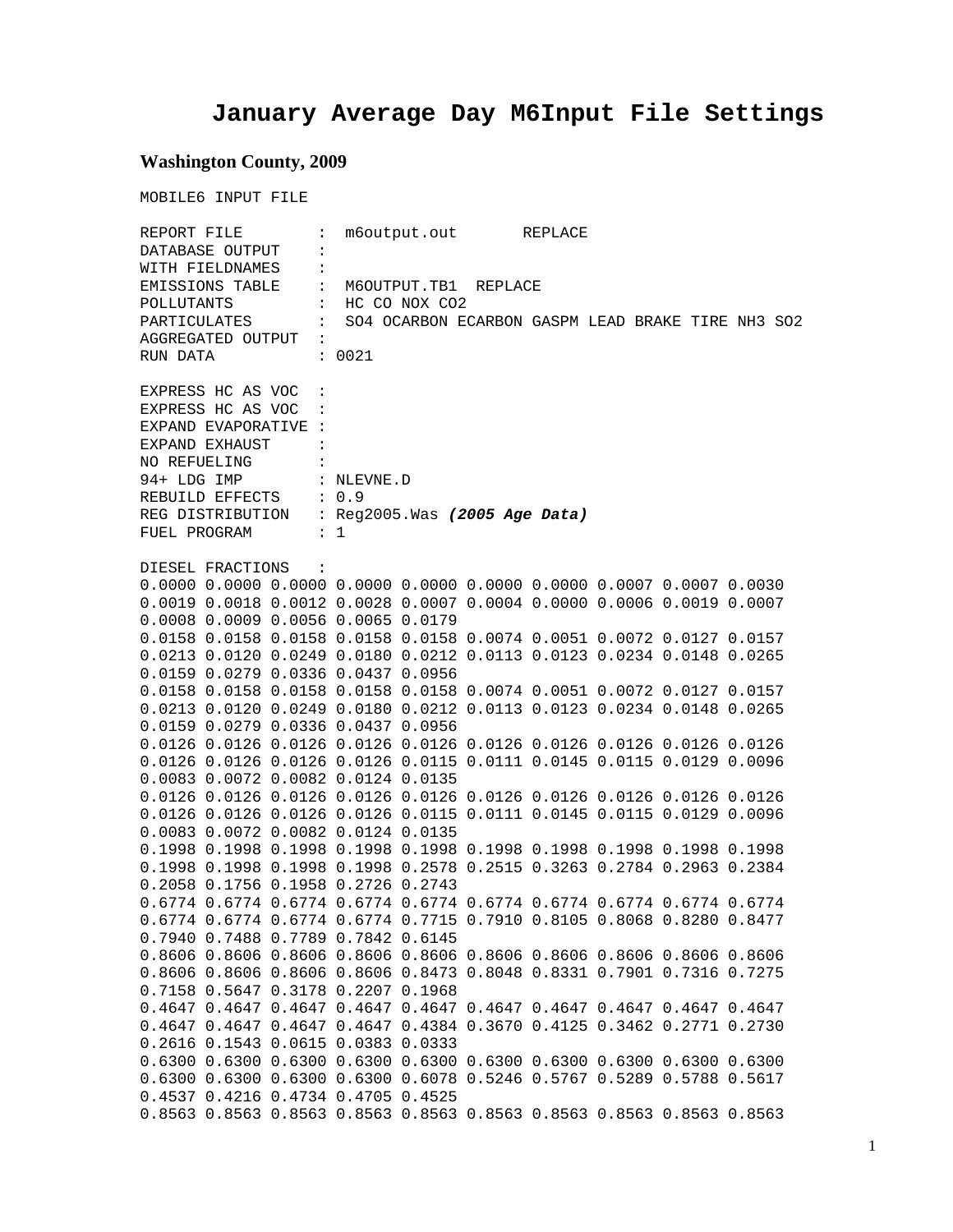0.8563 0.8563 0.8563 0.8563 0.8443 0.7943 0.8266 0.7972 0.8279 0.8177 0.7440 0.7184 0.7588 0.7567 0.7431 0.9992 0.9992 0.9992 0.9992 0.9992 0.9992 0.9992 0.9992 0.9992 0.9992 0.9992 0.9992 0.9992 0.9992 0.9989 0.9987 0.9989 0.9977 0.9984 0.9982 0.9979 0.9969 0.9978 0.9980 0.9979 1.0000 1.0000 1.0000 1.0000 1.0000 1.0000 1.0000 1.0000 1.0000 1.0000 1.0000 1.0000 1.0000 1.0000 1.0000 1.0000 1.0000 1.0000 1.0000 1.0000 1.0000 1.0000 1.0000 1.0000 1.0000 0.9585 0.9585 0.9585 0.9585 0.9585 0.9585 0.9585 0.9585 0.9585 0.9585 0.9585 0.9585 0.9585 0.9585 0.8857 0.8525 0.8795 0.9900 0.9105 0.8760 0.7710 0.7502 0.7345 0.6733 0.5155 ANTI-TAMP PROGRAM : 89 77 83 22222 22222111 1 12 96. 12211112 I/M DESC FILE : im2009.d *(2009 I/M Program)* SCENARIO RECORD :[01 0021] 1 CALENDAR YEAR :2009<br>PARTICULATE EF : PMG : PMGZML.CSV PMGDR1.CSV PMGDR2.CSV PMDZML.CSV PMDDR1.CSV PMDDR2.CSV PARTICLE SIZE : 2.5 *(Replace with 10 for PM10)*<br>DIESEL SULFUR : 43 DIESEL SULFUR EVALUATION MONTH : 1 SEASON : 2 FUEL RVP : 12.7 HOURLY TEMPERATURES: 28.30 28.16 29.18 30.17 31.76 32.86 34.14 35.32 35.93 35.76 34.68 33.68 32.65 32.49 31.68 31.01 30.58 30.52 30.59 30.23 29.94 29.32 29.06 28.60 RELATIVE HUMIDITY : 73.39 73.90 72.61 71.32 67.77 65.29 62.58 60.16 59.33 59.83 61.50 63.16 66.58 66.68 69.19 71.13 72.19 71.81 71.81 72.03 72.23 73.71 72.10 72.65 BAROMETRIC PRES : 29.43 VMT FRACTIONS : 0.304527 0.072110 0.240100 0.073994 0.033990 0.086768 0.008524 0.007125 0.005357 0.019370 0.022985 0.024991 0.088774 0.004426 0.002213 0.004746

*(Speed, hourly, and facility distributions prepared by PPSUITE post processor for each Run/Scenario)* 

| VMT BY FACILITY | :V002101F.def |
|-----------------|---------------|
| VMT BY HOUR     | :V002101H.def |
| SPEED VMT       | :V002101S.def |
| END OF RUN      | $\cdot$ :     |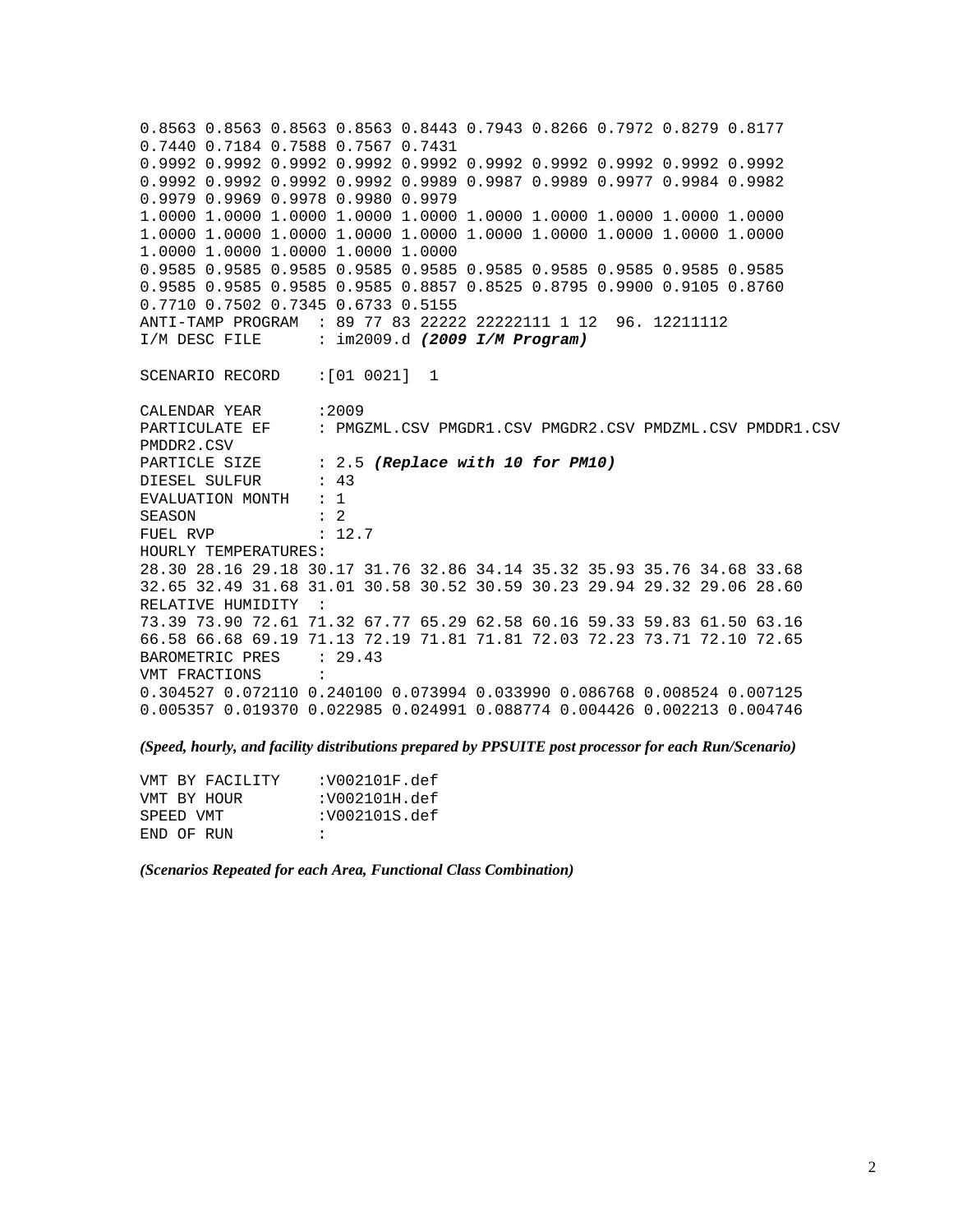# **February Average Day M6Input File Settings**

|                                   | REPORT FILE          |                                                 |                                        |  | m6output.out REPLACE |  |  |                                                                                           |                                                                  |  |
|-----------------------------------|----------------------|-------------------------------------------------|----------------------------------------|--|----------------------|--|--|-------------------------------------------------------------------------------------------|------------------------------------------------------------------|--|
| DATABASE OUTPUT<br>$\ddot{\cdot}$ |                      |                                                 |                                        |  |                      |  |  |                                                                                           |                                                                  |  |
|                                   | WITH FIELDNAMES      | $\ddot{\cdot}$                                  |                                        |  |                      |  |  |                                                                                           |                                                                  |  |
|                                   |                      |                                                 | EMISSIONS TABLE : M6OUTPUT.TB1 REPLACE |  |                      |  |  |                                                                                           |                                                                  |  |
| POLLUTANTS                        |                      |                                                 | $\vdots$ HC CO NOX CO2                 |  |                      |  |  |                                                                                           |                                                                  |  |
|                                   |                      |                                                 |                                        |  |                      |  |  |                                                                                           | PARTICULATES : SO4 OCARBON ECARBON GASPM LEAD BRAKE TIRE NH3 SO2 |  |
|                                   |                      | AGGREGATED OUTPUT :                             |                                        |  |                      |  |  |                                                                                           |                                                                  |  |
|                                   |                      |                                                 |                                        |  |                      |  |  |                                                                                           |                                                                  |  |
| RUN DATA                          |                      |                                                 | : 0021                                 |  |                      |  |  |                                                                                           |                                                                  |  |
|                                   | EXPRESS HC AS VOC :  |                                                 |                                        |  |                      |  |  |                                                                                           |                                                                  |  |
|                                   | EXPRESS HC AS VOC :  |                                                 |                                        |  |                      |  |  |                                                                                           |                                                                  |  |
|                                   | EXPAND EVAPORATIVE : |                                                 |                                        |  |                      |  |  |                                                                                           |                                                                  |  |
|                                   |                      |                                                 |                                        |  |                      |  |  |                                                                                           |                                                                  |  |
|                                   | EXPAND EXHAUST       |                                                 |                                        |  |                      |  |  |                                                                                           |                                                                  |  |
|                                   | NO REFUELING :       |                                                 |                                        |  |                      |  |  |                                                                                           |                                                                  |  |
|                                   |                      | 94+ LDG IMP : NLEVNE.D                          |                                        |  |                      |  |  |                                                                                           |                                                                  |  |
|                                   |                      | REBUILD EFFECTS : 0.9                           |                                        |  |                      |  |  |                                                                                           |                                                                  |  |
|                                   |                      | REG DISTRIBUTION : Reg2005. Was (2005 Age Data) |                                        |  |                      |  |  |                                                                                           |                                                                  |  |
| FUEL PROGRAM                      |                      | $\cdots$ $\cdots$                               |                                        |  |                      |  |  |                                                                                           |                                                                  |  |
|                                   |                      |                                                 |                                        |  |                      |  |  |                                                                                           |                                                                  |  |
|                                   | DIESEL FRACTIONS     | $\sim$ $\sim$                                   |                                        |  |                      |  |  |                                                                                           |                                                                  |  |
|                                   |                      |                                                 |                                        |  |                      |  |  | $0.0000$ $0.0000$ $0.0000$ $0.0000$ $0.0000$ $0.0000$ $0.0000$ $0.0007$ $0.0007$ $0.0030$ |                                                                  |  |
|                                   |                      |                                                 |                                        |  |                      |  |  | 0.0019 0.0018 0.0012 0.0028 0.0007 0.0004 0.0000 0.0006 0.0019 0.0007                     |                                                                  |  |
|                                   |                      | 0.0008 0.0009 0.0056 0.0065 0.0179              |                                        |  |                      |  |  |                                                                                           |                                                                  |  |
|                                   |                      |                                                 |                                        |  |                      |  |  | 0.0158 0.0158 0.0158 0.0158 0.0158 0.0074 0.0051 0.0072 0.0127 0.0157                     |                                                                  |  |
|                                   |                      |                                                 |                                        |  |                      |  |  | 0.0213 0.0120 0.0249 0.0180 0.0212 0.0113 0.0123 0.0234 0.0148 0.0265                     |                                                                  |  |
|                                   |                      | 0.0159 0.0279 0.0336 0.0437 0.0956              |                                        |  |                      |  |  |                                                                                           |                                                                  |  |
|                                   |                      |                                                 |                                        |  |                      |  |  | 0.0158 0.0158 0.0158 0.0158 0.0158 0.0074 0.0051 0.0072 0.0127 0.0157                     |                                                                  |  |
|                                   |                      |                                                 |                                        |  |                      |  |  | 0.0213 0.0120 0.0249 0.0180 0.0212 0.0113 0.0123 0.0234 0.0148 0.0265                     |                                                                  |  |
|                                   |                      | 0.0159 0.0279 0.0336 0.0437 0.0956              |                                        |  |                      |  |  |                                                                                           |                                                                  |  |
|                                   |                      |                                                 |                                        |  |                      |  |  | 0.0126 0.0126 0.0126 0.0126 0.0126 0.0126 0.0126 0.0126 0.0126 0.0126                     |                                                                  |  |
|                                   |                      |                                                 |                                        |  |                      |  |  | 0.0126 0.0126 0.0126 0.0126 0.0115 0.0111 0.0145 0.0115 0.0129 0.0096                     |                                                                  |  |
|                                   |                      | 0.0083 0.0072 0.0082 0.0124 0.0135              |                                        |  |                      |  |  |                                                                                           |                                                                  |  |
|                                   |                      |                                                 |                                        |  |                      |  |  | 0.0126 0.0126 0.0126 0.0126 0.0126 0.0126 0.0126 0.0126 0.0126 0.0126                     |                                                                  |  |
|                                   |                      |                                                 |                                        |  |                      |  |  | 0.0126 0.0126 0.0126 0.0126 0.0115 0.0111 0.0145 0.0115 0.0129 0.0096                     |                                                                  |  |
|                                   |                      | 0.0083 0.0072 0.0082 0.0124 0.0135              |                                        |  |                      |  |  |                                                                                           |                                                                  |  |
|                                   |                      |                                                 |                                        |  |                      |  |  | 0.1998 0.1998 0.1998 0.1998 0.1998 0.1998 0.1998 0.1998 0.1998 0.1998                     |                                                                  |  |
|                                   |                      |                                                 |                                        |  |                      |  |  | 0.1998  0.1998  0.1998  0.1998  0.2578  0.2515  0.3263  0.2784  0.2963  0.2384            |                                                                  |  |
|                                   |                      | 0.2058 0.1756 0.1958 0.2726 0.2743              |                                        |  |                      |  |  |                                                                                           |                                                                  |  |
|                                   |                      |                                                 |                                        |  |                      |  |  | 0.6774 0.6774 0.6774 0.6774 0.6774 0.6774 0.6774 0.6774 0.6774 0.6774                     |                                                                  |  |
|                                   |                      |                                                 |                                        |  |                      |  |  | 0.6774 0.6774 0.6774 0.6774 0.7715 0.7910 0.8105 0.8068 0.8280 0.8477                     |                                                                  |  |
|                                   |                      | 0.7940 0.7488 0.7789 0.7842 0.6145              |                                        |  |                      |  |  |                                                                                           |                                                                  |  |
|                                   |                      |                                                 |                                        |  |                      |  |  | 0.8606 0.8606 0.8606 0.8606 0.8606 0.8606 0.8606 0.8606 0.8606 0.8606                     |                                                                  |  |
|                                   |                      |                                                 |                                        |  |                      |  |  | 0.8606 0.8606 0.8606 0.8606 0.8473 0.8048 0.8331 0.7901 0.7316 0.7275                     |                                                                  |  |
|                                   |                      |                                                 |                                        |  |                      |  |  |                                                                                           |                                                                  |  |
|                                   |                      | 0.7158 0.5647 0.3178 0.2207 0.1968              |                                        |  |                      |  |  |                                                                                           |                                                                  |  |
|                                   |                      |                                                 |                                        |  |                      |  |  | 0.4647 0.4647 0.4647 0.4647 0.4647 0.4647 0.4647 0.4647 0.4647 0.4647                     |                                                                  |  |
|                                   |                      |                                                 |                                        |  |                      |  |  | 0.4647 0.4647 0.4647 0.4647 0.4384 0.3670 0.4125 0.3462 0.2771 0.2730                     |                                                                  |  |
|                                   |                      | 0.2616 0.1543 0.0615 0.0383 0.0333              |                                        |  |                      |  |  |                                                                                           |                                                                  |  |
|                                   |                      |                                                 |                                        |  |                      |  |  | 0.6300 0.6300 0.6300 0.6300 0.6300 0.6300 0.6300 0.6300 0.6300 0.6300                     |                                                                  |  |
|                                   |                      |                                                 |                                        |  |                      |  |  | 0.6300 0.6300 0.6300 0.6300 0.6078 0.5246 0.5767 0.5289 0.5788 0.5617                     |                                                                  |  |
|                                   |                      | 0.4537 0.4216 0.4734 0.4705 0.4525              |                                        |  |                      |  |  |                                                                                           |                                                                  |  |
|                                   |                      |                                                 |                                        |  |                      |  |  | 0.8563 0.8563 0.8563 0.8563 0.8563 0.8563 0.8563 0.8563 0.8563 0.8563                     |                                                                  |  |
|                                   |                      |                                                 |                                        |  |                      |  |  | 0.8563 0.8563 0.8563 0.8563 0.8443 0.7943 0.8266 0.7972 0.8279 0.8177                     |                                                                  |  |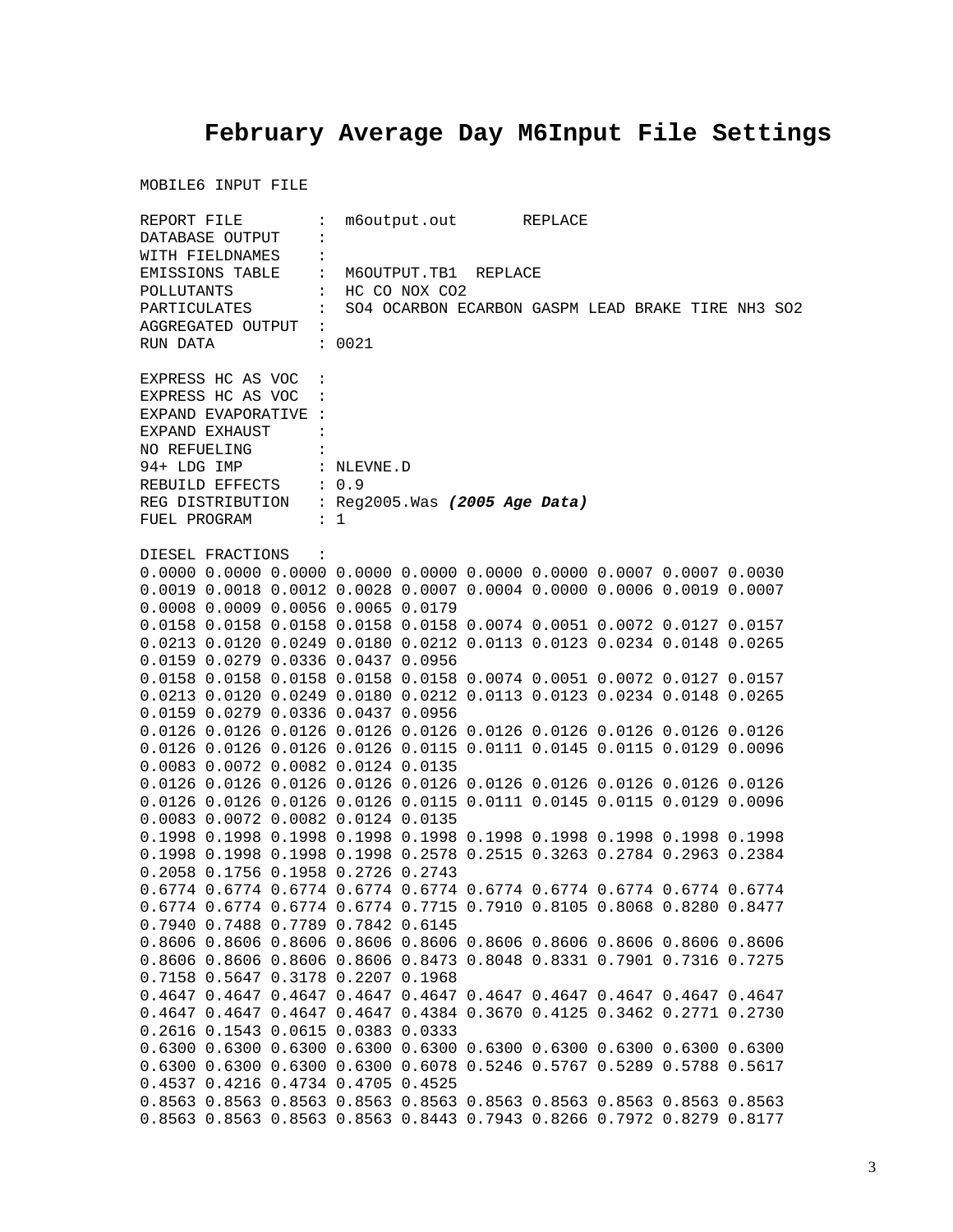0.7440 0.7184 0.7588 0.7567 0.7431 0.9992 0.9992 0.9992 0.9992 0.9992 0.9992 0.9992 0.9992 0.9992 0.9992 0.9992 0.9992 0.9992 0.9992 0.9989 0.9987 0.9989 0.9977 0.9984 0.9982 0.9979 0.9969 0.9978 0.9980 0.9979 1.0000 1.0000 1.0000 1.0000 1.0000 1.0000 1.0000 1.0000 1.0000 1.0000 1.0000 1.0000 1.0000 1.0000 1.0000 1.0000 1.0000 1.0000 1.0000 1.0000 1.0000 1.0000 1.0000 1.0000 1.0000 0.9585 0.9585 0.9585 0.9585 0.9585 0.9585 0.9585 0.9585 0.9585 0.9585 0.9585 0.9585 0.9585 0.9585 0.8857 0.8525 0.8795 0.9900 0.9105 0.8760 0.7710 0.7502 0.7345 0.6733 0.5155 ANTI-TAMP PROGRAM : 89 77 83 22222 22222111 1 12 96. 12211112 I/M DESC FILE : im2009.d *(2009 I/M Program)* SCENARIO RECORD :[01 0021] 1 CALENDAR YEAR : 2009 PARTICULATE EF : PMGZML.CSV PMGDR1.CSV PMGDR2.CSV PMDZML.CSV PMDDR1.CSV PMDDR2.CSV PARTICLE SIZE : 2.5 (Replace with 10 for PM10) DIESEL SULFUR : 43 EVALUATION MONTH : 1 SEASON : 2 FUEL RVP : 12.6 HOURLY TEMPERATURES: 29.90 30.83 32.01 34.67 36.86 38.26 39.60 40.96 41.46 41.14 40.06 38.31 37.05 36.15 35.61 34.65 34.33 33.82 33.22 32.39 32.17 30.84 30.68 30.67 RELATIVE HUMIDITY : 73.07 71.07 71.29 65.39 61.00 57.11 53.75 51.96 50.96 51.39 52.79 55.89 58.25 61.18 62.36 64.93 65.75 66.89 67.32 68.64 68.64 70.36 71.11 70.79 BAROMETRIC PRES : 29.35 VMT FRACTIONS : 0.304540 0.072113 0.240111 0.073997 0.033991 0.086784 0.008525 0.007127 0.005358 0.019373 0.022989 0.024995 0.088790 0.004372 0.002186 0.004749

*(Speed, hourly, and facility distributions prepared by PPSUITE post processor for each Run/Scenario)* 

| VMT BY FACILITY | :V002101F.def |
|-----------------|---------------|
| VMT BY HOUR     | :V002101H.def |
| SPEED VMT       | :V002101S.def |
| END OF RIN      | $\mathbf{r}$  |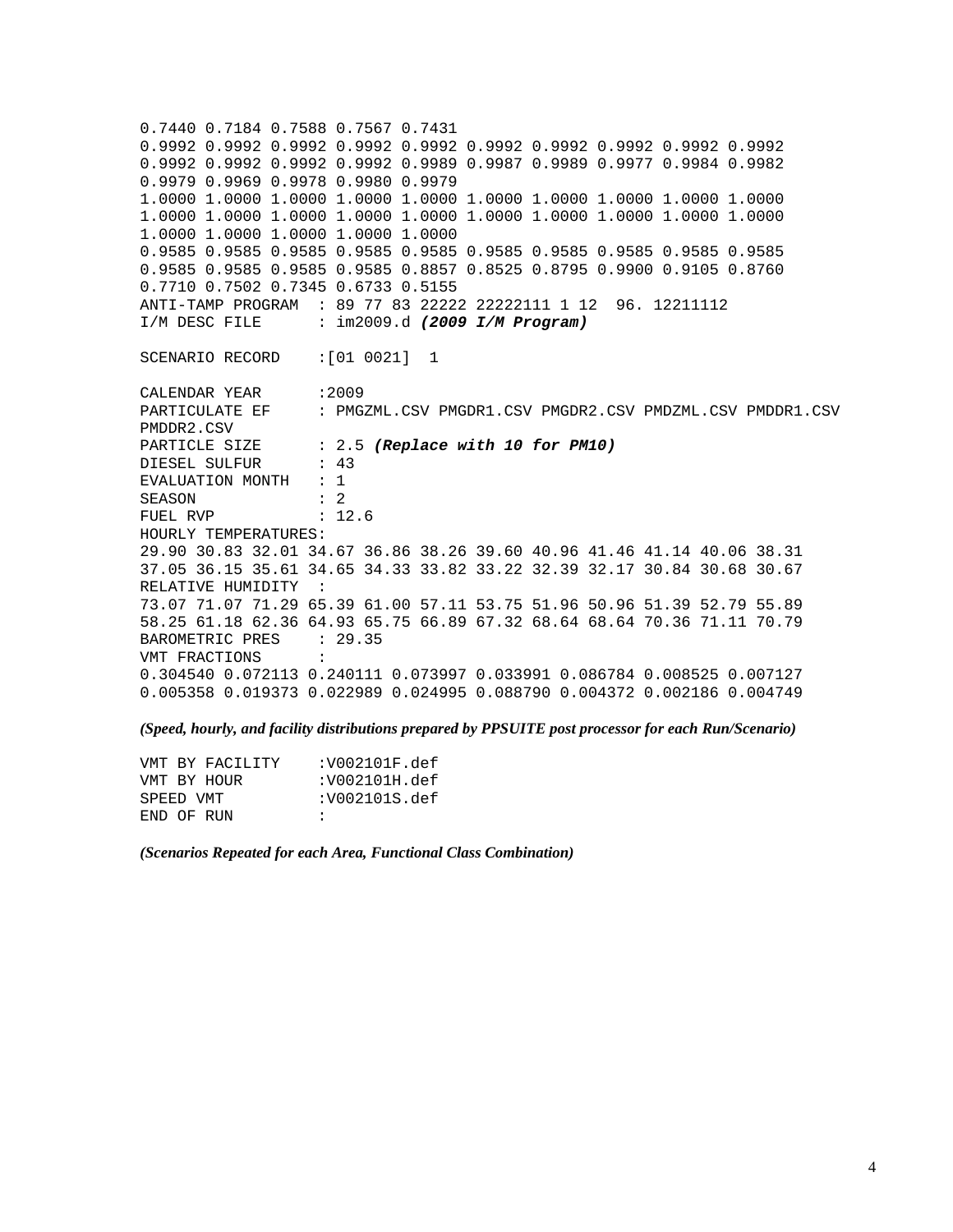# **March Average Day M6Input File Settings**

|                                   | REPORT FILE      |                       |                                                                   | m6output.out REPLACE |  |  |  |                                                                                           |                                                   |  |
|-----------------------------------|------------------|-----------------------|-------------------------------------------------------------------|----------------------|--|--|--|-------------------------------------------------------------------------------------------|---------------------------------------------------|--|
| DATABASE OUTPUT<br>$\ddot{\cdot}$ |                  |                       |                                                                   |                      |  |  |  |                                                                                           |                                                   |  |
|                                   | WITH FIELDNAMES  | $\ddot{\cdot}$        |                                                                   |                      |  |  |  |                                                                                           |                                                   |  |
|                                   |                  |                       | EMISSIONS TABLE : M6OUTPUT.TB1 REPLACE                            |                      |  |  |  |                                                                                           |                                                   |  |
| POLLUTANTS                        |                  |                       | $\vdots$ HC CO NOX CO2                                            |                      |  |  |  |                                                                                           |                                                   |  |
|                                   |                  | PARTICULATES :        |                                                                   |                      |  |  |  |                                                                                           | SO4 OCARBON ECARBON GASPM LEAD BRAKE TIRE NH3 SO2 |  |
|                                   |                  | AGGREGATED OUTPUT :   |                                                                   |                      |  |  |  |                                                                                           |                                                   |  |
| RUN DATA                          |                  |                       | : 0021                                                            |                      |  |  |  |                                                                                           |                                                   |  |
|                                   |                  |                       |                                                                   |                      |  |  |  |                                                                                           |                                                   |  |
|                                   |                  | EXPRESS HC AS VOC :   |                                                                   |                      |  |  |  |                                                                                           |                                                   |  |
|                                   |                  | EXPRESS HC AS VOC :   |                                                                   |                      |  |  |  |                                                                                           |                                                   |  |
|                                   |                  | EXPAND EVAPORATIVE :  |                                                                   |                      |  |  |  |                                                                                           |                                                   |  |
|                                   | EXPAND EXHAUST   | <b>Contract</b>       |                                                                   |                      |  |  |  |                                                                                           |                                                   |  |
|                                   | NO REFUELING :   |                       |                                                                   |                      |  |  |  |                                                                                           |                                                   |  |
|                                   |                  |                       | 94+ LDG IMP : NLEVNE.D                                            |                      |  |  |  |                                                                                           |                                                   |  |
|                                   |                  |                       |                                                                   |                      |  |  |  |                                                                                           |                                                   |  |
|                                   |                  | REBUILD EFFECTS : 0.9 |                                                                   |                      |  |  |  |                                                                                           |                                                   |  |
| FUEL PROGRAM                      |                  |                       | REG DISTRIBUTION : Reg2005. Was (2005 Age Data)<br>$\therefore$ 1 |                      |  |  |  |                                                                                           |                                                   |  |
|                                   |                  |                       |                                                                   |                      |  |  |  |                                                                                           |                                                   |  |
|                                   | DIESEL FRACTIONS | $\sim$ $\sim$         |                                                                   |                      |  |  |  |                                                                                           |                                                   |  |
|                                   |                  |                       |                                                                   |                      |  |  |  | $0.0000$ $0.0000$ $0.0000$ $0.0000$ $0.0000$ $0.0000$ $0.0000$ $0.0007$ $0.0007$ $0.0030$ |                                                   |  |
|                                   |                  |                       |                                                                   |                      |  |  |  | 0.0019 0.0018 0.0012 0.0028 0.0007 0.0004 0.0000 0.0006 0.0019 0.0007                     |                                                   |  |
|                                   |                  |                       | 0.0008 0.0009 0.0056 0.0065 0.0179                                |                      |  |  |  |                                                                                           |                                                   |  |
|                                   |                  |                       |                                                                   |                      |  |  |  |                                                                                           |                                                   |  |
|                                   |                  |                       |                                                                   |                      |  |  |  | 0.0158 0.0158 0.0158 0.0158 0.0158 0.0074 0.0051 0.0072 0.0127 0.0157                     |                                                   |  |
|                                   |                  |                       |                                                                   |                      |  |  |  | 0.0213 0.0120 0.0249 0.0180 0.0212 0.0113 0.0123 0.0234 0.0148 0.0265                     |                                                   |  |
|                                   |                  |                       | 0.0159 0.0279 0.0336 0.0437 0.0956                                |                      |  |  |  |                                                                                           |                                                   |  |
|                                   |                  |                       |                                                                   |                      |  |  |  | 0.0158 0.0158 0.0158 0.0158 0.0158 0.0074 0.0051 0.0072 0.0127 0.0157                     |                                                   |  |
|                                   |                  |                       |                                                                   |                      |  |  |  | 0.0213 0.0120 0.0249 0.0180 0.0212 0.0113 0.0123 0.0234 0.0148 0.0265                     |                                                   |  |
|                                   |                  |                       | 0.0159 0.0279 0.0336 0.0437 0.0956                                |                      |  |  |  |                                                                                           |                                                   |  |
|                                   |                  |                       |                                                                   |                      |  |  |  | 0.0126 0.0126 0.0126 0.0126 0.0126 0.0126 0.0126 0.0126 0.0126 0.0126                     |                                                   |  |
|                                   |                  |                       |                                                                   |                      |  |  |  | 0.0126 0.0126 0.0126 0.0126 0.0115 0.0111 0.0145 0.0115 0.0129 0.0096                     |                                                   |  |
|                                   |                  |                       | 0.0083 0.0072 0.0082 0.0124 0.0135                                |                      |  |  |  |                                                                                           |                                                   |  |
|                                   |                  |                       |                                                                   |                      |  |  |  | 0.0126 0.0126 0.0126 0.0126 0.0126 0.0126 0.0126 0.0126 0.0126 0.0126                     |                                                   |  |
|                                   |                  |                       |                                                                   |                      |  |  |  | 0.0126 0.0126 0.0126 0.0126 0.0115 0.0111 0.0145 0.0115 0.0129 0.0096                     |                                                   |  |
|                                   |                  |                       | 0.0083 0.0072 0.0082 0.0124 0.0135                                |                      |  |  |  |                                                                                           |                                                   |  |
|                                   |                  |                       |                                                                   |                      |  |  |  | 0.1998 0.1998 0.1998 0.1998 0.1998 0.1998 0.1998 0.1998 0.1998 0.1998                     |                                                   |  |
|                                   |                  |                       |                                                                   |                      |  |  |  | 0.1998  0.1998  0.1998  0.1998  0.2578  0.2515  0.3263  0.2784  0.2963  0.2384            |                                                   |  |
|                                   |                  |                       | 0.2058 0.1756 0.1958 0.2726 0.2743                                |                      |  |  |  |                                                                                           |                                                   |  |
|                                   |                  |                       |                                                                   |                      |  |  |  | 0.6774 0.6774 0.6774 0.6774 0.6774 0.6774 0.6774 0.6774 0.6774 0.6774                     |                                                   |  |
|                                   |                  |                       |                                                                   |                      |  |  |  | 0.6774 0.6774 0.6774 0.6774 0.7715 0.7910 0.8105 0.8068 0.8280 0.8477                     |                                                   |  |
|                                   |                  |                       | 0.7940 0.7488 0.7789 0.7842 0.6145                                |                      |  |  |  |                                                                                           |                                                   |  |
|                                   |                  |                       |                                                                   |                      |  |  |  | 0.8606 0.8606 0.8606 0.8606 0.8606 0.8606 0.8606 0.8606 0.8606 0.8606                     |                                                   |  |
|                                   |                  |                       |                                                                   |                      |  |  |  | 0.8606 0.8606 0.8606 0.8606 0.8473 0.8048 0.8331 0.7901 0.7316 0.7275                     |                                                   |  |
|                                   |                  |                       | 0.7158 0.5647 0.3178 0.2207 0.1968                                |                      |  |  |  |                                                                                           |                                                   |  |
|                                   |                  |                       |                                                                   |                      |  |  |  | 0.4647 0.4647 0.4647 0.4647 0.4647 0.4647 0.4647 0.4647 0.4647 0.4647                     |                                                   |  |
|                                   |                  |                       |                                                                   |                      |  |  |  | 0.4647 0.4647 0.4647 0.4647 0.4384 0.3670 0.4125 0.3462 0.2771 0.2730                     |                                                   |  |
|                                   |                  |                       | 0.2616 0.1543 0.0615 0.0383 0.0333                                |                      |  |  |  |                                                                                           |                                                   |  |
|                                   |                  |                       |                                                                   |                      |  |  |  | 0.6300 0.6300 0.6300 0.6300 0.6300 0.6300 0.6300 0.6300 0.6300 0.6300                     |                                                   |  |
|                                   |                  |                       |                                                                   |                      |  |  |  | 0.6300 0.6300 0.6300 0.6300 0.6078 0.5246 0.5767 0.5289 0.5788 0.5617                     |                                                   |  |
|                                   |                  |                       | 0.4537 0.4216 0.4734 0.4705 0.4525                                |                      |  |  |  |                                                                                           |                                                   |  |
|                                   |                  |                       |                                                                   |                      |  |  |  | 0.8563 0.8563 0.8563 0.8563 0.8563 0.8563 0.8563 0.8563 0.8563 0.8563                     |                                                   |  |
|                                   |                  |                       |                                                                   |                      |  |  |  | 0.8563 0.8563 0.8563 0.8563 0.8443 0.7943 0.8266 0.7972 0.8279 0.8177                     |                                                   |  |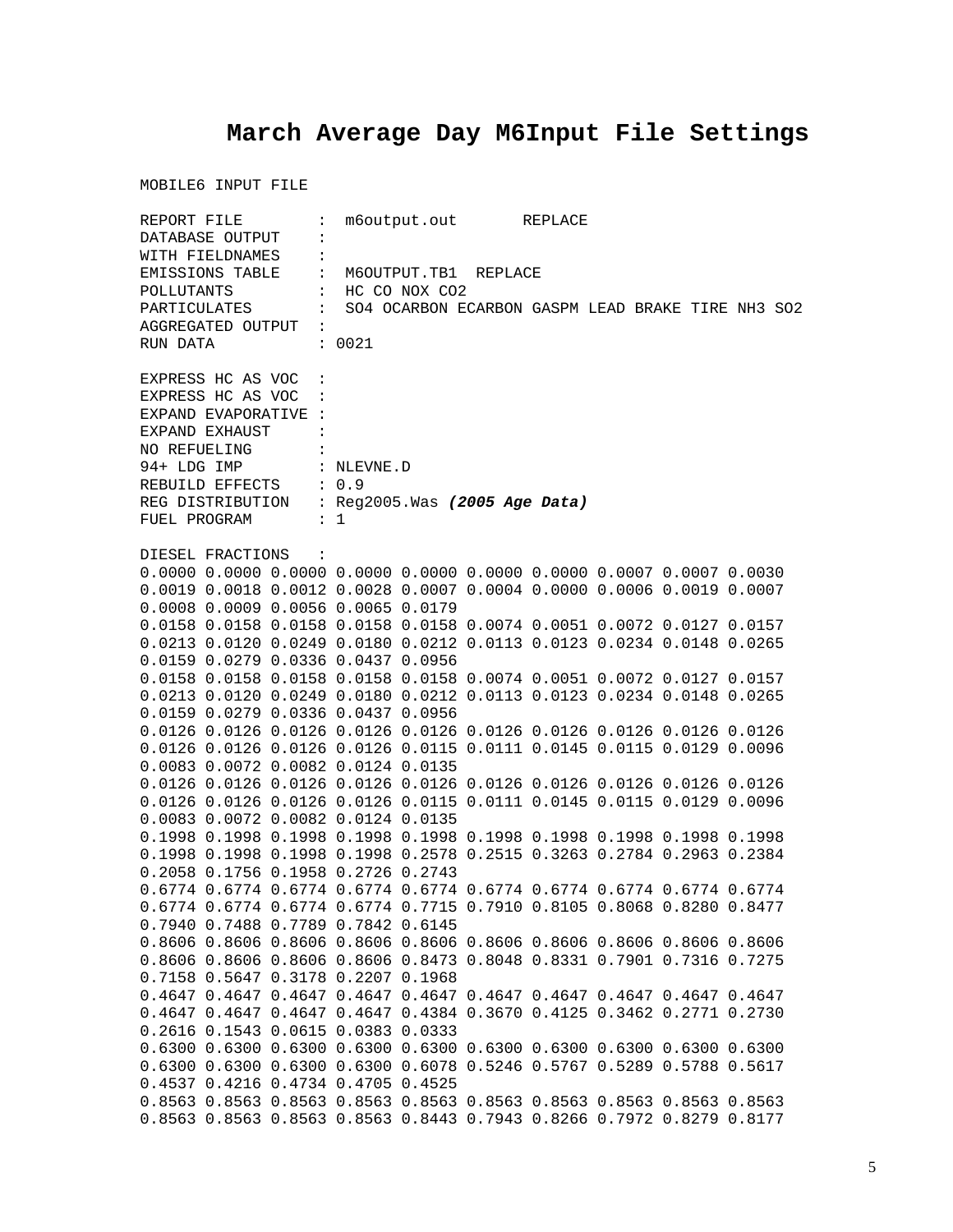0.7440 0.7184 0.7588 0.7567 0.7431 0.9992 0.9992 0.9992 0.9992 0.9992 0.9992 0.9992 0.9992 0.9992 0.9992 0.9992 0.9992 0.9992 0.9992 0.9989 0.9987 0.9989 0.9977 0.9984 0.9982 0.9979 0.9969 0.9978 0.9980 0.9979 1.0000 1.0000 1.0000 1.0000 1.0000 1.0000 1.0000 1.0000 1.0000 1.0000 1.0000 1.0000 1.0000 1.0000 1.0000 1.0000 1.0000 1.0000 1.0000 1.0000 1.0000 1.0000 1.0000 1.0000 1.0000 0.9585 0.9585 0.9585 0.9585 0.9585 0.9585 0.9585 0.9585 0.9585 0.9585 0.9585 0.9585 0.9585 0.9585 0.8857 0.8525 0.8795 0.9900 0.9105 0.8760 0.7710 0.7502 0.7345 0.6733 0.5155 ANTI-TAMP PROGRAM : 89 77 83 22222 22222111 1 12 96. 12211112 I/M DESC FILE : im2009.d *(2009 I/M Program)* SCENARIO RECORD :[01 0021] 1 CALENDAR YEAR :2009<br>PARTICULATE EF : PMG : PMGZML.CSV PMGDR1.CSV PMGDR2.CSV PMDZML.CSV PMDDR1.CSV PMDDR2.CSV PARTICLE SIZE : 2.5 (Replace with 10 for PM10) DIESEL SULFUR : 43 EVALUATION MONTH : 1 SEASON : 2 FUEL RVP : 12.1 HOURLY TEMPERATURES: 32.10 33.85 35.47 37.17 39.08 40.37 42.32 43.54 44.14 44.58 44.00 42.72 41.17 40.15 39.34 38.71 37.80 37.37 35.78 34.76 34.21 33.38 32.77 32.32 RELATIVE HUMIDITY : 75.32 72.32 67.48 62.84 59.10 56.33 52.58 50.71 50.06 49.74 50.10 52.10 54.84 57.71 58.61 60.84 63.23 64.00 65.87 68.81 70.52 72.84 74.23 74.29 BAROMETRIC PRES : 29.11 VMT FRACTIONS : 0.304545 0.072113 0.240111 0.073997 0.033991 0.086774 0.008524 0.007125 0.005357 0.019371 0.022987 0.024993 0.088780 0.004412 0.002206 0.004714

*(Speed, hourly, and facility distributions prepared by PPSUITE post processor for each Run/Scenario)* 

| VMT BY FACILITY | :V002101F.def |
|-----------------|---------------|
| VMT BY HOUR     | :V002101H.def |
| SPEED VMT       | :V002101S.def |
| END OF RIN      | $\mathbf{r}$  |

*(Scenarios Repeated for each Area, Functional Class Combination)*

### **April Average Day M6Input File Settings**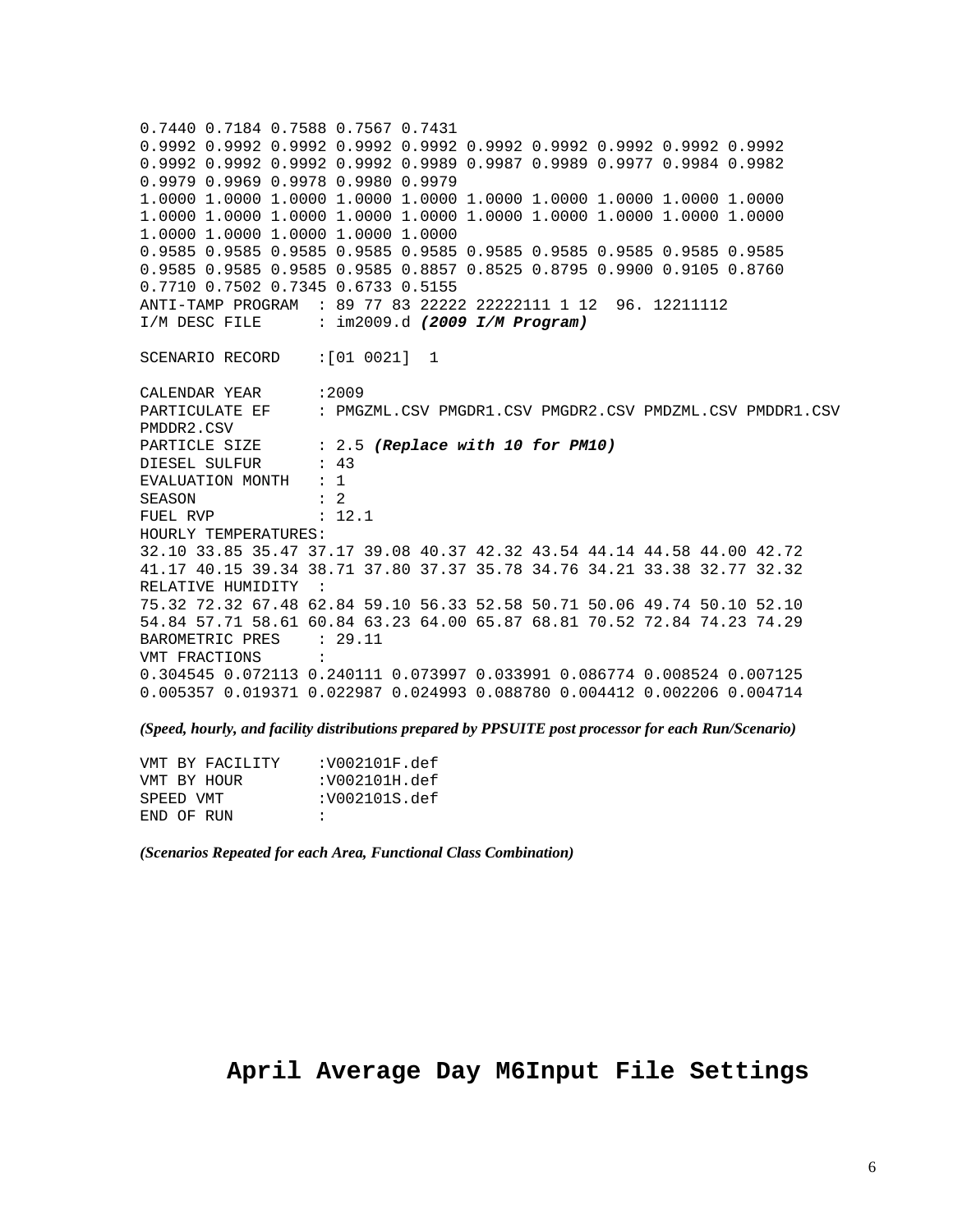| REPORT FILE          |                  |                                                                                             |                      | m6output.out REPLACE |  |                                                                                           |  |  |                                                                  |  |
|----------------------|------------------|---------------------------------------------------------------------------------------------|----------------------|----------------------|--|-------------------------------------------------------------------------------------------|--|--|------------------------------------------------------------------|--|
|                      | DATABASE OUTPUT  | $\ddot{\phantom{a}}$                                                                        |                      |                      |  |                                                                                           |  |  |                                                                  |  |
| WITH FIELDNAMES      |                  |                                                                                             |                      |                      |  |                                                                                           |  |  |                                                                  |  |
| EMISSIONS TABLE :    |                  |                                                                                             | M6OUTPUT.TB1 REPLACE |                      |  |                                                                                           |  |  |                                                                  |  |
| POLLUTANTS           |                  |                                                                                             | : HC CO NOX CO2      |                      |  |                                                                                           |  |  |                                                                  |  |
|                      |                  |                                                                                             |                      |                      |  |                                                                                           |  |  | PARTICULATES : SO4 OCARBON ECARBON GASPM LEAD BRAKE TIRE NH3 SO2 |  |
|                      |                  | AGGREGATED OUTPUT :                                                                         |                      |                      |  |                                                                                           |  |  |                                                                  |  |
| RUN DATA             |                  |                                                                                             | : 0021               |                      |  |                                                                                           |  |  |                                                                  |  |
|                      |                  |                                                                                             |                      |                      |  |                                                                                           |  |  |                                                                  |  |
|                      |                  |                                                                                             |                      |                      |  |                                                                                           |  |  |                                                                  |  |
|                      |                  | EXPRESS HC AS VOC :                                                                         |                      |                      |  |                                                                                           |  |  |                                                                  |  |
|                      |                  | EXPRESS HC AS VOC :                                                                         |                      |                      |  |                                                                                           |  |  |                                                                  |  |
| EXPAND EVAPORATIVE : |                  |                                                                                             |                      |                      |  |                                                                                           |  |  |                                                                  |  |
| EXPAND EXHAUST       |                  |                                                                                             |                      |                      |  |                                                                                           |  |  |                                                                  |  |
| NO REFUELING         |                  |                                                                                             |                      |                      |  |                                                                                           |  |  |                                                                  |  |
|                      |                  | 94+ LDG IMP : NLEVNE.D                                                                      |                      |                      |  |                                                                                           |  |  |                                                                  |  |
|                      |                  | REBUILD EFFECTS : 0.9<br>REG DISTRIBUTION : Reg2005.Was (2005 Age Data)<br>FUEL PROGRAM : 1 |                      |                      |  |                                                                                           |  |  |                                                                  |  |
|                      |                  |                                                                                             |                      |                      |  |                                                                                           |  |  |                                                                  |  |
|                      |                  |                                                                                             |                      |                      |  |                                                                                           |  |  |                                                                  |  |
|                      |                  |                                                                                             |                      |                      |  |                                                                                           |  |  |                                                                  |  |
|                      | DIESEL FRACTIONS | $\sim$ $\sim$                                                                               |                      |                      |  |                                                                                           |  |  |                                                                  |  |
|                      |                  |                                                                                             |                      |                      |  | $0.0000$ $0.0000$ $0.0000$ $0.0000$ $0.0000$ $0.0000$ $0.0000$ $0.0007$ $0.0007$ $0.0030$ |  |  |                                                                  |  |
|                      |                  |                                                                                             |                      |                      |  | 0.0019 0.0018 0.0012 0.0028 0.0007 0.0004 0.0000 0.0006 0.0019 0.0007                     |  |  |                                                                  |  |
|                      |                  | 0.0008 0.0009 0.0056 0.0065 0.0179                                                          |                      |                      |  |                                                                                           |  |  |                                                                  |  |
|                      |                  |                                                                                             |                      |                      |  | 0.0158 0.0158 0.0158 0.0158 0.0158 0.0074 0.0051 0.0072 0.0127 0.0157                     |  |  |                                                                  |  |
|                      |                  |                                                                                             |                      |                      |  |                                                                                           |  |  |                                                                  |  |
|                      |                  |                                                                                             |                      |                      |  | 0.0213 0.0120 0.0249 0.0180 0.0212 0.0113 0.0123 0.0234 0.0148 0.0265                     |  |  |                                                                  |  |
|                      |                  | 0.0159 0.0279 0.0336 0.0437 0.0956                                                          |                      |                      |  |                                                                                           |  |  |                                                                  |  |
|                      |                  |                                                                                             |                      |                      |  | 0.0158 0.0158 0.0158 0.0158 0.0158 0.0074 0.0051 0.0072 0.0127 0.0157                     |  |  |                                                                  |  |
|                      |                  |                                                                                             |                      |                      |  | 0.0213 0.0120 0.0249 0.0180 0.0212 0.0113 0.0123 0.0234 0.0148 0.0265                     |  |  |                                                                  |  |
|                      |                  | 0.0159 0.0279 0.0336 0.0437 0.0956                                                          |                      |                      |  |                                                                                           |  |  |                                                                  |  |
|                      |                  |                                                                                             |                      |                      |  | 0.0126 0.0126 0.0126 0.0126 0.0126 0.0126 0.0126 0.0126 0.0126 0.0126                     |  |  |                                                                  |  |
|                      |                  |                                                                                             |                      |                      |  | 0.0126 0.0126 0.0126 0.0126 0.0115 0.0111 0.0145 0.0115 0.0129 0.0096                     |  |  |                                                                  |  |
|                      |                  | 0.0083 0.0072 0.0082 0.0124 0.0135                                                          |                      |                      |  |                                                                                           |  |  |                                                                  |  |
|                      |                  |                                                                                             |                      |                      |  | 0.0126 0.0126 0.0126 0.0126 0.0126 0.0126 0.0126 0.0126 0.0126 0.0126                     |  |  |                                                                  |  |
|                      |                  |                                                                                             |                      |                      |  | 0.0126 0.0126 0.0126 0.0126 0.0115 0.0111 0.0145 0.0115 0.0129 0.0096                     |  |  |                                                                  |  |
|                      |                  | 0.0083 0.0072 0.0082 0.0124 0.0135                                                          |                      |                      |  |                                                                                           |  |  |                                                                  |  |
|                      |                  |                                                                                             |                      |                      |  | 0.1998 0.1998 0.1998 0.1998 0.1998 0.1998 0.1998 0.1998 0.1998 0.1998                     |  |  |                                                                  |  |
|                      |                  |                                                                                             |                      |                      |  | 0.1998  0.1998  0.1998  0.1998  0.2578  0.2515  0.3263  0.2784  0.2963  0.2384            |  |  |                                                                  |  |
|                      |                  | 0.2058 0.1756 0.1958 0.2726 0.2743                                                          |                      |                      |  |                                                                                           |  |  |                                                                  |  |
|                      |                  |                                                                                             |                      |                      |  | 0.6774 0.6774 0.6774 0.6774 0.6774 0.6774 0.6774 0.6774 0.6774 0.6774                     |  |  |                                                                  |  |
|                      |                  |                                                                                             |                      |                      |  | 0.6774 0.6774 0.6774 0.6774 0.7715 0.7910 0.8105 0.8068 0.8280 0.8477                     |  |  |                                                                  |  |
|                      |                  | 0.7940 0.7488 0.7789 0.7842 0.6145                                                          |                      |                      |  |                                                                                           |  |  |                                                                  |  |
|                      |                  |                                                                                             |                      |                      |  | 0.8606 0.8606 0.8606 0.8606 0.8606 0.8606 0.8606 0.8606 0.8606 0.8606                     |  |  |                                                                  |  |
|                      |                  |                                                                                             |                      |                      |  |                                                                                           |  |  |                                                                  |  |
|                      |                  |                                                                                             |                      |                      |  | 0.8606 0.8606 0.8606 0.8606 0.8473 0.8048 0.8331 0.7901 0.7316 0.7275                     |  |  |                                                                  |  |
|                      |                  | 0.7158 0.5647 0.3178 0.2207 0.1968                                                          |                      |                      |  |                                                                                           |  |  |                                                                  |  |
|                      |                  |                                                                                             |                      |                      |  | 0.4647 0.4647 0.4647 0.4647 0.4647 0.4647 0.4647 0.4647 0.4647 0.4647                     |  |  |                                                                  |  |
|                      |                  |                                                                                             |                      |                      |  | 0.4647 0.4647 0.4647 0.4647 0.4384 0.3670 0.4125 0.3462 0.2771 0.2730                     |  |  |                                                                  |  |
|                      |                  | 0.2616 0.1543 0.0615 0.0383 0.0333                                                          |                      |                      |  |                                                                                           |  |  |                                                                  |  |
|                      |                  |                                                                                             |                      |                      |  | 0.6300 0.6300 0.6300 0.6300 0.6300 0.6300 0.6300 0.6300 0.6300 0.6300                     |  |  |                                                                  |  |
|                      |                  |                                                                                             |                      |                      |  | 0.6300 0.6300 0.6300 0.6300 0.6078 0.5246 0.5767 0.5289 0.5788 0.5617                     |  |  |                                                                  |  |
|                      |                  | 0.4537 0.4216 0.4734 0.4705 0.4525                                                          |                      |                      |  |                                                                                           |  |  |                                                                  |  |
|                      |                  |                                                                                             |                      |                      |  | 0.8563 0.8563 0.8563 0.8563 0.8563 0.8563 0.8563 0.8563 0.8563 0.8563                     |  |  |                                                                  |  |
|                      |                  |                                                                                             |                      |                      |  | 0.8563 0.8563 0.8563 0.8563 0.8443 0.7943 0.8266 0.7972 0.8279 0.8177                     |  |  |                                                                  |  |
|                      |                  | 0.7440 0.7184 0.7588 0.7567 0.7431                                                          |                      |                      |  |                                                                                           |  |  |                                                                  |  |
|                      |                  |                                                                                             |                      |                      |  | 0.9992 0.9992 0.9992 0.9992 0.9992 0.9992 0.9992 0.9992 0.9992 0.9992                     |  |  |                                                                  |  |
|                      |                  |                                                                                             |                      |                      |  | 0.9992 0.9992 0.9992 0.9992 0.9989 0.9987 0.9989 0.9977 0.9984 0.9982                     |  |  |                                                                  |  |
|                      |                  |                                                                                             |                      |                      |  |                                                                                           |  |  |                                                                  |  |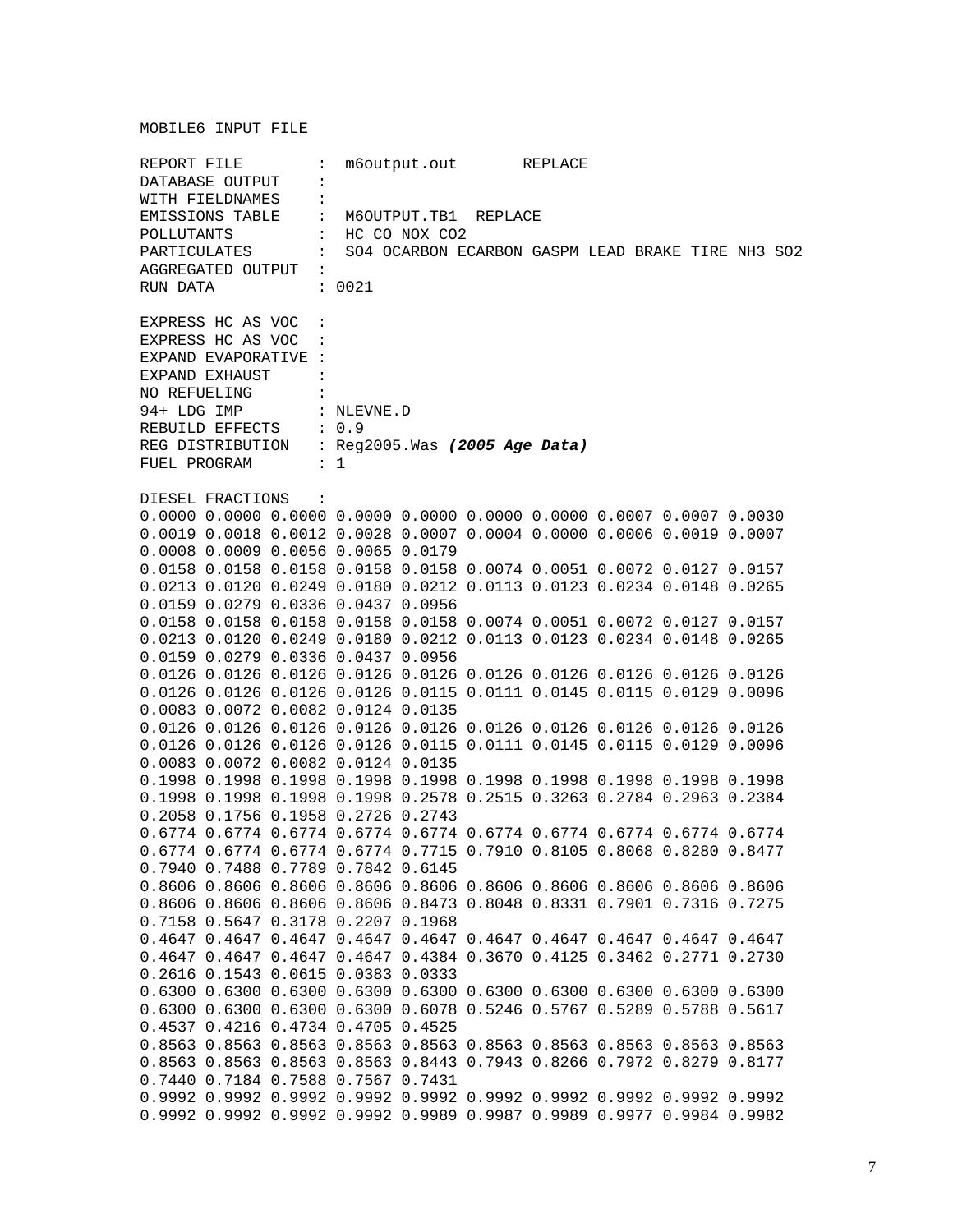0.9979 0.9969 0.9978 0.9980 0.9979 1.0000 1.0000 1.0000 1.0000 1.0000 1.0000 1.0000 1.0000 1.0000 1.0000 1.0000 1.0000 1.0000 1.0000 1.0000 1.0000 1.0000 1.0000 1.0000 1.0000 1.0000 1.0000 1.0000 1.0000 1.0000 0.9585 0.9585 0.9585 0.9585 0.9585 0.9585 0.9585 0.9585 0.9585 0.9585 0.9585 0.9585 0.9585 0.9585 0.8857 0.8525 0.8795 0.9900 0.9105 0.8760 0.7710 0.7502 0.7345 0.6733 0.5155 ANTI-TAMP PROGRAM : 89 77 83 22222 22222111 1 12 96. 12211112 I/M DESC FILE : im2009.d *(2009 I/M Program)* SCENARIO RECORD : [01 0021] 1 CALENDAR YEAR : 2009 PARTICULATE EF : PMGZML.CSV PMGDR1.CSV PMGDR2.CSV PMDZML.CSV PMDDR1.CSV PMDDR2.CSV PARTICLE SIZE : 2.5 (Replace with 10 for PM10) DIESEL SULFUR : 43 EVALUATION MONTH : 7 SEASON : 2 FUEL RVP : 10.4 HOURLY TEMPERATURES: 47.41 50.35 53.05 55.23 57.40 59.41 61.27 62.51 62.40 62.31 61.90 60.73 58.29 56.37 55.14 53.78 52.90 50.99 49.26 48.41 47.70 46.93 45.91 45.60 RELATIVE HUMIDITY : 65.90 60.23 54.90 50.63 47.20 43.20 39.60 38.17 38.60 38.43 39.57 41.10 45.60 47.17 49.43 51.70 53.43 56.87 59.23 61.07 62.67 64.20 67.03 67.00 BAROMETRIC PRES : 29.16 VMT FRACTIONS : 0.304530 0.072110 0.240100 0.073994 0.033989 0.086763 0.008523 0.007125 0.005357 0.019368 0.022984 0.024989 0.088769 0.004466 0.002232 0.004701

*(Speed, hourly, and facility distributions prepared by PPSUITE post processor for each Run/Scenario)* 

| VMT BY FACILITY | :V002101F.def |
|-----------------|---------------|
| VMT BY HOUR     | :V002101H.def |
| SPEED VMT       | :V002101S.def |
| END OF RIN      | $\mathbf{r}$  |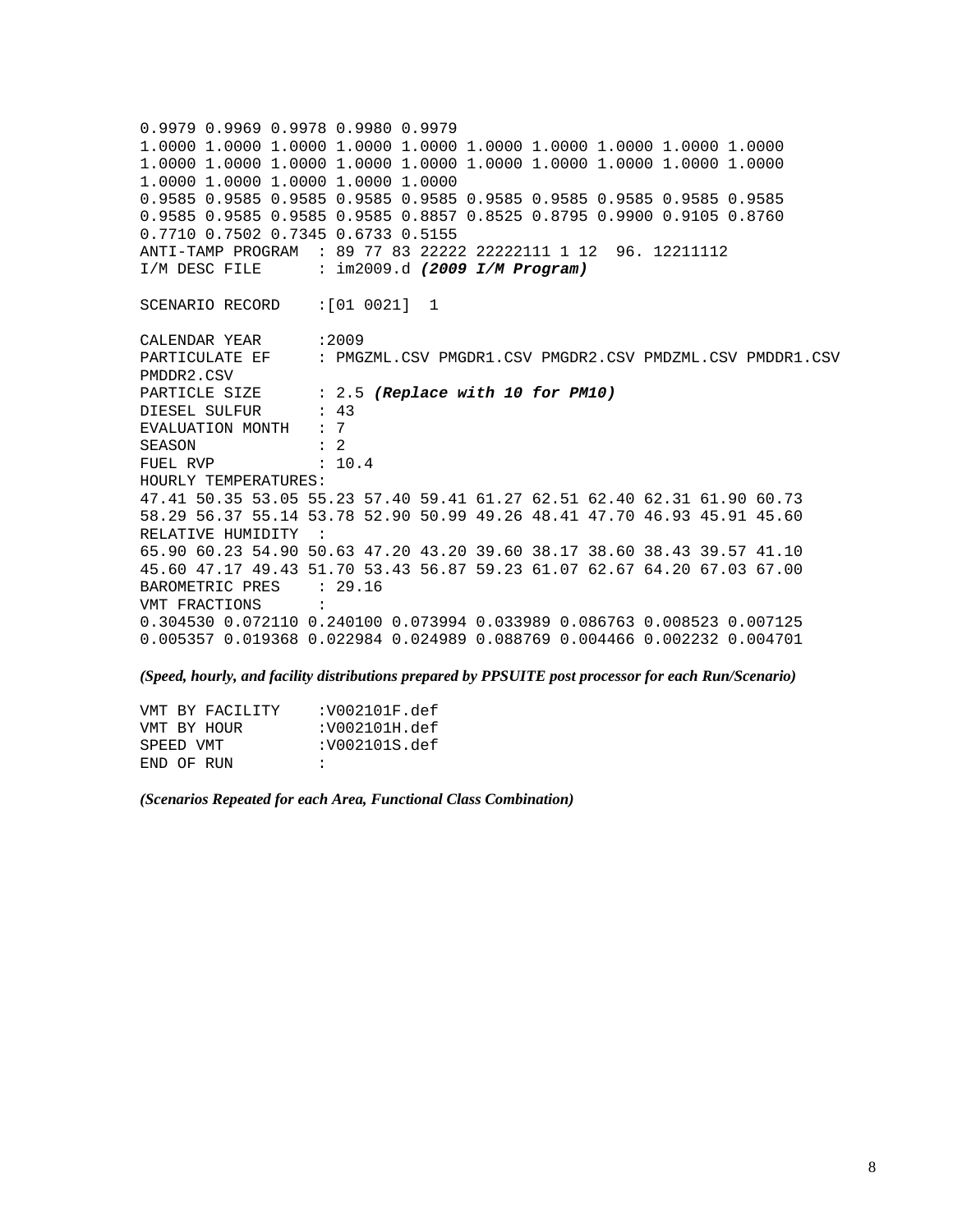# **May Average Day M6Input File Settings**

| REPORT FILE                             |                  |                                                 |                                        | m6output.out REPLACE |  |                                                                                |  |  |                                                   |  |
|-----------------------------------------|------------------|-------------------------------------------------|----------------------------------------|----------------------|--|--------------------------------------------------------------------------------|--|--|---------------------------------------------------|--|
| DATABASE OUTPUT<br>$\ddot{\cdot}$       |                  |                                                 |                                        |                      |  |                                                                                |  |  |                                                   |  |
| WITH FIELDNAMES<br>$\ddot{\phantom{a}}$ |                  |                                                 |                                        |                      |  |                                                                                |  |  |                                                   |  |
|                                         |                  |                                                 | EMISSIONS TABLE : M6OUTPUT.TB1 REPLACE |                      |  |                                                                                |  |  |                                                   |  |
| POLLUTANTS                              |                  |                                                 | : HC CO NOX CO2                        |                      |  |                                                                                |  |  |                                                   |  |
|                                         | PARTICULATES     | $\mathbf{1}$ , $\mathbf{1}$                     |                                        |                      |  |                                                                                |  |  | SO4 OCARBON ECARBON GASPM LEAD BRAKE TIRE NH3 SO2 |  |
|                                         |                  | AGGREGATED OUTPUT :                             |                                        |                      |  |                                                                                |  |  |                                                   |  |
| RUN DATA                                |                  |                                                 | : 0021                                 |                      |  |                                                                                |  |  |                                                   |  |
|                                         |                  |                                                 |                                        |                      |  |                                                                                |  |  |                                                   |  |
|                                         |                  | EXPRESS HC AS VOC :                             |                                        |                      |  |                                                                                |  |  |                                                   |  |
|                                         |                  | EXPRESS HC AS VOC :                             |                                        |                      |  |                                                                                |  |  |                                                   |  |
|                                         |                  | EXPAND EVAPORATIVE :                            |                                        |                      |  |                                                                                |  |  |                                                   |  |
| EXPAND EXHAUST                          |                  | $\sim$ $\sim$ $\sim$ $\sim$                     |                                        |                      |  |                                                                                |  |  |                                                   |  |
|                                         |                  | NO REFUELING :                                  |                                        |                      |  |                                                                                |  |  |                                                   |  |
|                                         |                  | 94+ LDG IMP : NLEVNE.D                          |                                        |                      |  |                                                                                |  |  |                                                   |  |
|                                         |                  | REBUILD EFFECTS : 0.9                           |                                        |                      |  |                                                                                |  |  |                                                   |  |
|                                         |                  | REG DISTRIBUTION : Reg2005. Was (2005 Age Data) |                                        |                      |  |                                                                                |  |  |                                                   |  |
| FUEL PROGRAM                            |                  |                                                 | $\therefore$ 1                         |                      |  |                                                                                |  |  |                                                   |  |
|                                         |                  |                                                 |                                        |                      |  |                                                                                |  |  |                                                   |  |
|                                         | DIESEL FRACTIONS | $\sim$ $\sim$                                   |                                        |                      |  |                                                                                |  |  |                                                   |  |
|                                         |                  |                                                 |                                        |                      |  | $0.0000$ 0.0000 0.0000 0.0000 0.0000 0.0000 0.0000 0.0007 0.0007 0.0030        |  |  |                                                   |  |
|                                         |                  |                                                 |                                        |                      |  | 0.0019 0.0018 0.0012 0.0028 0.0007 0.0004 0.0000 0.0006 0.0019 0.0007          |  |  |                                                   |  |
|                                         |                  | 0.0008 0.0009 0.0056 0.0065 0.0179              |                                        |                      |  |                                                                                |  |  |                                                   |  |
|                                         |                  |                                                 |                                        |                      |  | 0.0158 0.0158 0.0158 0.0158 0.0158 0.0074 0.0051 0.0072 0.0127 0.0157          |  |  |                                                   |  |
|                                         |                  |                                                 |                                        |                      |  | 0.0213 0.0120 0.0249 0.0180 0.0212 0.0113 0.0123 0.0234 0.0148 0.0265          |  |  |                                                   |  |
|                                         |                  | 0.0159 0.0279 0.0336 0.0437 0.0956              |                                        |                      |  |                                                                                |  |  |                                                   |  |
|                                         |                  |                                                 |                                        |                      |  | 0.0158 0.0158 0.0158 0.0158 0.0158 0.0074 0.0051 0.0072 0.0127 0.0157          |  |  |                                                   |  |
|                                         |                  |                                                 |                                        |                      |  | 0.0213 0.0120 0.0249 0.0180 0.0212 0.0113 0.0123 0.0234 0.0148 0.0265          |  |  |                                                   |  |
|                                         |                  | 0.0159 0.0279 0.0336 0.0437 0.0956              |                                        |                      |  |                                                                                |  |  |                                                   |  |
|                                         |                  |                                                 |                                        |                      |  | 0.0126 0.0126 0.0126 0.0126 0.0126 0.0126 0.0126 0.0126 0.0126 0.0126          |  |  |                                                   |  |
|                                         |                  |                                                 |                                        |                      |  | 0.0126 0.0126 0.0126 0.0126 0.0115 0.0111 0.0145 0.0115 0.0129 0.0096          |  |  |                                                   |  |
|                                         |                  | 0.0083 0.0072 0.0082 0.0124 0.0135              |                                        |                      |  |                                                                                |  |  |                                                   |  |
|                                         |                  |                                                 |                                        |                      |  | 0.0126 0.0126 0.0126 0.0126 0.0126 0.0126 0.0126 0.0126 0.0126 0.0126          |  |  |                                                   |  |
|                                         |                  |                                                 |                                        |                      |  | 0.0126 0.0126 0.0126 0.0126 0.0115 0.0111 0.0145 0.0115 0.0129 0.0096          |  |  |                                                   |  |
|                                         |                  | 0.0083 0.0072 0.0082 0.0124 0.0135              |                                        |                      |  |                                                                                |  |  |                                                   |  |
|                                         |                  |                                                 |                                        |                      |  | 0.1998 0.1998 0.1998 0.1998 0.1998 0.1998 0.1998 0.1998 0.1998 0.1998          |  |  |                                                   |  |
|                                         |                  |                                                 |                                        |                      |  | 0.1998  0.1998  0.1998  0.1998  0.2578  0.2515  0.3263  0.2784  0.2963  0.2384 |  |  |                                                   |  |
|                                         |                  | 0.2058 0.1756 0.1958 0.2726 0.2743              |                                        |                      |  |                                                                                |  |  |                                                   |  |
|                                         |                  |                                                 |                                        |                      |  | 0.6774 0.6774 0.6774 0.6774 0.6774 0.6774 0.6774 0.6774 0.6774 0.6774          |  |  |                                                   |  |
|                                         |                  |                                                 |                                        |                      |  | 0.6774 0.6774 0.6774 0.6774 0.7715 0.7910 0.8105 0.8068 0.8280 0.8477          |  |  |                                                   |  |
|                                         |                  | 0.7940 0.7488 0.7789 0.7842 0.6145              |                                        |                      |  |                                                                                |  |  |                                                   |  |
|                                         |                  |                                                 |                                        |                      |  | 0.8606 0.8606 0.8606 0.8606 0.8606 0.8606 0.8606 0.8606 0.8606 0.8606          |  |  |                                                   |  |
|                                         |                  |                                                 |                                        |                      |  | 0.8606 0.8606 0.8606 0.8606 0.8473 0.8048 0.8331 0.7901 0.7316 0.7275          |  |  |                                                   |  |
|                                         |                  | 0.7158 0.5647 0.3178 0.2207 0.1968              |                                        |                      |  |                                                                                |  |  |                                                   |  |
|                                         |                  |                                                 |                                        |                      |  | 0.4647 0.4647 0.4647 0.4647 0.4647 0.4647 0.4647 0.4647 0.4647 0.4647          |  |  |                                                   |  |
|                                         |                  |                                                 |                                        |                      |  | 0.4647 0.4647 0.4647 0.4647 0.4384 0.3670 0.4125 0.3462 0.2771 0.2730          |  |  |                                                   |  |
|                                         |                  | 0.2616 0.1543 0.0615 0.0383 0.0333              |                                        |                      |  |                                                                                |  |  |                                                   |  |
|                                         |                  |                                                 |                                        |                      |  | 0.6300 0.6300 0.6300 0.6300 0.6300 0.6300 0.6300 0.6300 0.6300 0.6300          |  |  |                                                   |  |
|                                         |                  |                                                 |                                        |                      |  | 0.6300 0.6300 0.6300 0.6300 0.6078 0.5246 0.5767 0.5289 0.5788 0.5617          |  |  |                                                   |  |
|                                         |                  | 0.4537 0.4216 0.4734 0.4705 0.4525              |                                        |                      |  |                                                                                |  |  |                                                   |  |
|                                         |                  |                                                 |                                        |                      |  | 0.8563 0.8563 0.8563 0.8563 0.8563 0.8563 0.8563 0.8563 0.8563 0.8563          |  |  |                                                   |  |
|                                         |                  |                                                 |                                        |                      |  | 0.8563 0.8563 0.8563 0.8563 0.8443 0.7943 0.8266 0.7972 0.8279 0.8177          |  |  |                                                   |  |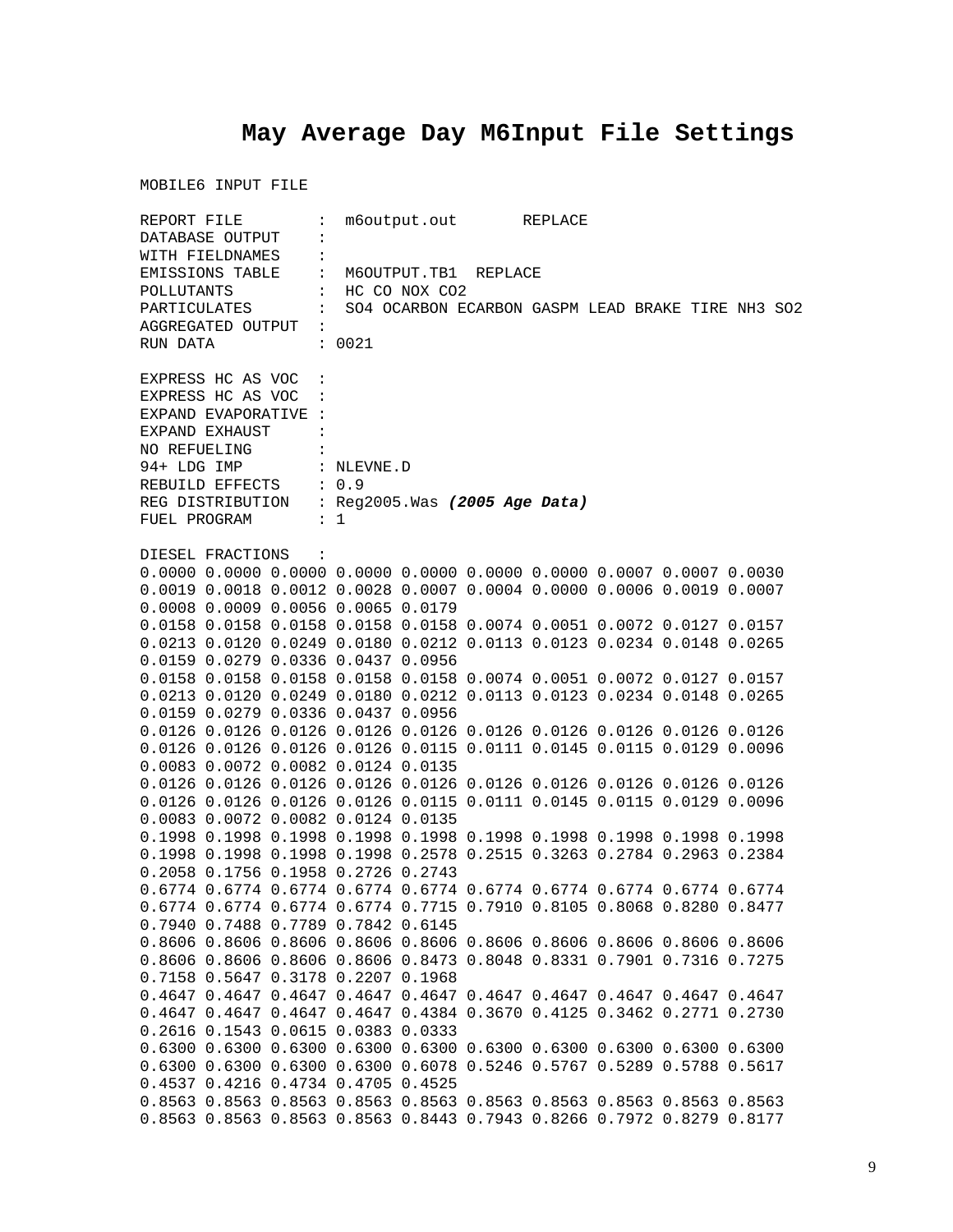0.7440 0.7184 0.7588 0.7567 0.7431 0.9992 0.9992 0.9992 0.9992 0.9992 0.9992 0.9992 0.9992 0.9992 0.9992 0.9992 0.9992 0.9992 0.9992 0.9989 0.9987 0.9989 0.9977 0.9984 0.9982 0.9979 0.9969 0.9978 0.9980 0.9979 1.0000 1.0000 1.0000 1.0000 1.0000 1.0000 1.0000 1.0000 1.0000 1.0000 1.0000 1.0000 1.0000 1.0000 1.0000 1.0000 1.0000 1.0000 1.0000 1.0000 1.0000 1.0000 1.0000 1.0000 1.0000 0.9585 0.9585 0.9585 0.9585 0.9585 0.9585 0.9585 0.9585 0.9585 0.9585 0.9585 0.9585 0.9585 0.9585 0.8857 0.8525 0.8795 0.9900 0.9105 0.8760 0.7710 0.7502 0.7345 0.6733 0.5155 ANTI-TAMP PROGRAM : 89 77 83 22222 22222111 1 12 96. 12211112 I/M DESC FILE : im2009.d *(2009 I/M Program)* SCENARIO RECORD :[01 0021] 1 CALENDAR YEAR :2009<br>PARTICULATE EF : PMG : PMGZML.CSV PMGDR1.CSV PMGDR2.CSV PMDZML.CSV PMDDR1.CSV PMDDR2.CSV PARTICLE SIZE : 2.5 (Replace with 10 for PM10) DIESEL SULFUR : 43 EVALUATION MONTH : 7 SEASON : 1 FUEL RVP : 7.4 HOURLY TEMPERATURES: 51.83 55.19 58.21 60.79 62.56 63.87 65.03 65.69 66.54 66.58 65.98 64.81 62.55 60.25 58.68 57.48 55.54 54.29 52.71 51.64 50.77 50.24 48.94 49.00 RELATIVE HUMIDITY : 73.07 66.37 59.29 54.06 50.65 48.10 47.06 46.58 44.81 44.39 46.10 47.35 52.29 56.19 59.27 61.17 65.03 66.70 69.83 71.93 73.43 73.37 76.93 77.27 BAROMETRIC PRES : 29.22 VMT FRACTIONS : 0.304545 0.072114 0.240115 0.073999 0.033992 0.086751 0.008522 0.007124 0.005356 0.019366 0.022981 0.024986 0.088756 0.004444 0.002222 0.004727

*(Speed, hourly, and facility distributions prepared by PPSUITE post processor for each Run/Scenario)* 

| VMT BY FACILITY | :V002101F.def |
|-----------------|---------------|
| VMT BY HOUR     | :V002101H.def |
| SPEED VMT       | :V002101S.def |
| END OF RUN      | $\mathbf{r}$  |

*(Scenarios Repeated for each Area, Functional Class Combination)*

## **June Average Day M6Input File Settings**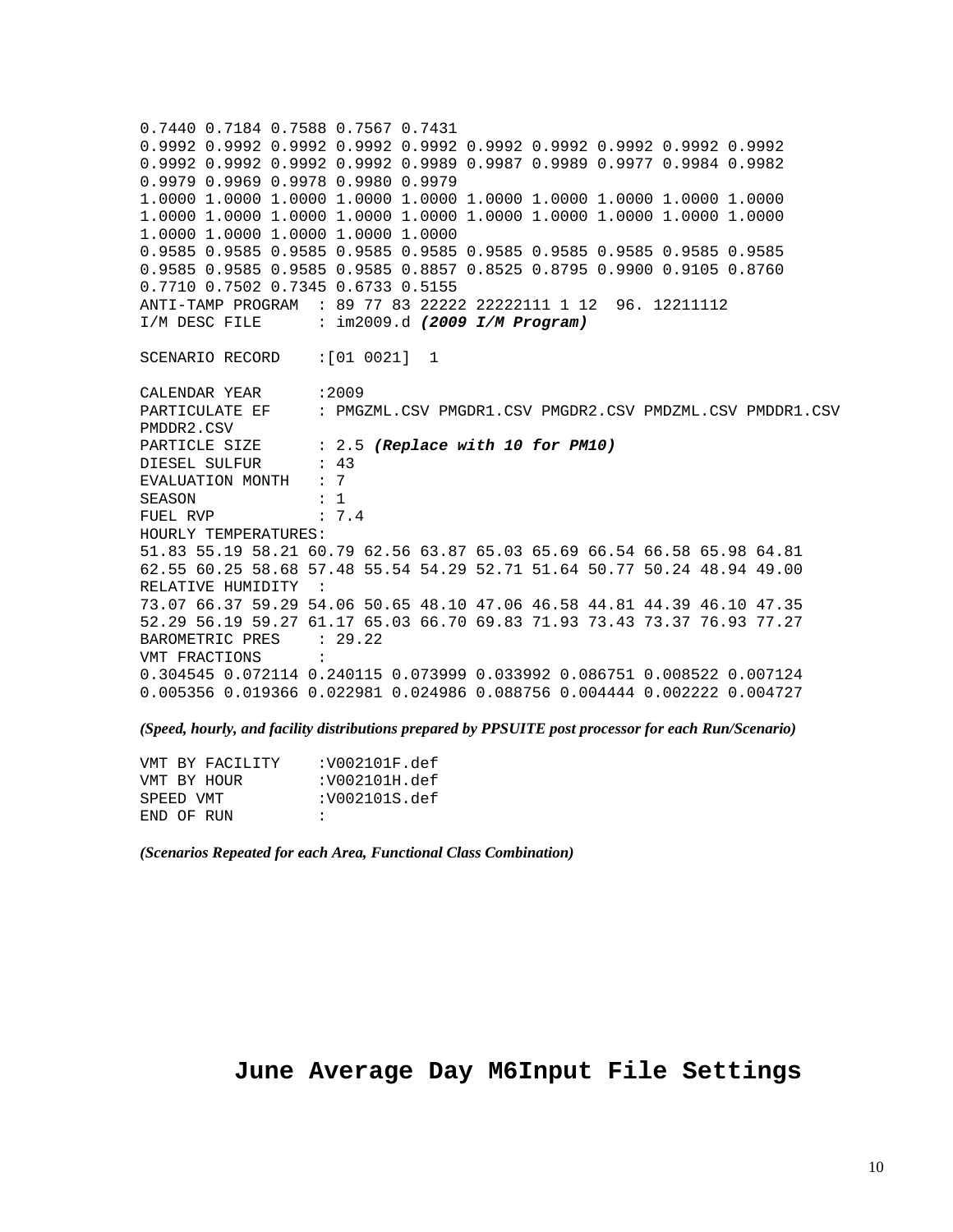| REPORT FILE          |                  |                                                                                             |                      | m6output.out REPLACE |  |                                                                                           |  |  |                                                                  |  |
|----------------------|------------------|---------------------------------------------------------------------------------------------|----------------------|----------------------|--|-------------------------------------------------------------------------------------------|--|--|------------------------------------------------------------------|--|
|                      | DATABASE OUTPUT  | $\ddot{\phantom{a}}$                                                                        |                      |                      |  |                                                                                           |  |  |                                                                  |  |
| WITH FIELDNAMES      |                  |                                                                                             |                      |                      |  |                                                                                           |  |  |                                                                  |  |
| EMISSIONS TABLE :    |                  |                                                                                             | M6OUTPUT.TB1 REPLACE |                      |  |                                                                                           |  |  |                                                                  |  |
| POLLUTANTS           |                  |                                                                                             | : HC CO NOX CO2      |                      |  |                                                                                           |  |  |                                                                  |  |
|                      |                  |                                                                                             |                      |                      |  |                                                                                           |  |  | PARTICULATES : SO4 OCARBON ECARBON GASPM LEAD BRAKE TIRE NH3 SO2 |  |
|                      |                  | AGGREGATED OUTPUT :                                                                         |                      |                      |  |                                                                                           |  |  |                                                                  |  |
| RUN DATA             |                  |                                                                                             | : 0021               |                      |  |                                                                                           |  |  |                                                                  |  |
|                      |                  |                                                                                             |                      |                      |  |                                                                                           |  |  |                                                                  |  |
|                      |                  |                                                                                             |                      |                      |  |                                                                                           |  |  |                                                                  |  |
|                      |                  | EXPRESS HC AS VOC :                                                                         |                      |                      |  |                                                                                           |  |  |                                                                  |  |
|                      |                  | EXPRESS HC AS VOC :                                                                         |                      |                      |  |                                                                                           |  |  |                                                                  |  |
| EXPAND EVAPORATIVE : |                  |                                                                                             |                      |                      |  |                                                                                           |  |  |                                                                  |  |
| EXPAND EXHAUST       |                  |                                                                                             |                      |                      |  |                                                                                           |  |  |                                                                  |  |
| NO REFUELING         |                  |                                                                                             |                      |                      |  |                                                                                           |  |  |                                                                  |  |
|                      |                  | 94+ LDG IMP : NLEVNE.D                                                                      |                      |                      |  |                                                                                           |  |  |                                                                  |  |
|                      |                  | REBUILD EFFECTS : 0.9<br>REG DISTRIBUTION : Reg2005.Was (2005 Age Data)<br>FUEL PROGRAM : 1 |                      |                      |  |                                                                                           |  |  |                                                                  |  |
|                      |                  |                                                                                             |                      |                      |  |                                                                                           |  |  |                                                                  |  |
|                      |                  |                                                                                             |                      |                      |  |                                                                                           |  |  |                                                                  |  |
|                      |                  |                                                                                             |                      |                      |  |                                                                                           |  |  |                                                                  |  |
|                      | DIESEL FRACTIONS | $\sim$ $\sim$                                                                               |                      |                      |  |                                                                                           |  |  |                                                                  |  |
|                      |                  |                                                                                             |                      |                      |  | $0.0000$ $0.0000$ $0.0000$ $0.0000$ $0.0000$ $0.0000$ $0.0000$ $0.0007$ $0.0007$ $0.0030$ |  |  |                                                                  |  |
|                      |                  |                                                                                             |                      |                      |  | 0.0019 0.0018 0.0012 0.0028 0.0007 0.0004 0.0000 0.0006 0.0019 0.0007                     |  |  |                                                                  |  |
|                      |                  | 0.0008 0.0009 0.0056 0.0065 0.0179                                                          |                      |                      |  |                                                                                           |  |  |                                                                  |  |
|                      |                  |                                                                                             |                      |                      |  | 0.0158 0.0158 0.0158 0.0158 0.0158 0.0074 0.0051 0.0072 0.0127 0.0157                     |  |  |                                                                  |  |
|                      |                  |                                                                                             |                      |                      |  |                                                                                           |  |  |                                                                  |  |
|                      |                  |                                                                                             |                      |                      |  | 0.0213 0.0120 0.0249 0.0180 0.0212 0.0113 0.0123 0.0234 0.0148 0.0265                     |  |  |                                                                  |  |
|                      |                  | 0.0159 0.0279 0.0336 0.0437 0.0956                                                          |                      |                      |  |                                                                                           |  |  |                                                                  |  |
|                      |                  |                                                                                             |                      |                      |  | 0.0158 0.0158 0.0158 0.0158 0.0158 0.0074 0.0051 0.0072 0.0127 0.0157                     |  |  |                                                                  |  |
|                      |                  |                                                                                             |                      |                      |  | 0.0213 0.0120 0.0249 0.0180 0.0212 0.0113 0.0123 0.0234 0.0148 0.0265                     |  |  |                                                                  |  |
|                      |                  | 0.0159 0.0279 0.0336 0.0437 0.0956                                                          |                      |                      |  |                                                                                           |  |  |                                                                  |  |
|                      |                  |                                                                                             |                      |                      |  | 0.0126 0.0126 0.0126 0.0126 0.0126 0.0126 0.0126 0.0126 0.0126 0.0126                     |  |  |                                                                  |  |
|                      |                  |                                                                                             |                      |                      |  | 0.0126 0.0126 0.0126 0.0126 0.0115 0.0111 0.0145 0.0115 0.0129 0.0096                     |  |  |                                                                  |  |
|                      |                  | 0.0083 0.0072 0.0082 0.0124 0.0135                                                          |                      |                      |  |                                                                                           |  |  |                                                                  |  |
|                      |                  |                                                                                             |                      |                      |  | 0.0126 0.0126 0.0126 0.0126 0.0126 0.0126 0.0126 0.0126 0.0126 0.0126                     |  |  |                                                                  |  |
|                      |                  |                                                                                             |                      |                      |  | 0.0126 0.0126 0.0126 0.0126 0.0115 0.0111 0.0145 0.0115 0.0129 0.0096                     |  |  |                                                                  |  |
|                      |                  | 0.0083 0.0072 0.0082 0.0124 0.0135                                                          |                      |                      |  |                                                                                           |  |  |                                                                  |  |
|                      |                  |                                                                                             |                      |                      |  | 0.1998 0.1998 0.1998 0.1998 0.1998 0.1998 0.1998 0.1998 0.1998 0.1998                     |  |  |                                                                  |  |
|                      |                  |                                                                                             |                      |                      |  | 0.1998  0.1998  0.1998  0.1998  0.2578  0.2515  0.3263  0.2784  0.2963  0.2384            |  |  |                                                                  |  |
|                      |                  | 0.2058 0.1756 0.1958 0.2726 0.2743                                                          |                      |                      |  |                                                                                           |  |  |                                                                  |  |
|                      |                  |                                                                                             |                      |                      |  | 0.6774 0.6774 0.6774 0.6774 0.6774 0.6774 0.6774 0.6774 0.6774 0.6774                     |  |  |                                                                  |  |
|                      |                  |                                                                                             |                      |                      |  | 0.6774 0.6774 0.6774 0.6774 0.7715 0.7910 0.8105 0.8068 0.8280 0.8477                     |  |  |                                                                  |  |
|                      |                  | 0.7940 0.7488 0.7789 0.7842 0.6145                                                          |                      |                      |  |                                                                                           |  |  |                                                                  |  |
|                      |                  |                                                                                             |                      |                      |  | 0.8606 0.8606 0.8606 0.8606 0.8606 0.8606 0.8606 0.8606 0.8606 0.8606                     |  |  |                                                                  |  |
|                      |                  |                                                                                             |                      |                      |  |                                                                                           |  |  |                                                                  |  |
|                      |                  |                                                                                             |                      |                      |  | 0.8606 0.8606 0.8606 0.8606 0.8473 0.8048 0.8331 0.7901 0.7316 0.7275                     |  |  |                                                                  |  |
|                      |                  | 0.7158 0.5647 0.3178 0.2207 0.1968                                                          |                      |                      |  |                                                                                           |  |  |                                                                  |  |
|                      |                  |                                                                                             |                      |                      |  | 0.4647 0.4647 0.4647 0.4647 0.4647 0.4647 0.4647 0.4647 0.4647 0.4647                     |  |  |                                                                  |  |
|                      |                  |                                                                                             |                      |                      |  | 0.4647 0.4647 0.4647 0.4647 0.4384 0.3670 0.4125 0.3462 0.2771 0.2730                     |  |  |                                                                  |  |
|                      |                  | 0.2616 0.1543 0.0615 0.0383 0.0333                                                          |                      |                      |  |                                                                                           |  |  |                                                                  |  |
|                      |                  |                                                                                             |                      |                      |  | 0.6300 0.6300 0.6300 0.6300 0.6300 0.6300 0.6300 0.6300 0.6300 0.6300                     |  |  |                                                                  |  |
|                      |                  |                                                                                             |                      |                      |  | 0.6300 0.6300 0.6300 0.6300 0.6078 0.5246 0.5767 0.5289 0.5788 0.5617                     |  |  |                                                                  |  |
|                      |                  | 0.4537 0.4216 0.4734 0.4705 0.4525                                                          |                      |                      |  |                                                                                           |  |  |                                                                  |  |
|                      |                  |                                                                                             |                      |                      |  | 0.8563 0.8563 0.8563 0.8563 0.8563 0.8563 0.8563 0.8563 0.8563 0.8563                     |  |  |                                                                  |  |
|                      |                  |                                                                                             |                      |                      |  | 0.8563 0.8563 0.8563 0.8563 0.8443 0.7943 0.8266 0.7972 0.8279 0.8177                     |  |  |                                                                  |  |
|                      |                  | 0.7440 0.7184 0.7588 0.7567 0.7431                                                          |                      |                      |  |                                                                                           |  |  |                                                                  |  |
|                      |                  |                                                                                             |                      |                      |  | 0.9992 0.9992 0.9992 0.9992 0.9992 0.9992 0.9992 0.9992 0.9992 0.9992                     |  |  |                                                                  |  |
|                      |                  |                                                                                             |                      |                      |  | 0.9992 0.9992 0.9992 0.9992 0.9989 0.9987 0.9989 0.9977 0.9984 0.9982                     |  |  |                                                                  |  |
|                      |                  |                                                                                             |                      |                      |  |                                                                                           |  |  |                                                                  |  |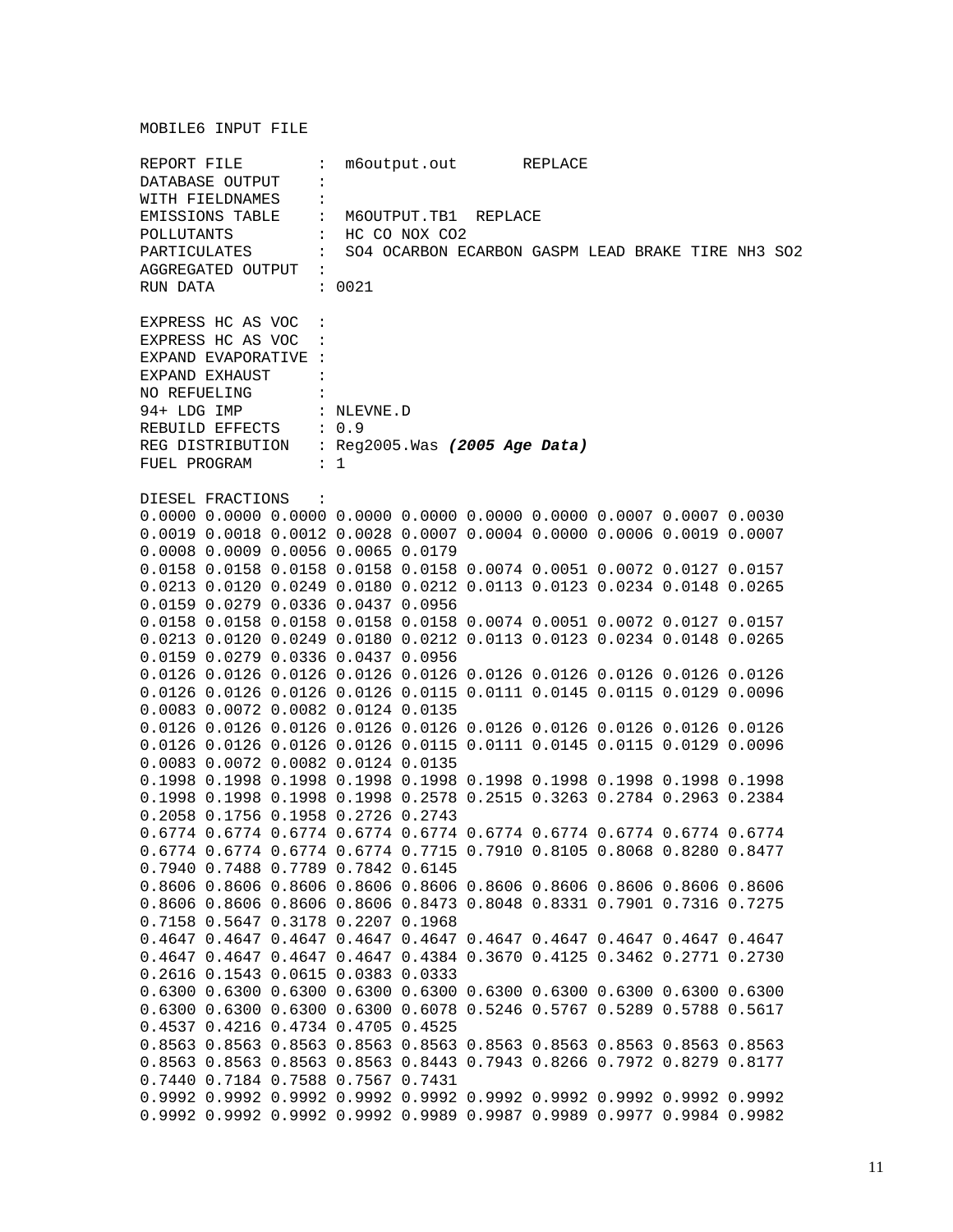0.9979 0.9969 0.9978 0.9980 0.9979 1.0000 1.0000 1.0000 1.0000 1.0000 1.0000 1.0000 1.0000 1.0000 1.0000 1.0000 1.0000 1.0000 1.0000 1.0000 1.0000 1.0000 1.0000 1.0000 1.0000 1.0000 1.0000 1.0000 1.0000 1.0000 0.9585 0.9585 0.9585 0.9585 0.9585 0.9585 0.9585 0.9585 0.9585 0.9585 0.9585 0.9585 0.9585 0.9585 0.8857 0.8525 0.8795 0.9900 0.9105 0.8760 0.7710 0.7502 0.7345 0.6733 0.5155 ANTI-TAMP PROGRAM : 89 77 83 22222 22222111 1 12 96. 12211112 I/M DESC FILE : im2009.d *(2009 I/M Program)* SCENARIO RECORD : [01 0021] 1 CALENDAR YEAR : 2009 PARTICULATE EF : PMGZML.CSV PMGDR1.CSV PMGDR2.CSV PMDZML.CSV PMDDR1.CSV PMDDR2.CSV PARTICLE SIZE : 2.5 *(Replace with 10 for PM10)* DIESEL SULFUR : 43 EVALUATION MONTH : 7 SEASON : 1 FUEL RVP : 8.3 HOURLY TEMPERATURES: 67.89 70.98 73.47 76.04 78.30 80.20 81.56 82.14 81.73 81.18 80.18 79.12 77.61 75.44 73.73 72.76 71.50 70.17 68.50 67.51 66.70 65.90 65.07 65.67 RELATIVE HUMIDITY : 78.57 71.70 65.67 61.28 55.40 50.97 49.21 48.48 49.57 49.93 52.33 55.00 57.33 62.57 66.33 68.53 70.37 72.77 75.37 77.63 79.07 80.83 82.73 82.30 BAROMETRIC PRES : 29.24 VMT FRACTIONS : 0.304583 0.072124 0.240147 0.074009 0.033996 0.086762 0.008523 0.007125 0.005357 0.019369 0.022984 0.024989 0.088768 0.004393 0.002196 0.004675

*(Speed, hourly, and facility distributions prepared by PPSUITE post processor for each Run/Scenario)* 

| VMT BY FACILITY | :V002101F.def |
|-----------------|---------------|
| VMT BY HOUR     | :V002101H.def |
| SPEED VMT       | :V002101S.def |
| END OF RUN      | $\mathbf{r}$  |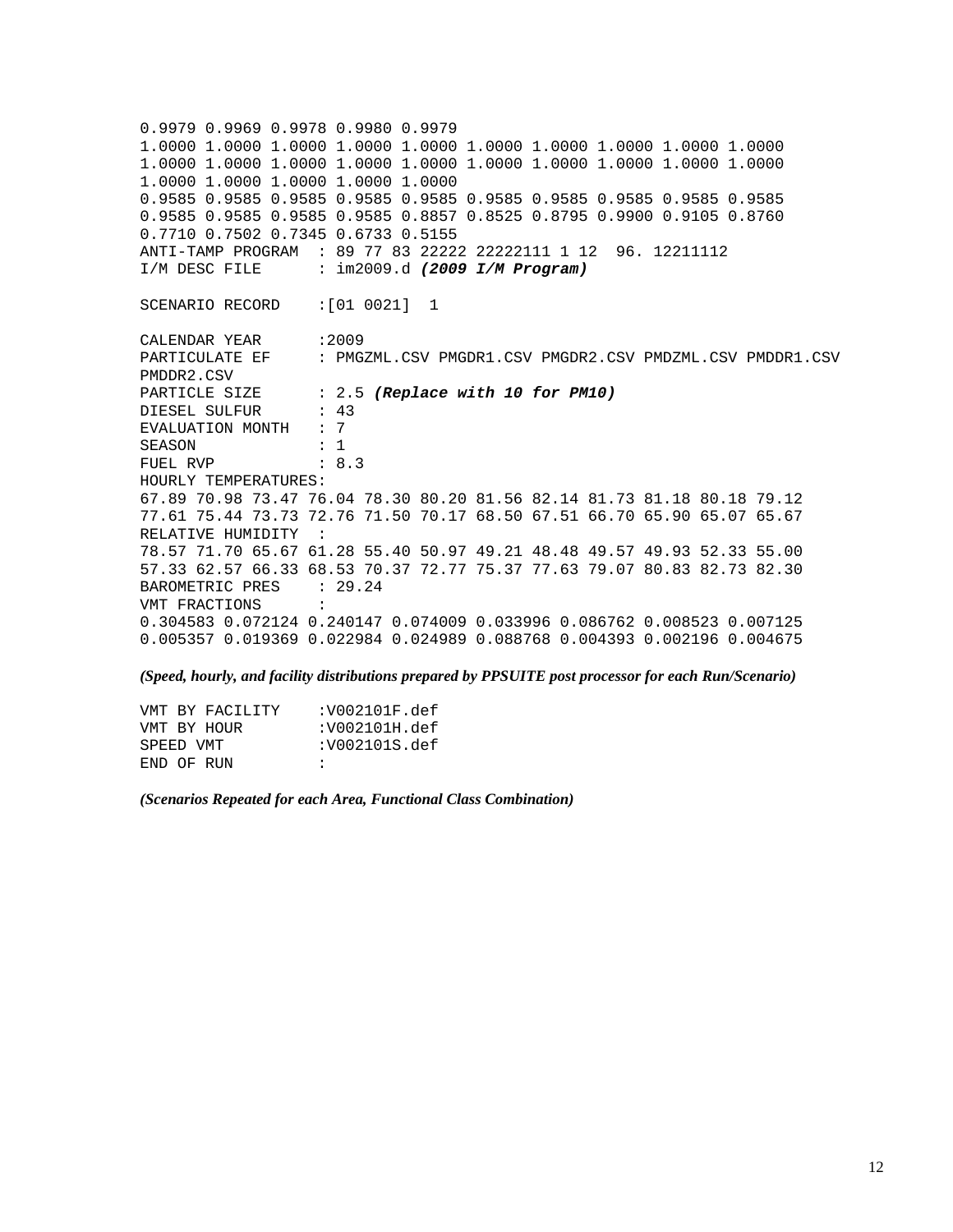# **July Average Day M6Input File Settings**

|                                   | REPORT FILE      |                       |                                                                   | m6output.out REPLACE |  |  |  |                                                                                           |                                                   |  |
|-----------------------------------|------------------|-----------------------|-------------------------------------------------------------------|----------------------|--|--|--|-------------------------------------------------------------------------------------------|---------------------------------------------------|--|
| DATABASE OUTPUT<br>$\ddot{\cdot}$ |                  |                       |                                                                   |                      |  |  |  |                                                                                           |                                                   |  |
|                                   | WITH FIELDNAMES  | $\ddot{\cdot}$        |                                                                   |                      |  |  |  |                                                                                           |                                                   |  |
|                                   |                  |                       | EMISSIONS TABLE : M6OUTPUT.TB1 REPLACE                            |                      |  |  |  |                                                                                           |                                                   |  |
| POLLUTANTS                        |                  |                       | $\vdots$ HC CO NOX CO2                                            |                      |  |  |  |                                                                                           |                                                   |  |
|                                   |                  | PARTICULATES :        |                                                                   |                      |  |  |  |                                                                                           | SO4 OCARBON ECARBON GASPM LEAD BRAKE TIRE NH3 SO2 |  |
|                                   |                  | AGGREGATED OUTPUT :   |                                                                   |                      |  |  |  |                                                                                           |                                                   |  |
| RUN DATA                          |                  |                       | : 0021                                                            |                      |  |  |  |                                                                                           |                                                   |  |
|                                   |                  |                       |                                                                   |                      |  |  |  |                                                                                           |                                                   |  |
|                                   |                  | EXPRESS HC AS VOC :   |                                                                   |                      |  |  |  |                                                                                           |                                                   |  |
|                                   |                  | EXPRESS HC AS VOC :   |                                                                   |                      |  |  |  |                                                                                           |                                                   |  |
|                                   |                  | EXPAND EVAPORATIVE :  |                                                                   |                      |  |  |  |                                                                                           |                                                   |  |
|                                   | EXPAND EXHAUST   | <b>Contract</b>       |                                                                   |                      |  |  |  |                                                                                           |                                                   |  |
|                                   | NO REFUELING :   |                       |                                                                   |                      |  |  |  |                                                                                           |                                                   |  |
|                                   |                  |                       | 94+ LDG IMP : NLEVNE.D                                            |                      |  |  |  |                                                                                           |                                                   |  |
|                                   |                  |                       |                                                                   |                      |  |  |  |                                                                                           |                                                   |  |
|                                   |                  | REBUILD EFFECTS : 0.9 |                                                                   |                      |  |  |  |                                                                                           |                                                   |  |
| FUEL PROGRAM                      |                  |                       | REG DISTRIBUTION : Reg2005. Was (2005 Age Data)<br>$\therefore$ 1 |                      |  |  |  |                                                                                           |                                                   |  |
|                                   |                  |                       |                                                                   |                      |  |  |  |                                                                                           |                                                   |  |
|                                   | DIESEL FRACTIONS | $\sim$ $\sim$         |                                                                   |                      |  |  |  |                                                                                           |                                                   |  |
|                                   |                  |                       |                                                                   |                      |  |  |  | $0.0000$ $0.0000$ $0.0000$ $0.0000$ $0.0000$ $0.0000$ $0.0000$ $0.0007$ $0.0007$ $0.0030$ |                                                   |  |
|                                   |                  |                       |                                                                   |                      |  |  |  | 0.0019 0.0018 0.0012 0.0028 0.0007 0.0004 0.0000 0.0006 0.0019 0.0007                     |                                                   |  |
|                                   |                  |                       | 0.0008 0.0009 0.0056 0.0065 0.0179                                |                      |  |  |  |                                                                                           |                                                   |  |
|                                   |                  |                       |                                                                   |                      |  |  |  |                                                                                           |                                                   |  |
|                                   |                  |                       |                                                                   |                      |  |  |  | 0.0158 0.0158 0.0158 0.0158 0.0158 0.0074 0.0051 0.0072 0.0127 0.0157                     |                                                   |  |
|                                   |                  |                       |                                                                   |                      |  |  |  | 0.0213 0.0120 0.0249 0.0180 0.0212 0.0113 0.0123 0.0234 0.0148 0.0265                     |                                                   |  |
|                                   |                  |                       | 0.0159 0.0279 0.0336 0.0437 0.0956                                |                      |  |  |  |                                                                                           |                                                   |  |
|                                   |                  |                       |                                                                   |                      |  |  |  | 0.0158 0.0158 0.0158 0.0158 0.0158 0.0074 0.0051 0.0072 0.0127 0.0157                     |                                                   |  |
|                                   |                  |                       |                                                                   |                      |  |  |  | 0.0213 0.0120 0.0249 0.0180 0.0212 0.0113 0.0123 0.0234 0.0148 0.0265                     |                                                   |  |
|                                   |                  |                       | 0.0159 0.0279 0.0336 0.0437 0.0956                                |                      |  |  |  |                                                                                           |                                                   |  |
|                                   |                  |                       |                                                                   |                      |  |  |  | 0.0126 0.0126 0.0126 0.0126 0.0126 0.0126 0.0126 0.0126 0.0126 0.0126                     |                                                   |  |
|                                   |                  |                       |                                                                   |                      |  |  |  | 0.0126 0.0126 0.0126 0.0126 0.0115 0.0111 0.0145 0.0115 0.0129 0.0096                     |                                                   |  |
|                                   |                  |                       | 0.0083 0.0072 0.0082 0.0124 0.0135                                |                      |  |  |  |                                                                                           |                                                   |  |
|                                   |                  |                       |                                                                   |                      |  |  |  | 0.0126 0.0126 0.0126 0.0126 0.0126 0.0126 0.0126 0.0126 0.0126 0.0126                     |                                                   |  |
|                                   |                  |                       |                                                                   |                      |  |  |  | 0.0126 0.0126 0.0126 0.0126 0.0115 0.0111 0.0145 0.0115 0.0129 0.0096                     |                                                   |  |
|                                   |                  |                       | 0.0083 0.0072 0.0082 0.0124 0.0135                                |                      |  |  |  |                                                                                           |                                                   |  |
|                                   |                  |                       |                                                                   |                      |  |  |  | 0.1998 0.1998 0.1998 0.1998 0.1998 0.1998 0.1998 0.1998 0.1998 0.1998                     |                                                   |  |
|                                   |                  |                       |                                                                   |                      |  |  |  | 0.1998  0.1998  0.1998  0.1998  0.2578  0.2515  0.3263  0.2784  0.2963  0.2384            |                                                   |  |
|                                   |                  |                       | 0.2058 0.1756 0.1958 0.2726 0.2743                                |                      |  |  |  |                                                                                           |                                                   |  |
|                                   |                  |                       |                                                                   |                      |  |  |  | 0.6774 0.6774 0.6774 0.6774 0.6774 0.6774 0.6774 0.6774 0.6774 0.6774                     |                                                   |  |
|                                   |                  |                       |                                                                   |                      |  |  |  | 0.6774 0.6774 0.6774 0.6774 0.7715 0.7910 0.8105 0.8068 0.8280 0.8477                     |                                                   |  |
|                                   |                  |                       | 0.7940 0.7488 0.7789 0.7842 0.6145                                |                      |  |  |  |                                                                                           |                                                   |  |
|                                   |                  |                       |                                                                   |                      |  |  |  | 0.8606 0.8606 0.8606 0.8606 0.8606 0.8606 0.8606 0.8606 0.8606 0.8606                     |                                                   |  |
|                                   |                  |                       |                                                                   |                      |  |  |  | 0.8606 0.8606 0.8606 0.8606 0.8473 0.8048 0.8331 0.7901 0.7316 0.7275                     |                                                   |  |
|                                   |                  |                       | 0.7158 0.5647 0.3178 0.2207 0.1968                                |                      |  |  |  |                                                                                           |                                                   |  |
|                                   |                  |                       |                                                                   |                      |  |  |  | 0.4647 0.4647 0.4647 0.4647 0.4647 0.4647 0.4647 0.4647 0.4647 0.4647                     |                                                   |  |
|                                   |                  |                       |                                                                   |                      |  |  |  | 0.4647 0.4647 0.4647 0.4647 0.4384 0.3670 0.4125 0.3462 0.2771 0.2730                     |                                                   |  |
|                                   |                  |                       | 0.2616 0.1543 0.0615 0.0383 0.0333                                |                      |  |  |  |                                                                                           |                                                   |  |
|                                   |                  |                       |                                                                   |                      |  |  |  | 0.6300 0.6300 0.6300 0.6300 0.6300 0.6300 0.6300 0.6300 0.6300 0.6300                     |                                                   |  |
|                                   |                  |                       |                                                                   |                      |  |  |  | 0.6300 0.6300 0.6300 0.6300 0.6078 0.5246 0.5767 0.5289 0.5788 0.5617                     |                                                   |  |
|                                   |                  |                       | 0.4537 0.4216 0.4734 0.4705 0.4525                                |                      |  |  |  |                                                                                           |                                                   |  |
|                                   |                  |                       |                                                                   |                      |  |  |  | 0.8563 0.8563 0.8563 0.8563 0.8563 0.8563 0.8563 0.8563 0.8563 0.8563                     |                                                   |  |
|                                   |                  |                       |                                                                   |                      |  |  |  | 0.8563 0.8563 0.8563 0.8563 0.8443 0.7943 0.8266 0.7972 0.8279 0.8177                     |                                                   |  |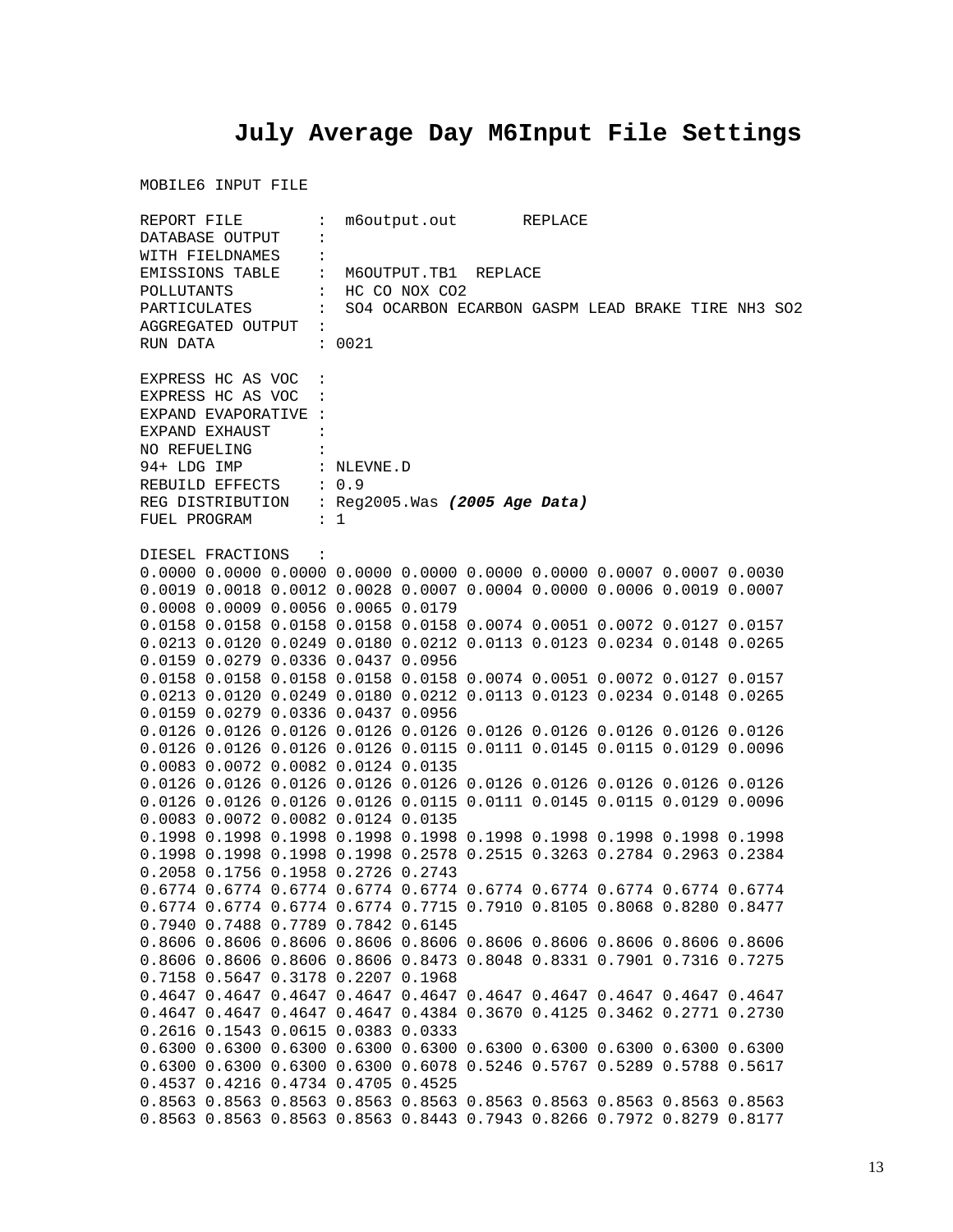0.7440 0.7184 0.7588 0.7567 0.7431 0.9992 0.9992 0.9992 0.9992 0.9992 0.9992 0.9992 0.9992 0.9992 0.9992 0.9992 0.9992 0.9992 0.9992 0.9989 0.9987 0.9989 0.9977 0.9984 0.9982 0.9979 0.9969 0.9978 0.9980 0.9979 1.0000 1.0000 1.0000 1.0000 1.0000 1.0000 1.0000 1.0000 1.0000 1.0000 1.0000 1.0000 1.0000 1.0000 1.0000 1.0000 1.0000 1.0000 1.0000 1.0000 1.0000 1.0000 1.0000 1.0000 1.0000 0.9585 0.9585 0.9585 0.9585 0.9585 0.9585 0.9585 0.9585 0.9585 0.9585 0.9585 0.9585 0.9585 0.9585 0.8857 0.8525 0.8795 0.9900 0.9105 0.8760 0.7710 0.7502 0.7345 0.6733 0.5155 ANTI-TAMP PROGRAM : 89 77 83 22222 22222111 1 12 96. 12211112 I/M DESC FILE : im2009.d *(2009 I/M Program)* SCENARIO RECORD :[01 0021] 1 CALENDAR YEAR : 2009 PARTICULATE EF : PMGZML.CSV PMGDR1.CSV PMGDR2.CSV PMDZML.CSV PMDDR1.CSV PMDDR2.CSV PARTICLE SIZE : 2.5 (Replace with 10 for PM10) DIESEL SULFUR : 43 EVALUATION MONTH : 7 SEASON : 1 FUEL RVP : 8.3 HOURLY TEMPERATURES: 71.26 74.03 76.58 78.92 81.16 82.10 83.42 84.39 84.48 84.07 83.68 82.34 80.86 78.78 77.12 75.29 74.10 73.13 72.45 71.28 70.68 69.83 68.96 69.35 RELATIVE HUMIDITY : 81.35 75.23 69.45 63.77 59.87 57.06 54.42 53.00 53.16 53.52 54.35 57.00 61.06 65.52 69.48 73.84 75.90 78.61 80.29 81.81 82.90 84.55 86.52 85.23 BAROMETRIC PRES : 29.26 VMT FRACTIONS : 0.304589 0.072124 0.240148 0.074009 0.033996 0.086767 0.008524 0.007125 0.005357 0.019370 0.022985 0.024990 0.088772 0.004395 0.002197 0.004652

*(Speed, hourly, and facility distributions prepared by PPSUITE post processor for each Run/Scenario)* 

| VMT BY FACILITY | :V002101F.def |
|-----------------|---------------|
| VMT BY HOUR     | :V002101H.def |
| SPEED VMT       | :V002101S.def |
| END OF RIN      | $\mathbf{r}$  |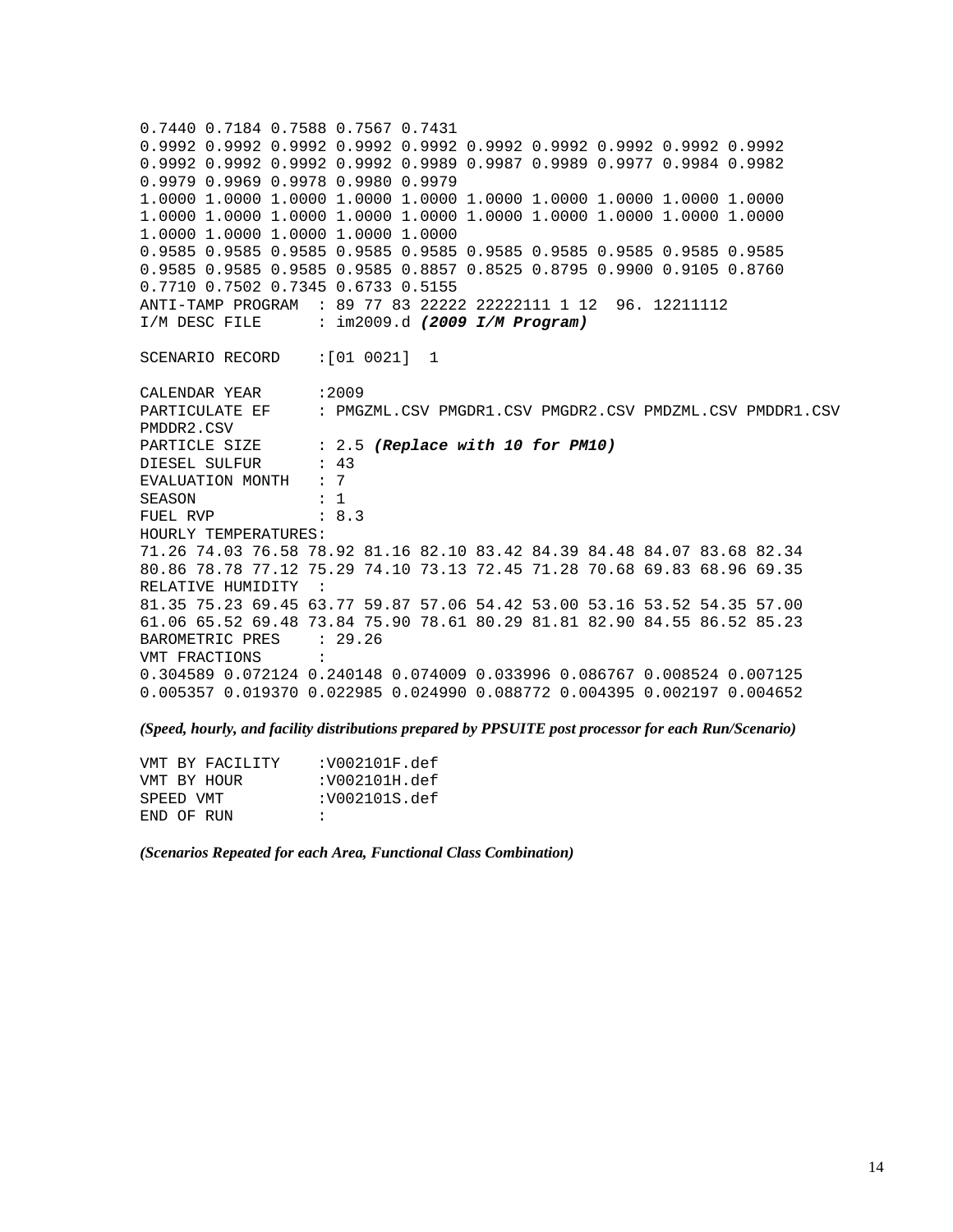# **August Average Day M6Input File Settings**

|              | REPORT FILE         |                                                 |        | m6output.out REPLACE |                                                                                           |  |                                                                  |
|--------------|---------------------|-------------------------------------------------|--------|----------------------|-------------------------------------------------------------------------------------------|--|------------------------------------------------------------------|
|              | DATABASE OUTPUT     | $\ddot{\phantom{a}}$                            |        |                      |                                                                                           |  |                                                                  |
|              | WITH FIELDNAMES     | $\ddot{\phantom{a}}$                            |        |                      |                                                                                           |  |                                                                  |
|              |                     | EMISSIONS TABLE : M6OUTPUT.TB1 REPLACE          |        |                      |                                                                                           |  |                                                                  |
| POLLUTANTS   |                     | : HC CO NOX CO2                                 |        |                      |                                                                                           |  |                                                                  |
|              |                     |                                                 |        |                      |                                                                                           |  | PARTICULATES : SO4 OCARBON ECARBON GASPM LEAD BRAKE TIRE NH3 SO2 |
|              |                     | AGGREGATED OUTPUT :                             |        |                      |                                                                                           |  |                                                                  |
| RUN DATA     |                     |                                                 | : 0021 |                      |                                                                                           |  |                                                                  |
|              |                     |                                                 |        |                      |                                                                                           |  |                                                                  |
|              | EXPRESS HC AS VOC : |                                                 |        |                      |                                                                                           |  |                                                                  |
|              |                     | EXPRESS HC AS VOC :                             |        |                      |                                                                                           |  |                                                                  |
|              |                     | EXPAND EVAPORATIVE :                            |        |                      |                                                                                           |  |                                                                  |
|              | EXPAND EXHAUST      | $\sim$ $\sim$ $\sim$ $\sim$ $\sim$              |        |                      |                                                                                           |  |                                                                  |
|              |                     | NO REFUELING :                                  |        |                      |                                                                                           |  |                                                                  |
|              |                     | 94+ LDG IMP : NLEVNE.D                          |        |                      |                                                                                           |  |                                                                  |
|              |                     | REBUILD EFFECTS : 0.9                           |        |                      |                                                                                           |  |                                                                  |
|              |                     | REG DISTRIBUTION : Reg2005. Was (2005 Age Data) |        |                      |                                                                                           |  |                                                                  |
| FUEL PROGRAM |                     | $\therefore$ 1                                  |        |                      |                                                                                           |  |                                                                  |
|              |                     |                                                 |        |                      |                                                                                           |  |                                                                  |
|              | DIESEL FRACTIONS    | $\sim$ $\sim$ $\sim$                            |        |                      |                                                                                           |  |                                                                  |
|              |                     |                                                 |        |                      | $0.0000$ $0.0000$ $0.0000$ $0.0000$ $0.0000$ $0.0000$ $0.0000$ $0.0007$ $0.0007$ $0.0030$ |  |                                                                  |
|              |                     |                                                 |        |                      | 0.0019 0.0018 0.0012 0.0028 0.0007 0.0004 0.0000 0.0006 0.0019 0.0007                     |  |                                                                  |
|              |                     | 0.0008 0.0009 0.0056 0.0065 0.0179              |        |                      |                                                                                           |  |                                                                  |
|              |                     |                                                 |        |                      | 0.0158 0.0158 0.0158 0.0158 0.0158 0.0074 0.0051 0.0072 0.0127 0.0157                     |  |                                                                  |
|              |                     |                                                 |        |                      | 0.0213 0.0120 0.0249 0.0180 0.0212 0.0113 0.0123 0.0234 0.0148 0.0265                     |  |                                                                  |
|              |                     | 0.0159 0.0279 0.0336 0.0437 0.0956              |        |                      |                                                                                           |  |                                                                  |
|              |                     |                                                 |        |                      | 0.0158 0.0158 0.0158 0.0158 0.0158 0.0074 0.0051 0.0072 0.0127 0.0157                     |  |                                                                  |
|              |                     |                                                 |        |                      | 0.0213 0.0120 0.0249 0.0180 0.0212 0.0113 0.0123 0.0234 0.0148 0.0265                     |  |                                                                  |
|              |                     | 0.0159 0.0279 0.0336 0.0437 0.0956              |        |                      |                                                                                           |  |                                                                  |
|              |                     |                                                 |        |                      | 0.0126 0.0126 0.0126 0.0126 0.0126 0.0126 0.0126 0.0126 0.0126 0.0126                     |  |                                                                  |
|              |                     |                                                 |        |                      | 0.0126 0.0126 0.0126 0.0126 0.0115 0.0111 0.0145 0.0115 0.0129 0.0096                     |  |                                                                  |
|              |                     | 0.0083 0.0072 0.0082 0.0124 0.0135              |        |                      |                                                                                           |  |                                                                  |
|              |                     |                                                 |        |                      | 0.0126 0.0126 0.0126 0.0126 0.0126 0.0126 0.0126 0.0126 0.0126 0.0126                     |  |                                                                  |
|              |                     |                                                 |        |                      | 0.0126 0.0126 0.0126 0.0126 0.0115 0.0111 0.0145 0.0115 0.0129 0.0096                     |  |                                                                  |
|              |                     | 0.0083 0.0072 0.0082 0.0124 0.0135              |        |                      |                                                                                           |  |                                                                  |
|              |                     |                                                 |        |                      | 0.1998 0.1998 0.1998 0.1998 0.1998 0.1998 0.1998 0.1998 0.1998 0.1998                     |  |                                                                  |
|              |                     |                                                 |        |                      | 0.1998  0.1998  0.1998  0.1998  0.2578  0.2515  0.3263  0.2784  0.2963  0.2384            |  |                                                                  |
|              |                     | 0.2058 0.1756 0.1958 0.2726 0.2743              |        |                      |                                                                                           |  |                                                                  |
|              |                     |                                                 |        |                      |                                                                                           |  |                                                                  |
|              |                     |                                                 |        |                      | 0.6774 0.6774 0.6774 0.6774 0.6774 0.6774 0.6774 0.6774 0.6774 0.6774                     |  |                                                                  |
|              |                     |                                                 |        |                      | 0.6774 0.6774 0.6774 0.6774 0.7715 0.7910 0.8105 0.8068 0.8280 0.8477                     |  |                                                                  |
|              |                     | 0.7940 0.7488 0.7789 0.7842 0.6145              |        |                      |                                                                                           |  |                                                                  |
|              |                     |                                                 |        |                      | 0.8606 0.8606 0.8606 0.8606 0.8606 0.8606 0.8606 0.8606 0.8606 0.8606                     |  |                                                                  |
|              |                     |                                                 |        |                      | 0.8606 0.8606 0.8606 0.8606 0.8473 0.8048 0.8331 0.7901 0.7316 0.7275                     |  |                                                                  |
|              |                     | 0.7158 0.5647 0.3178 0.2207 0.1968              |        |                      |                                                                                           |  |                                                                  |
|              |                     |                                                 |        |                      | 0.4647 0.4647 0.4647 0.4647 0.4647 0.4647 0.4647 0.4647 0.4647 0.4647                     |  |                                                                  |
|              |                     |                                                 |        |                      | 0.4647 0.4647 0.4647 0.4647 0.4384 0.3670 0.4125 0.3462 0.2771 0.2730                     |  |                                                                  |
|              |                     | 0.2616 0.1543 0.0615 0.0383 0.0333              |        |                      |                                                                                           |  |                                                                  |
|              |                     |                                                 |        |                      | 0.6300 0.6300 0.6300 0.6300 0.6300 0.6300 0.6300 0.6300 0.6300 0.6300                     |  |                                                                  |
|              |                     |                                                 |        |                      | 0.6300 0.6300 0.6300 0.6300 0.6078 0.5246 0.5767 0.5289 0.5788 0.5617                     |  |                                                                  |
|              |                     | 0.4537 0.4216 0.4734 0.4705 0.4525              |        |                      |                                                                                           |  |                                                                  |
|              |                     |                                                 |        |                      | 0.8563 0.8563 0.8563 0.8563 0.8563 0.8563 0.8563 0.8563 0.8563 0.8563                     |  |                                                                  |
|              |                     |                                                 |        |                      | 0.8563 0.8563 0.8563 0.8563 0.8443 0.7943 0.8266 0.7972 0.8279 0.8177                     |  |                                                                  |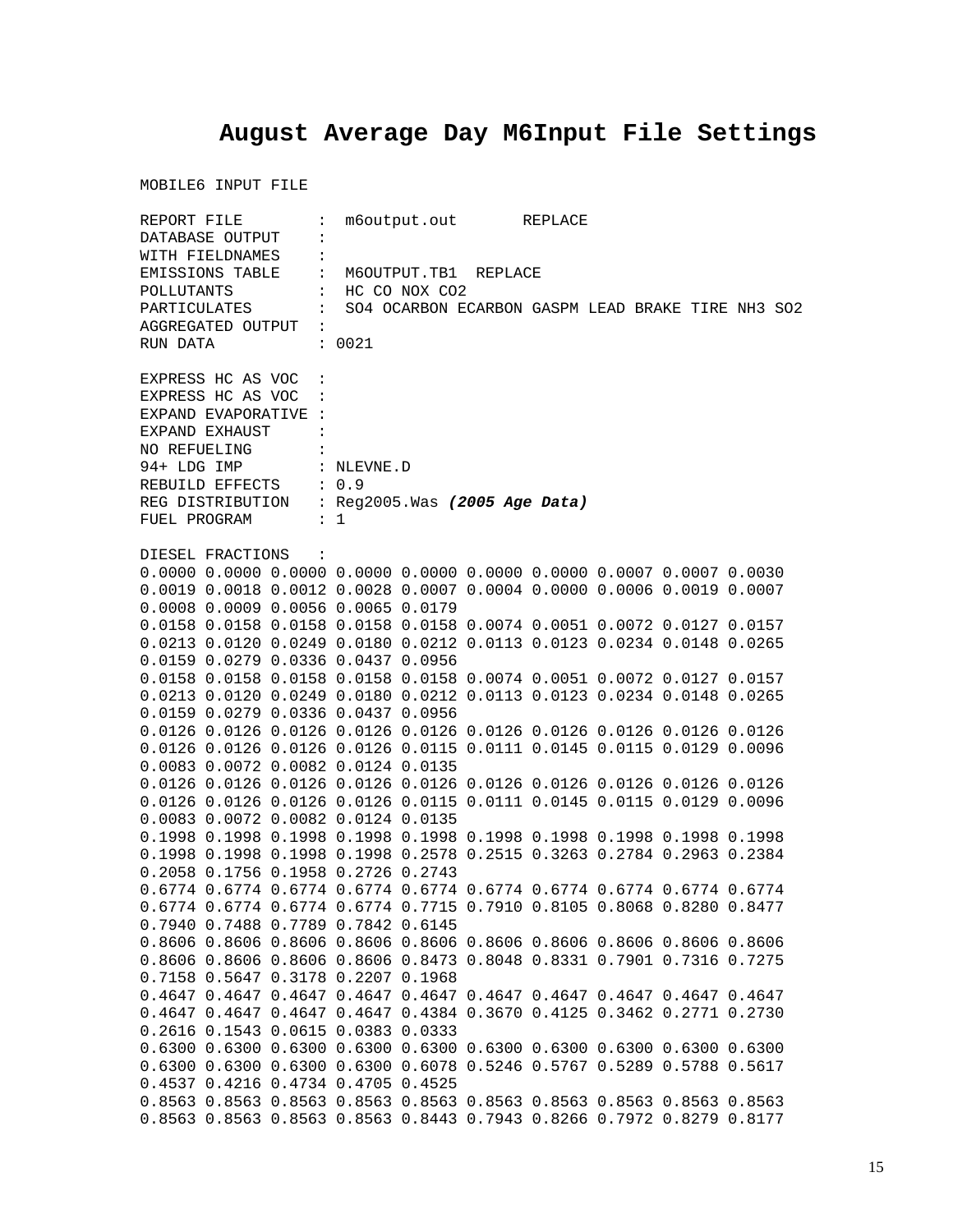0.7440 0.7184 0.7588 0.7567 0.7431 0.9992 0.9992 0.9992 0.9992 0.9992 0.9992 0.9992 0.9992 0.9992 0.9992 0.9992 0.9992 0.9992 0.9992 0.9989 0.9987 0.9989 0.9977 0.9984 0.9982 0.9979 0.9969 0.9978 0.9980 0.9979 1.0000 1.0000 1.0000 1.0000 1.0000 1.0000 1.0000 1.0000 1.0000 1.0000 1.0000 1.0000 1.0000 1.0000 1.0000 1.0000 1.0000 1.0000 1.0000 1.0000 1.0000 1.0000 1.0000 1.0000 1.0000 0.9585 0.9585 0.9585 0.9585 0.9585 0.9585 0.9585 0.9585 0.9585 0.9585 0.9585 0.9585 0.9585 0.9585 0.8857 0.8525 0.8795 0.9900 0.9105 0.8760 0.7710 0.7502 0.7345 0.6733 0.5155 ANTI-TAMP PROGRAM : 89 77 83 22222 22222111 1 12 96. 12211112 I/M DESC FILE : im2009.d *(2009 I/M Program)* SCENARIO RECORD :[01 0021] 1 CALENDAR YEAR : 2009 PARTICULATE EF : PMGZML.CSV PMGDR1.CSV PMGDR2.CSV PMDZML.CSV PMDDR1.CSV PMDDR2.CSV PARTICLE SIZE : 2.5 (Replace with 10 for PM10) DIESEL SULFUR : 43 EVALUATION MONTH : 7 SEASON : 1 FUEL RVP : 8.2 HOURLY TEMPERATURES: 69.46 71.70 74.48 77.13 79.24 80.75 81.84 82.88 83.29 82.96 82.33 80.76 78.79 76.89 75.47 74.42 73.14 72.32 71.55 70.94 70.04 69.46 68.81 68.52 RELATIVE HUMIDITY : 84.68 80.81 73.81 67.10 62.16 58.52 55.52 52.94 51.74 51.35 53.10 57.19 62.32 66.94 70.10 72.10 75.71 77.45 79.16 79.39 82.48 83.39 85.19 86.52 BAROMETRIC PRES : 29.27 VMT FRACTIONS : 0.304573 0.072120 0.240134 0.074005 0.033994 0.086756 0.008523 0.007124 0.005356 0.019367 0.022982 0.024987 0.088762 0.004438 0.002218 0.004661

*(Speed, hourly, and facility distributions prepared by PPSUITE post processor for each Run/Scenario)* 

| VMT BY FACILITY | :V002101F.def |
|-----------------|---------------|
| VMT BY HOUR     | :V002101H.def |
| SPEED VMT       | :V002101S.def |
| END OF RIN      | $\mathbf{r}$  |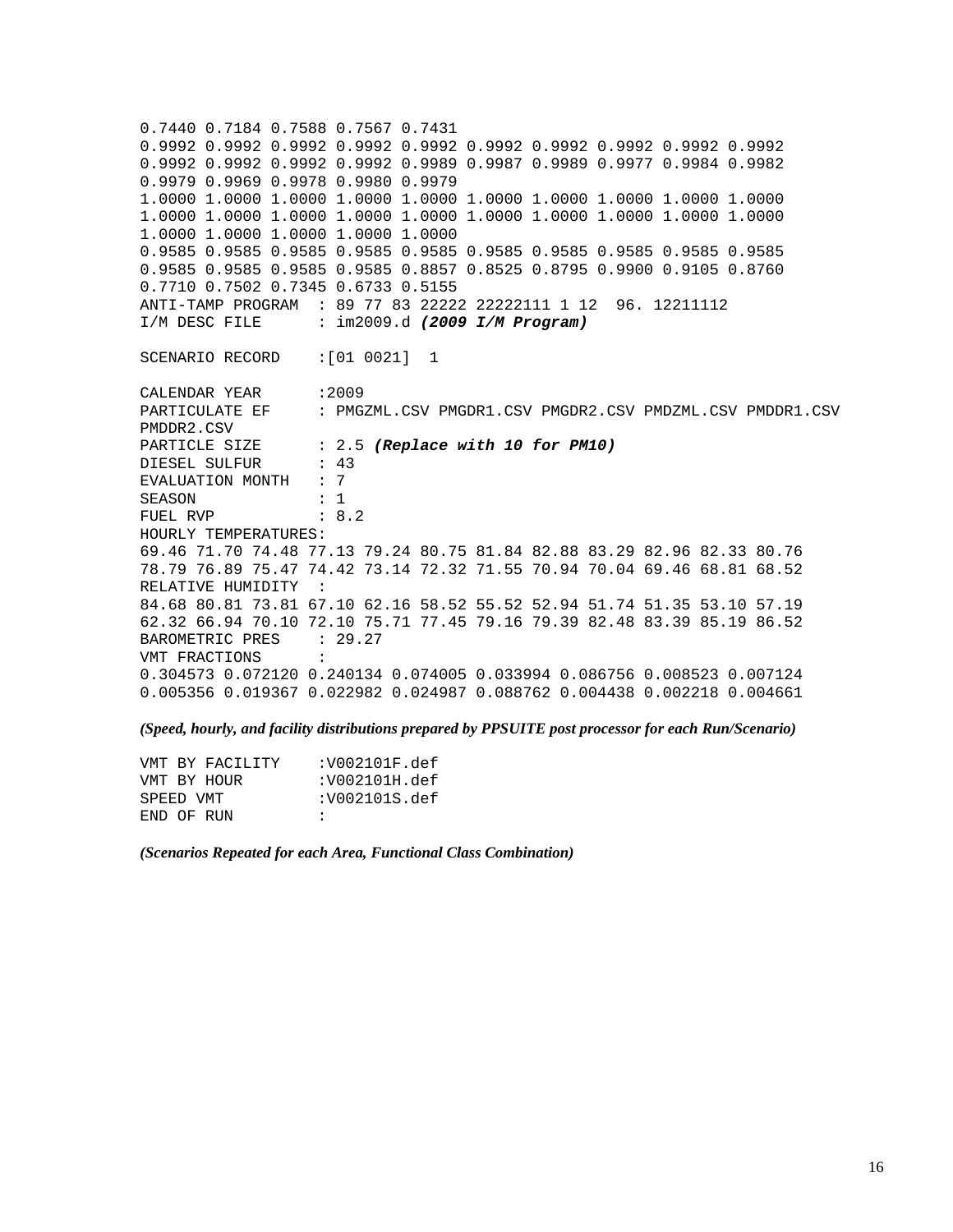# **September Average Day M6Input File Settings**

|              | REPORT FILE         |                                                 |        | m6output.out REPLACE |                                                                                           |  |                                                                  |
|--------------|---------------------|-------------------------------------------------|--------|----------------------|-------------------------------------------------------------------------------------------|--|------------------------------------------------------------------|
|              | DATABASE OUTPUT     | $\ddot{\phantom{a}}$                            |        |                      |                                                                                           |  |                                                                  |
|              | WITH FIELDNAMES     | $\ddot{\phantom{a}}$                            |        |                      |                                                                                           |  |                                                                  |
|              |                     | EMISSIONS TABLE : M6OUTPUT.TB1 REPLACE          |        |                      |                                                                                           |  |                                                                  |
| POLLUTANTS   |                     | : HC CO NOX CO2                                 |        |                      |                                                                                           |  |                                                                  |
|              |                     |                                                 |        |                      |                                                                                           |  | PARTICULATES : SO4 OCARBON ECARBON GASPM LEAD BRAKE TIRE NH3 SO2 |
|              |                     | AGGREGATED OUTPUT :                             |        |                      |                                                                                           |  |                                                                  |
| RUN DATA     |                     |                                                 | : 0021 |                      |                                                                                           |  |                                                                  |
|              |                     |                                                 |        |                      |                                                                                           |  |                                                                  |
|              | EXPRESS HC AS VOC : |                                                 |        |                      |                                                                                           |  |                                                                  |
|              |                     | EXPRESS HC AS VOC :                             |        |                      |                                                                                           |  |                                                                  |
|              |                     | EXPAND EVAPORATIVE :                            |        |                      |                                                                                           |  |                                                                  |
|              | EXPAND EXHAUST      | $\sim$ $\sim$ $\sim$ $\sim$ $\sim$              |        |                      |                                                                                           |  |                                                                  |
|              |                     | NO REFUELING :                                  |        |                      |                                                                                           |  |                                                                  |
|              |                     | 94+ LDG IMP : NLEVNE.D                          |        |                      |                                                                                           |  |                                                                  |
|              |                     | REBUILD EFFECTS : 0.9                           |        |                      |                                                                                           |  |                                                                  |
|              |                     | REG DISTRIBUTION : Reg2005. Was (2005 Age Data) |        |                      |                                                                                           |  |                                                                  |
| FUEL PROGRAM |                     | $\therefore$ 1                                  |        |                      |                                                                                           |  |                                                                  |
|              |                     |                                                 |        |                      |                                                                                           |  |                                                                  |
|              | DIESEL FRACTIONS    | $\sim$ $\sim$ $\sim$                            |        |                      |                                                                                           |  |                                                                  |
|              |                     |                                                 |        |                      | $0.0000$ $0.0000$ $0.0000$ $0.0000$ $0.0000$ $0.0000$ $0.0000$ $0.0007$ $0.0007$ $0.0030$ |  |                                                                  |
|              |                     |                                                 |        |                      | 0.0019 0.0018 0.0012 0.0028 0.0007 0.0004 0.0000 0.0006 0.0019 0.0007                     |  |                                                                  |
|              |                     | 0.0008 0.0009 0.0056 0.0065 0.0179              |        |                      |                                                                                           |  |                                                                  |
|              |                     |                                                 |        |                      | 0.0158 0.0158 0.0158 0.0158 0.0158 0.0074 0.0051 0.0072 0.0127 0.0157                     |  |                                                                  |
|              |                     |                                                 |        |                      | 0.0213 0.0120 0.0249 0.0180 0.0212 0.0113 0.0123 0.0234 0.0148 0.0265                     |  |                                                                  |
|              |                     | 0.0159 0.0279 0.0336 0.0437 0.0956              |        |                      |                                                                                           |  |                                                                  |
|              |                     |                                                 |        |                      | 0.0158 0.0158 0.0158 0.0158 0.0158 0.0074 0.0051 0.0072 0.0127 0.0157                     |  |                                                                  |
|              |                     |                                                 |        |                      | 0.0213 0.0120 0.0249 0.0180 0.0212 0.0113 0.0123 0.0234 0.0148 0.0265                     |  |                                                                  |
|              |                     | 0.0159 0.0279 0.0336 0.0437 0.0956              |        |                      |                                                                                           |  |                                                                  |
|              |                     |                                                 |        |                      | 0.0126 0.0126 0.0126 0.0126 0.0126 0.0126 0.0126 0.0126 0.0126 0.0126                     |  |                                                                  |
|              |                     |                                                 |        |                      | 0.0126 0.0126 0.0126 0.0126 0.0115 0.0111 0.0145 0.0115 0.0129 0.0096                     |  |                                                                  |
|              |                     | 0.0083 0.0072 0.0082 0.0124 0.0135              |        |                      |                                                                                           |  |                                                                  |
|              |                     |                                                 |        |                      | 0.0126 0.0126 0.0126 0.0126 0.0126 0.0126 0.0126 0.0126 0.0126 0.0126                     |  |                                                                  |
|              |                     |                                                 |        |                      | 0.0126 0.0126 0.0126 0.0126 0.0115 0.0111 0.0145 0.0115 0.0129 0.0096                     |  |                                                                  |
|              |                     | 0.0083 0.0072 0.0082 0.0124 0.0135              |        |                      |                                                                                           |  |                                                                  |
|              |                     |                                                 |        |                      | 0.1998 0.1998 0.1998 0.1998 0.1998 0.1998 0.1998 0.1998 0.1998 0.1998                     |  |                                                                  |
|              |                     |                                                 |        |                      | 0.1998  0.1998  0.1998  0.1998  0.2578  0.2515  0.3263  0.2784  0.2963  0.2384            |  |                                                                  |
|              |                     | 0.2058 0.1756 0.1958 0.2726 0.2743              |        |                      |                                                                                           |  |                                                                  |
|              |                     |                                                 |        |                      |                                                                                           |  |                                                                  |
|              |                     |                                                 |        |                      | 0.6774 0.6774 0.6774 0.6774 0.6774 0.6774 0.6774 0.6774 0.6774 0.6774                     |  |                                                                  |
|              |                     |                                                 |        |                      | 0.6774 0.6774 0.6774 0.6774 0.7715 0.7910 0.8105 0.8068 0.8280 0.8477                     |  |                                                                  |
|              |                     | 0.7940 0.7488 0.7789 0.7842 0.6145              |        |                      |                                                                                           |  |                                                                  |
|              |                     |                                                 |        |                      | 0.8606 0.8606 0.8606 0.8606 0.8606 0.8606 0.8606 0.8606 0.8606 0.8606                     |  |                                                                  |
|              |                     |                                                 |        |                      | 0.8606 0.8606 0.8606 0.8606 0.8473 0.8048 0.8331 0.7901 0.7316 0.7275                     |  |                                                                  |
|              |                     | 0.7158 0.5647 0.3178 0.2207 0.1968              |        |                      |                                                                                           |  |                                                                  |
|              |                     |                                                 |        |                      | 0.4647 0.4647 0.4647 0.4647 0.4647 0.4647 0.4647 0.4647 0.4647 0.4647                     |  |                                                                  |
|              |                     |                                                 |        |                      | 0.4647 0.4647 0.4647 0.4647 0.4384 0.3670 0.4125 0.3462 0.2771 0.2730                     |  |                                                                  |
|              |                     | 0.2616 0.1543 0.0615 0.0383 0.0333              |        |                      |                                                                                           |  |                                                                  |
|              |                     |                                                 |        |                      | 0.6300 0.6300 0.6300 0.6300 0.6300 0.6300 0.6300 0.6300 0.6300 0.6300                     |  |                                                                  |
|              |                     |                                                 |        |                      | 0.6300 0.6300 0.6300 0.6300 0.6078 0.5246 0.5767 0.5289 0.5788 0.5617                     |  |                                                                  |
|              |                     | 0.4537 0.4216 0.4734 0.4705 0.4525              |        |                      |                                                                                           |  |                                                                  |
|              |                     |                                                 |        |                      | 0.8563 0.8563 0.8563 0.8563 0.8563 0.8563 0.8563 0.8563 0.8563 0.8563                     |  |                                                                  |
|              |                     |                                                 |        |                      | 0.8563 0.8563 0.8563 0.8563 0.8443 0.7943 0.8266 0.7972 0.8279 0.8177                     |  |                                                                  |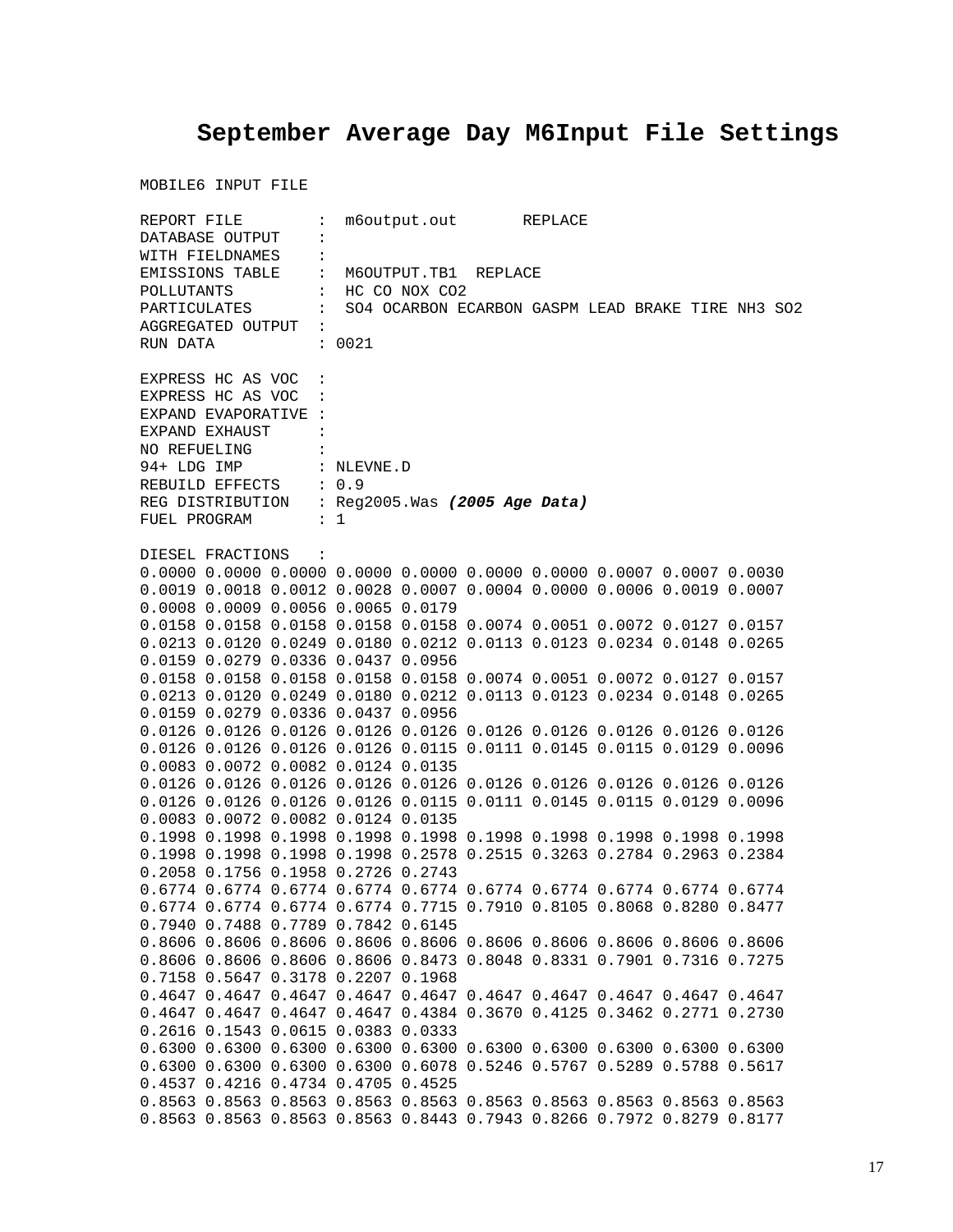0.7440 0.7184 0.7588 0.7567 0.7431 0.9992 0.9992 0.9992 0.9992 0.9992 0.9992 0.9992 0.9992 0.9992 0.9992 0.9992 0.9992 0.9992 0.9992 0.9989 0.9987 0.9989 0.9977 0.9984 0.9982 0.9979 0.9969 0.9978 0.9980 0.9979 1.0000 1.0000 1.0000 1.0000 1.0000 1.0000 1.0000 1.0000 1.0000 1.0000 1.0000 1.0000 1.0000 1.0000 1.0000 1.0000 1.0000 1.0000 1.0000 1.0000 1.0000 1.0000 1.0000 1.0000 1.0000 0.9585 0.9585 0.9585 0.9585 0.9585 0.9585 0.9585 0.9585 0.9585 0.9585 0.9585 0.9585 0.9585 0.9585 0.8857 0.8525 0.8795 0.9900 0.9105 0.8760 0.7710 0.7502 0.7345 0.6733 0.5155 ANTI-TAMP PROGRAM : 89 77 83 22222 22222111 1 12 96. 12211112 I/M DESC FILE : im2009.d *(2009 I/M Program)* SCENARIO RECORD :[01 0021] 1 CALENDAR YEAR : 2009 PARTICULATE EF : PMGZML.CSV PMGDR1.CSV PMGDR2.CSV PMDZML.CSV PMDDR1.CSV PMDDR2.CSV PARTICLE SIZE : 2.5 (Replace with 10 for PM10) DIESEL SULFUR : 43 EVALUATION MONTH : 7 SEASON : 1 FUEL RVP : 7.5 HOURLY TEMPERATURES: 61.56 64.81 68.64 72.07 74.67 76.75 78.19 79.34 79.30 79.36 78.67 76.39 73.56 71.32 69.54 68.08 66.46 65.04 64.83 63.66 62.87 62.01 61.23 60.36 RELATIVE HUMIDITY : 82.43 76.67 67.27 59.07 52.48 47.70 44.33 42.13 42.47 42.33 43.97 47.87 53.83 58.70 62.77 65.47 68.67 72.30 74.50 76.70 77.90 79.87 81.60 83.07 BAROMETRIC PRES : 29.35 VMT FRACTIONS : 0.304552 0.072115 0.240118 0.073999 0.033992 0.086783 0.008525 0.007126 0.005358 0.019373 0.022989 0.024995 0.088789 0.004392 0.002195 0.004699

*(Speed, hourly, and facility distributions prepared by PPSUITE post processor for each Run/Scenario)* 

| VMT BY FACILITY | :V002101F.def |
|-----------------|---------------|
| VMT BY HOUR     | :V002101H.def |
| SPEED VMT       | :V002101S.def |
| END OF RIN      | $\mathbf{r}$  |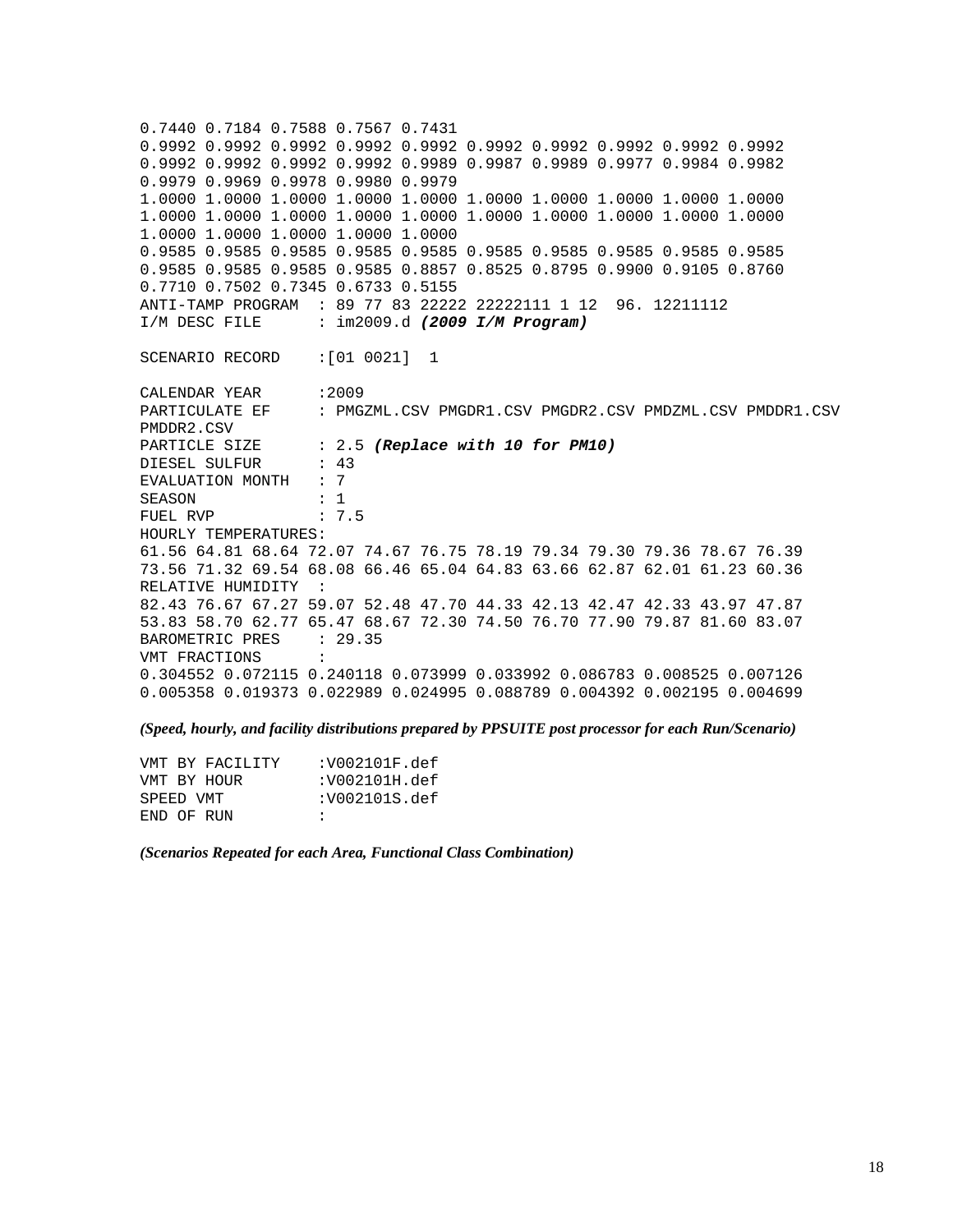# **October Average Day M6Input File Settings**

|                                   | REPORT FILE      |                                                 |                                        |  | m6output.out REPLACE |  |  |                                                                                           |                                                   |  |
|-----------------------------------|------------------|-------------------------------------------------|----------------------------------------|--|----------------------|--|--|-------------------------------------------------------------------------------------------|---------------------------------------------------|--|
| DATABASE OUTPUT<br>$\ddot{\cdot}$ |                  |                                                 |                                        |  |                      |  |  |                                                                                           |                                                   |  |
|                                   | WITH FIELDNAMES  | $\ddot{\cdot}$                                  |                                        |  |                      |  |  |                                                                                           |                                                   |  |
|                                   |                  |                                                 | EMISSIONS TABLE : M6OUTPUT.TB1 REPLACE |  |                      |  |  |                                                                                           |                                                   |  |
| POLLUTANTS                        |                  |                                                 | $\vdots$ HC CO NOX CO2                 |  |                      |  |  |                                                                                           |                                                   |  |
|                                   |                  | PARTICULATES :                                  |                                        |  |                      |  |  |                                                                                           | SO4 OCARBON ECARBON GASPM LEAD BRAKE TIRE NH3 SO2 |  |
|                                   |                  | AGGREGATED OUTPUT :                             |                                        |  |                      |  |  |                                                                                           |                                                   |  |
| RUN DATA                          |                  |                                                 | : 0021                                 |  |                      |  |  |                                                                                           |                                                   |  |
|                                   |                  |                                                 |                                        |  |                      |  |  |                                                                                           |                                                   |  |
|                                   |                  | EXPRESS HC AS VOC :                             |                                        |  |                      |  |  |                                                                                           |                                                   |  |
|                                   |                  | EXPRESS HC AS VOC :                             |                                        |  |                      |  |  |                                                                                           |                                                   |  |
|                                   |                  | EXPAND EVAPORATIVE :                            |                                        |  |                      |  |  |                                                                                           |                                                   |  |
|                                   | EXPAND EXHAUST   | <b>Contract</b>                                 |                                        |  |                      |  |  |                                                                                           |                                                   |  |
| NO REFUELING                      |                  |                                                 |                                        |  |                      |  |  |                                                                                           |                                                   |  |
|                                   |                  |                                                 |                                        |  |                      |  |  |                                                                                           |                                                   |  |
|                                   |                  | 94+ LDG IMP : NLEVNE.D                          |                                        |  |                      |  |  |                                                                                           |                                                   |  |
|                                   |                  | REBUILD EFFECTS : 0.9                           |                                        |  |                      |  |  |                                                                                           |                                                   |  |
|                                   |                  | REG DISTRIBUTION : Reg2005. Was (2005 Age Data) |                                        |  |                      |  |  |                                                                                           |                                                   |  |
| FUEL PROGRAM                      |                  |                                                 | $\therefore$ 1                         |  |                      |  |  |                                                                                           |                                                   |  |
|                                   |                  |                                                 |                                        |  |                      |  |  |                                                                                           |                                                   |  |
|                                   | DIESEL FRACTIONS | $\sim$ $\sim$                                   |                                        |  |                      |  |  |                                                                                           |                                                   |  |
|                                   |                  |                                                 |                                        |  |                      |  |  | $0.0000$ $0.0000$ $0.0000$ $0.0000$ $0.0000$ $0.0000$ $0.0000$ $0.0007$ $0.0007$ $0.0030$ |                                                   |  |
|                                   |                  |                                                 |                                        |  |                      |  |  | 0.0019 0.0018 0.0012 0.0028 0.0007 0.0004 0.0000 0.0006 0.0019 0.0007                     |                                                   |  |
|                                   |                  | 0.0008 0.0009 0.0056 0.0065 0.0179              |                                        |  |                      |  |  |                                                                                           |                                                   |  |
|                                   |                  |                                                 |                                        |  |                      |  |  | 0.0158 0.0158 0.0158 0.0158 0.0158 0.0074 0.0051 0.0072 0.0127 0.0157                     |                                                   |  |
|                                   |                  |                                                 |                                        |  |                      |  |  | 0.0213 0.0120 0.0249 0.0180 0.0212 0.0113 0.0123 0.0234 0.0148 0.0265                     |                                                   |  |
|                                   |                  | 0.0159 0.0279 0.0336 0.0437 0.0956              |                                        |  |                      |  |  |                                                                                           |                                                   |  |
|                                   |                  |                                                 |                                        |  |                      |  |  | 0.0158 0.0158 0.0158 0.0158 0.0158 0.0074 0.0051 0.0072 0.0127 0.0157                     |                                                   |  |
|                                   |                  |                                                 |                                        |  |                      |  |  | 0.0213 0.0120 0.0249 0.0180 0.0212 0.0113 0.0123 0.0234 0.0148 0.0265                     |                                                   |  |
|                                   |                  | 0.0159 0.0279 0.0336 0.0437 0.0956              |                                        |  |                      |  |  |                                                                                           |                                                   |  |
|                                   |                  |                                                 |                                        |  |                      |  |  | 0.0126 0.0126 0.0126 0.0126 0.0126 0.0126 0.0126 0.0126 0.0126 0.0126                     |                                                   |  |
|                                   |                  |                                                 |                                        |  |                      |  |  | 0.0126 0.0126 0.0126 0.0126 0.0115 0.0111 0.0145 0.0115 0.0129 0.0096                     |                                                   |  |
|                                   |                  | 0.0083 0.0072 0.0082 0.0124 0.0135              |                                        |  |                      |  |  |                                                                                           |                                                   |  |
|                                   |                  |                                                 |                                        |  |                      |  |  | 0.0126 0.0126 0.0126 0.0126 0.0126 0.0126 0.0126 0.0126 0.0126 0.0126                     |                                                   |  |
|                                   |                  |                                                 |                                        |  |                      |  |  | 0.0126 0.0126 0.0126 0.0126 0.0115 0.0111 0.0145 0.0115 0.0129 0.0096                     |                                                   |  |
|                                   |                  | 0.0083 0.0072 0.0082 0.0124 0.0135              |                                        |  |                      |  |  |                                                                                           |                                                   |  |
|                                   |                  |                                                 |                                        |  |                      |  |  | 0.1998 0.1998 0.1998 0.1998 0.1998 0.1998 0.1998 0.1998 0.1998 0.1998                     |                                                   |  |
|                                   |                  |                                                 |                                        |  |                      |  |  | 0.1998  0.1998  0.1998  0.1998  0.2578  0.2515  0.3263  0.2784  0.2963  0.2384            |                                                   |  |
|                                   |                  | 0.2058 0.1756 0.1958 0.2726 0.2743              |                                        |  |                      |  |  |                                                                                           |                                                   |  |
|                                   |                  |                                                 |                                        |  |                      |  |  | 0.6774 0.6774 0.6774 0.6774 0.6774 0.6774 0.6774 0.6774 0.6774 0.6774                     |                                                   |  |
|                                   |                  |                                                 |                                        |  |                      |  |  | 0.6774 0.6774 0.6774 0.6774 0.7715 0.7910 0.8105 0.8068 0.8280 0.8477                     |                                                   |  |
|                                   |                  | 0.7940 0.7488 0.7789 0.7842 0.6145              |                                        |  |                      |  |  |                                                                                           |                                                   |  |
|                                   |                  |                                                 |                                        |  |                      |  |  | 0.8606 0.8606 0.8606 0.8606 0.8606 0.8606 0.8606 0.8606 0.8606 0.8606                     |                                                   |  |
|                                   |                  |                                                 |                                        |  |                      |  |  | 0.8606 0.8606 0.8606 0.8606 0.8473 0.8048 0.8331 0.7901 0.7316 0.7275                     |                                                   |  |
|                                   |                  | 0.7158 0.5647 0.3178 0.2207 0.1968              |                                        |  |                      |  |  |                                                                                           |                                                   |  |
|                                   |                  |                                                 |                                        |  |                      |  |  | 0.4647 0.4647 0.4647 0.4647 0.4647 0.4647 0.4647 0.4647 0.4647 0.4647                     |                                                   |  |
|                                   |                  |                                                 |                                        |  |                      |  |  | 0.4647 0.4647 0.4647 0.4647 0.4384 0.3670 0.4125 0.3462 0.2771 0.2730                     |                                                   |  |
|                                   |                  | 0.2616 0.1543 0.0615 0.0383 0.0333              |                                        |  |                      |  |  |                                                                                           |                                                   |  |
|                                   |                  |                                                 |                                        |  |                      |  |  | 0.6300 0.6300 0.6300 0.6300 0.6300 0.6300 0.6300 0.6300 0.6300 0.6300                     |                                                   |  |
|                                   |                  |                                                 |                                        |  |                      |  |  | 0.6300 0.6300 0.6300 0.6300 0.6078 0.5246 0.5767 0.5289 0.5788 0.5617                     |                                                   |  |
|                                   |                  | 0.4537 0.4216 0.4734 0.4705 0.4525              |                                        |  |                      |  |  |                                                                                           |                                                   |  |
|                                   |                  |                                                 |                                        |  |                      |  |  | 0.8563 0.8563 0.8563 0.8563 0.8563 0.8563 0.8563 0.8563 0.8563 0.8563                     |                                                   |  |
|                                   |                  |                                                 |                                        |  |                      |  |  | 0.8563 0.8563 0.8563 0.8563 0.8443 0.7943 0.8266 0.7972 0.8279 0.8177                     |                                                   |  |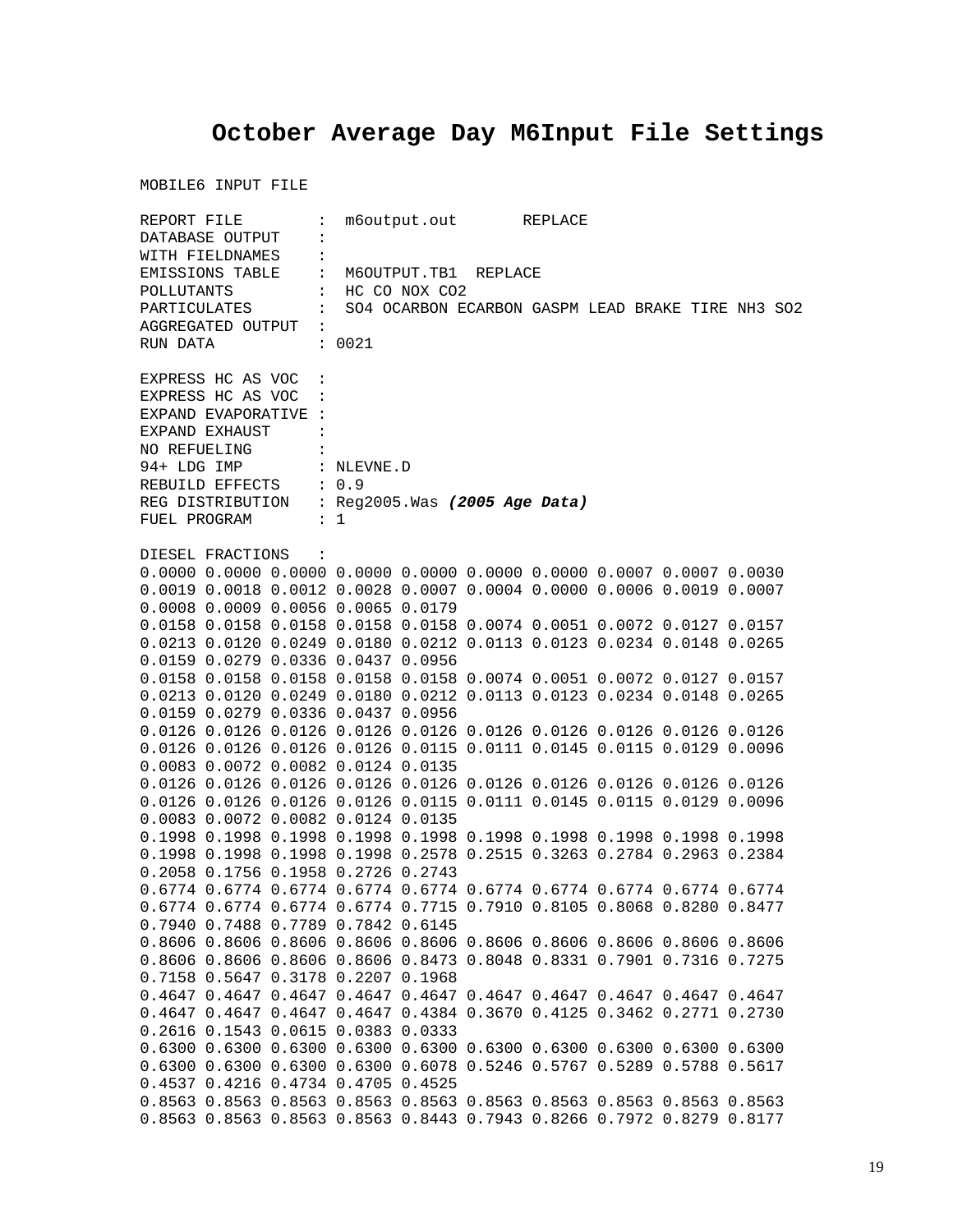0.7440 0.7184 0.7588 0.7567 0.7431 0.9992 0.9992 0.9992 0.9992 0.9992 0.9992 0.9992 0.9992 0.9992 0.9992 0.9992 0.9992 0.9992 0.9992 0.9989 0.9987 0.9989 0.9977 0.9984 0.9982 0.9979 0.9969 0.9978 0.9980 0.9979 1.0000 1.0000 1.0000 1.0000 1.0000 1.0000 1.0000 1.0000 1.0000 1.0000 1.0000 1.0000 1.0000 1.0000 1.0000 1.0000 1.0000 1.0000 1.0000 1.0000 1.0000 1.0000 1.0000 1.0000 1.0000 0.9585 0.9585 0.9585 0.9585 0.9585 0.9585 0.9585 0.9585 0.9585 0.9585 0.9585 0.9585 0.9585 0.9585 0.8857 0.8525 0.8795 0.9900 0.9105 0.8760 0.7710 0.7502 0.7345 0.6733 0.5155 ANTI-TAMP PROGRAM : 89 77 83 22222 22222111 1 12 96. 12211112 I/M DESC FILE : im2009.d *(2009 I/M Program)* SCENARIO RECORD :[01 0021] 1 CALENDAR YEAR : 2010 PARTICULATE EF : PMGZML.CSV PMGDR1.CSV PMGDR2.CSV PMDZML.CSV PMDDR1.CSV PMDDR2.CSV PARTICLE SIZE : 2.5 (Replace with 10 for PM10) DIESEL SULFUR : 43 EVALUATION MONTH : 1 SEASON : 2 FUEL RVP : 10.1 HOURLY TEMPERATURES: 49.95 52.27 54.71 56.79 58.89 60.34 61.67 62.33 62.49 62.36 61.24 58.80 57.55 56.42 55.24 54.51 53.81 53.38 52.60 52.52 51.66 51.20 50.49 49.89 RELATIVE HUMIDITY : 83.00 79.04 74.31 68.41 65.41 62.52 59.04 58.07 58.00 58.93 60.25 63.52 64.59 67.15 70.23 72.42 74.19 75.38 76.22 76.37 78.37 79.96 81.00 82.22 BAROMETRIC PRES : 29.27 VMT FRACTIONS : 0.304570 0.072119 0.240132 0.074004 0.033994 0.086762 0.008523 0.007124 0.005357 0.019368 0.022983 0.024989 0.088767 0.004412 0.002206 0.004690

*(Speed, hourly, and facility distributions prepared by PPSUITE post processor for each Run/Scenario)* 

| VMT BY FACILITY | :V002101F.def |
|-----------------|---------------|
| VMT BY HOUR     | :V002101H.def |
| SPEED VMT       | :V002101S.def |
| END OF RIN      | $\mathbf{r}$  |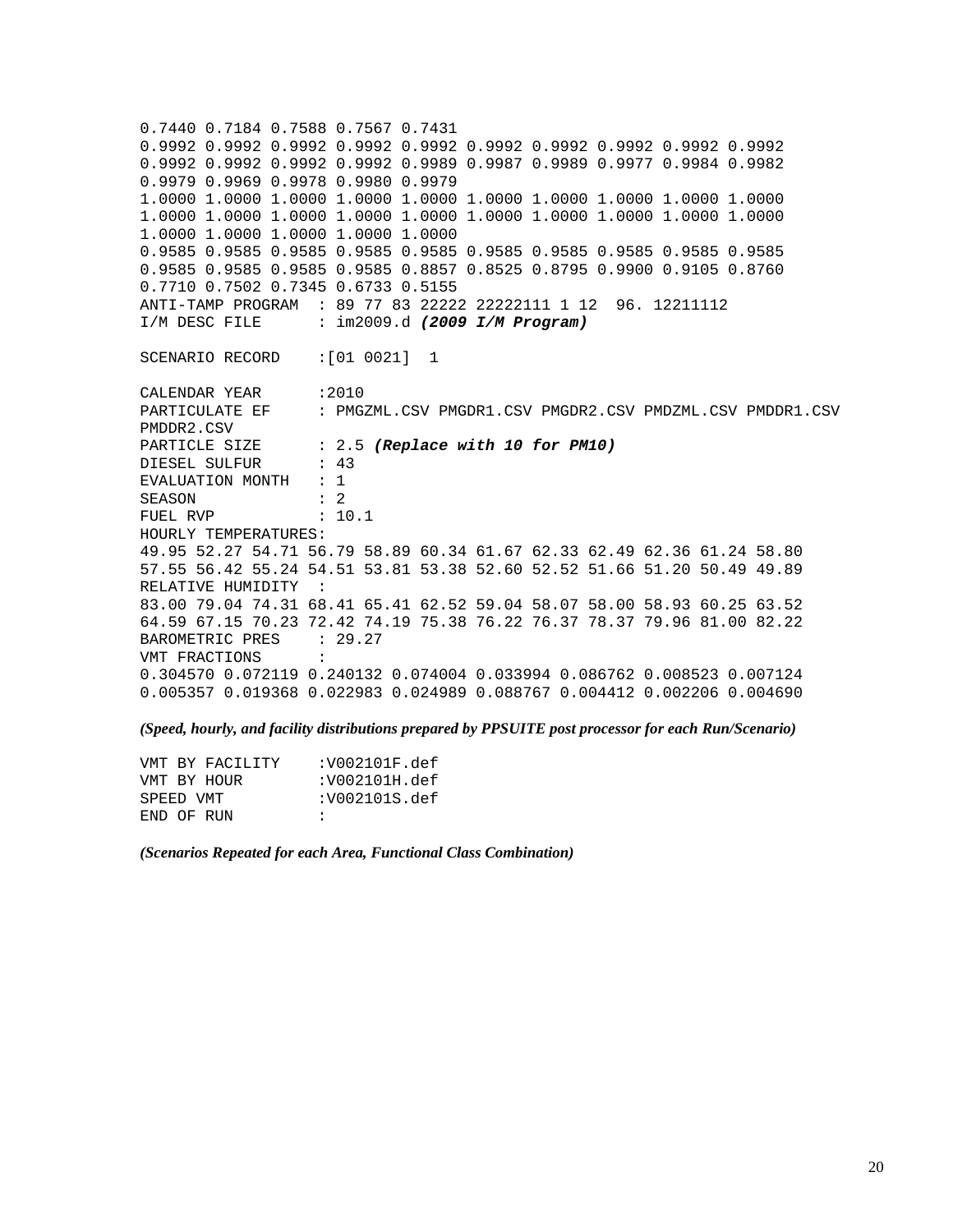# **November Average Day M6Input File Settings**

|                                         | REPORT FILE         |                                                 |                                        | m6output.out REPLACE |  |  |  |                                                                                |                                                   |  |
|-----------------------------------------|---------------------|-------------------------------------------------|----------------------------------------|----------------------|--|--|--|--------------------------------------------------------------------------------|---------------------------------------------------|--|
| DATABASE OUTPUT<br>$\ddot{\cdot}$       |                     |                                                 |                                        |                      |  |  |  |                                                                                |                                                   |  |
| WITH FIELDNAMES<br>$\ddot{\phantom{a}}$ |                     |                                                 |                                        |                      |  |  |  |                                                                                |                                                   |  |
|                                         |                     |                                                 | EMISSIONS TABLE : M6OUTPUT.TB1 REPLACE |                      |  |  |  |                                                                                |                                                   |  |
| POLLUTANTS                              |                     |                                                 |                                        | : HC CO NOX CO2      |  |  |  |                                                                                |                                                   |  |
|                                         | PARTICULATES        | $\mathbf{1}$ , $\mathbf{1}$                     |                                        |                      |  |  |  |                                                                                | SO4 OCARBON ECARBON GASPM LEAD BRAKE TIRE NH3 SO2 |  |
|                                         |                     | AGGREGATED OUTPUT :                             |                                        |                      |  |  |  |                                                                                |                                                   |  |
| RUN DATA                                |                     |                                                 | : 0021                                 |                      |  |  |  |                                                                                |                                                   |  |
|                                         |                     |                                                 |                                        |                      |  |  |  |                                                                                |                                                   |  |
|                                         | EXPRESS HC AS VOC : |                                                 |                                        |                      |  |  |  |                                                                                |                                                   |  |
|                                         | EXPRESS HC AS VOC : |                                                 |                                        |                      |  |  |  |                                                                                |                                                   |  |
|                                         |                     | EXPAND EVAPORATIVE :                            |                                        |                      |  |  |  |                                                                                |                                                   |  |
|                                         | EXPAND EXHAUST      | $\sim$ $\sim$ $\sim$ $\sim$                     |                                        |                      |  |  |  |                                                                                |                                                   |  |
|                                         | NO REFUELING :      |                                                 |                                        |                      |  |  |  |                                                                                |                                                   |  |
|                                         |                     | 94+ LDG IMP : NLEVNE.D                          |                                        |                      |  |  |  |                                                                                |                                                   |  |
|                                         |                     | REBUILD EFFECTS : 0.9                           |                                        |                      |  |  |  |                                                                                |                                                   |  |
|                                         |                     | REG DISTRIBUTION : Reg2005. Was (2005 Age Data) |                                        |                      |  |  |  |                                                                                |                                                   |  |
| FUEL PROGRAM                            |                     |                                                 | $\therefore$ 1                         |                      |  |  |  |                                                                                |                                                   |  |
|                                         |                     |                                                 |                                        |                      |  |  |  |                                                                                |                                                   |  |
|                                         | DIESEL FRACTIONS    | $\sim$ $\sim$                                   |                                        |                      |  |  |  |                                                                                |                                                   |  |
|                                         |                     |                                                 |                                        |                      |  |  |  | $0.0000$ 0.0000 0.0000 0.0000 0.0000 0.0000 0.0000 0.0007 0.0007 0.0030        |                                                   |  |
|                                         |                     |                                                 |                                        |                      |  |  |  | 0.0019 0.0018 0.0012 0.0028 0.0007 0.0004 0.0000 0.0006 0.0019 0.0007          |                                                   |  |
|                                         |                     | 0.0008 0.0009 0.0056 0.0065 0.0179              |                                        |                      |  |  |  |                                                                                |                                                   |  |
|                                         |                     |                                                 |                                        |                      |  |  |  | 0.0158 0.0158 0.0158 0.0158 0.0158 0.0074 0.0051 0.0072 0.0127 0.0157          |                                                   |  |
|                                         |                     |                                                 |                                        |                      |  |  |  | 0.0213 0.0120 0.0249 0.0180 0.0212 0.0113 0.0123 0.0234 0.0148 0.0265          |                                                   |  |
|                                         |                     |                                                 |                                        |                      |  |  |  |                                                                                |                                                   |  |
|                                         |                     | 0.0159 0.0279 0.0336 0.0437 0.0956              |                                        |                      |  |  |  |                                                                                |                                                   |  |
|                                         |                     |                                                 |                                        |                      |  |  |  | 0.0158 0.0158 0.0158 0.0158 0.0158 0.0074 0.0051 0.0072 0.0127 0.0157          |                                                   |  |
|                                         |                     |                                                 |                                        |                      |  |  |  | 0.0213 0.0120 0.0249 0.0180 0.0212 0.0113 0.0123 0.0234 0.0148 0.0265          |                                                   |  |
|                                         |                     | 0.0159 0.0279 0.0336 0.0437 0.0956              |                                        |                      |  |  |  |                                                                                |                                                   |  |
|                                         |                     |                                                 |                                        |                      |  |  |  | 0.0126 0.0126 0.0126 0.0126 0.0126 0.0126 0.0126 0.0126 0.0126 0.0126          |                                                   |  |
|                                         |                     |                                                 |                                        |                      |  |  |  | 0.0126 0.0126 0.0126 0.0126 0.0115 0.0111 0.0145 0.0115 0.0129 0.0096          |                                                   |  |
|                                         |                     | 0.0083 0.0072 0.0082 0.0124 0.0135              |                                        |                      |  |  |  |                                                                                |                                                   |  |
|                                         |                     |                                                 |                                        |                      |  |  |  | 0.0126 0.0126 0.0126 0.0126 0.0126 0.0126 0.0126 0.0126 0.0126 0.0126          |                                                   |  |
|                                         |                     |                                                 |                                        |                      |  |  |  | 0.0126 0.0126 0.0126 0.0126 0.0115 0.0111 0.0145 0.0115 0.0129 0.0096          |                                                   |  |
|                                         |                     | 0.0083 0.0072 0.0082 0.0124 0.0135              |                                        |                      |  |  |  |                                                                                |                                                   |  |
|                                         |                     |                                                 |                                        |                      |  |  |  | 0.1998 0.1998 0.1998 0.1998 0.1998 0.1998 0.1998 0.1998 0.1998 0.1998          |                                                   |  |
|                                         |                     |                                                 |                                        |                      |  |  |  | 0.1998  0.1998  0.1998  0.1998  0.2578  0.2515  0.3263  0.2784  0.2963  0.2384 |                                                   |  |
|                                         |                     | 0.2058 0.1756 0.1958 0.2726 0.2743              |                                        |                      |  |  |  |                                                                                |                                                   |  |
|                                         |                     |                                                 |                                        |                      |  |  |  | 0.6774 0.6774 0.6774 0.6774 0.6774 0.6774 0.6774 0.6774 0.6774 0.6774          |                                                   |  |
|                                         |                     |                                                 |                                        |                      |  |  |  | 0.6774 0.6774 0.6774 0.6774 0.7715 0.7910 0.8105 0.8068 0.8280 0.8477          |                                                   |  |
|                                         |                     | 0.7940 0.7488 0.7789 0.7842 0.6145              |                                        |                      |  |  |  |                                                                                |                                                   |  |
|                                         |                     |                                                 |                                        |                      |  |  |  | 0.8606 0.8606 0.8606 0.8606 0.8606 0.8606 0.8606 0.8606 0.8606 0.8606          |                                                   |  |
|                                         |                     |                                                 |                                        |                      |  |  |  | 0.8606 0.8606 0.8606 0.8606 0.8473 0.8048 0.8331 0.7901 0.7316 0.7275          |                                                   |  |
|                                         |                     | 0.7158 0.5647 0.3178 0.2207 0.1968              |                                        |                      |  |  |  |                                                                                |                                                   |  |
|                                         |                     |                                                 |                                        |                      |  |  |  | 0.4647 0.4647 0.4647 0.4647 0.4647 0.4647 0.4647 0.4647 0.4647 0.4647          |                                                   |  |
|                                         |                     |                                                 |                                        |                      |  |  |  | 0.4647 0.4647 0.4647 0.4647 0.4384 0.3670 0.4125 0.3462 0.2771 0.2730          |                                                   |  |
|                                         |                     | 0.2616 0.1543 0.0615 0.0383 0.0333              |                                        |                      |  |  |  |                                                                                |                                                   |  |
|                                         |                     |                                                 |                                        |                      |  |  |  | 0.6300 0.6300 0.6300 0.6300 0.6300 0.6300 0.6300 0.6300 0.6300 0.6300          |                                                   |  |
|                                         |                     |                                                 |                                        |                      |  |  |  | 0.6300 0.6300 0.6300 0.6300 0.6078 0.5246 0.5767 0.5289 0.5788 0.5617          |                                                   |  |
|                                         |                     | 0.4537 0.4216 0.4734 0.4705 0.4525              |                                        |                      |  |  |  |                                                                                |                                                   |  |
|                                         |                     |                                                 |                                        |                      |  |  |  | 0.8563 0.8563 0.8563 0.8563 0.8563 0.8563 0.8563 0.8563 0.8563 0.8563          |                                                   |  |
|                                         |                     |                                                 |                                        |                      |  |  |  | 0.8563 0.8563 0.8563 0.8563 0.8443 0.7943 0.8266 0.7972 0.8279 0.8177          |                                                   |  |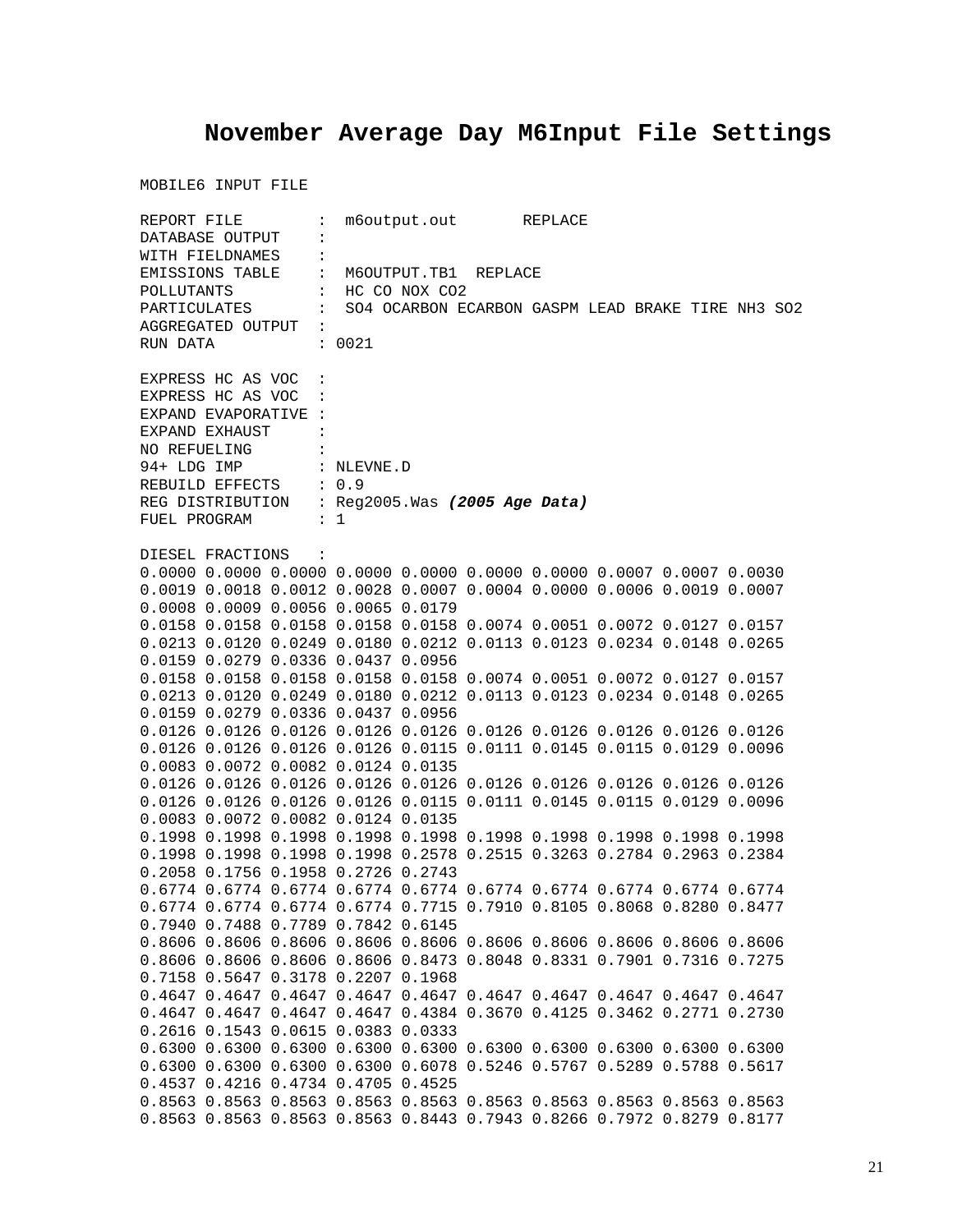0.7440 0.7184 0.7588 0.7567 0.7431 0.9992 0.9992 0.9992 0.9992 0.9992 0.9992 0.9992 0.9992 0.9992 0.9992 0.9992 0.9992 0.9992 0.9992 0.9989 0.9987 0.9989 0.9977 0.9984 0.9982 0.9979 0.9969 0.9978 0.9980 0.9979 1.0000 1.0000 1.0000 1.0000 1.0000 1.0000 1.0000 1.0000 1.0000 1.0000 1.0000 1.0000 1.0000 1.0000 1.0000 1.0000 1.0000 1.0000 1.0000 1.0000 1.0000 1.0000 1.0000 1.0000 1.0000 0.9585 0.9585 0.9585 0.9585 0.9585 0.9585 0.9585 0.9585 0.9585 0.9585 0.9585 0.9585 0.9585 0.9585 0.8857 0.8525 0.8795 0.9900 0.9105 0.8760 0.7710 0.7502 0.7345 0.6733 0.5155 ANTI-TAMP PROGRAM : 89 77 83 22222 22222111 1 12 96. 12211112 I/M DESC FILE : im2009.d *(2009 I/M Program)* SCENARIO RECORD :[01 0021] 1 CALENDAR YEAR : 2010 PARTICULATE EF : PMGZML.CSV PMGDR1.CSV PMGDR2.CSV PMDZML.CSV PMDDR1.CSV PMDDR2.CSV PARTICLE SIZE : 2.5 (Replace with 10 for PM10) DIESEL SULFUR : 43 EVALUATION MONTH : 1 SEASON : 2 FUEL RVP : 11.4 HOURLY TEMPERATURES: 40.87 42.16 44.44 46.77 49.17 51.13 52.50 53.20 53.32 52.65 51.10 49.48 48.34 47.40 46.30 45.93 44.49 43.72 43.47 42.76 42.52 42.29 41.64 41.00 RELATIVE HUMIDITY : 69.87 68.07 65.03 60.70 55.57 52.33 49.77 48.33 47.70 48.93 51.73 55.23 55.57 57.73 60.30 61.53 64.37 66.00 67.00 68.57 69.00 68.87 71.03 71.90 BAROMETRIC PRES : 29.28 VMT FRACTIONS : 0.304553 0.072117 0.240122 0.074001 0.033993 0.086767 0.008524 0.007125 0.005357 0.019370 0.022985 0.024990 0.088772 0.004419 0.002209 0.004696

*(Speed, hourly, and facility distributions prepared by PPSUITE post processor for each Run/Scenario)* 

| VMT BY FACILITY | :V002101F.def |
|-----------------|---------------|
| VMT BY HOUR     | :V002101H.def |
| SPEED VMT       | :V002101S.def |
| END OF RUN      | $\cdot$ :     |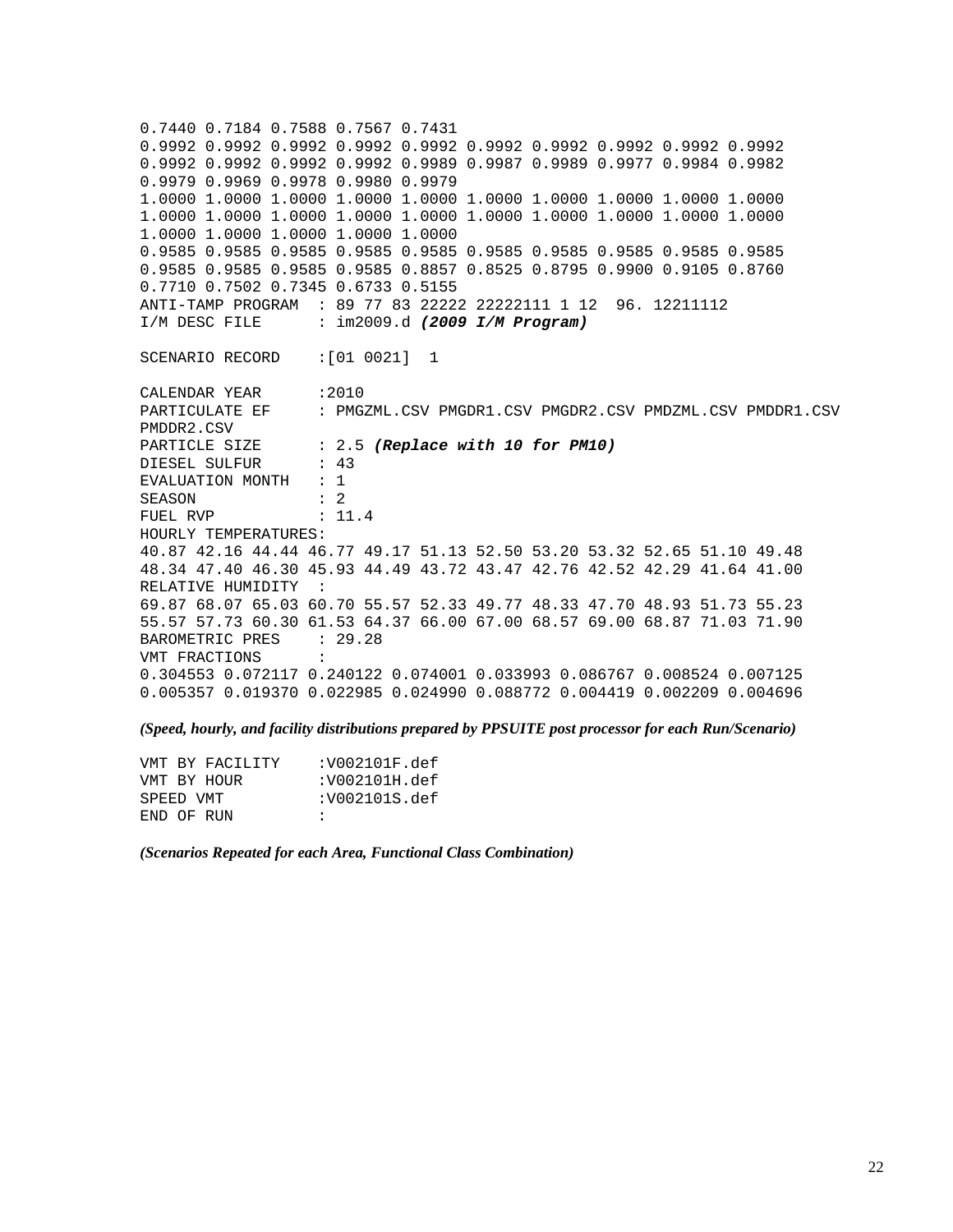# **December Average Day M6Input File Settings**

| REPORT FILE<br>DATABASE OUTPUT<br>$\ddot{\phantom{a}}$ |                     |                                                                                             | m6output.out REPLACE |  |  |  |  |  |                                                   |  |
|--------------------------------------------------------|---------------------|---------------------------------------------------------------------------------------------|----------------------|--|--|--|--|--|---------------------------------------------------|--|
|                                                        |                     |                                                                                             |                      |  |  |  |  |  |                                                   |  |
| WITH FIELDNAMES<br>EMISSIONS TABLE :                   |                     |                                                                                             |                      |  |  |  |  |  |                                                   |  |
|                                                        |                     |                                                                                             | M6OUTPUT.TB1 REPLACE |  |  |  |  |  |                                                   |  |
| POLLUTANTS                                             |                     |                                                                                             | : HC CO NOX CO2      |  |  |  |  |  |                                                   |  |
|                                                        | PARTICULATES        | $\mathbf{1}$                                                                                |                      |  |  |  |  |  | SO4 OCARBON ECARBON GASPM LEAD BRAKE TIRE NH3 SO2 |  |
|                                                        | AGGREGATED OUTPUT   | $\sim 100$                                                                                  |                      |  |  |  |  |  |                                                   |  |
| RUN DATA                                               |                     |                                                                                             | : 0021               |  |  |  |  |  |                                                   |  |
|                                                        | EXPRESS HC AS VOC : |                                                                                             |                      |  |  |  |  |  |                                                   |  |
|                                                        |                     | EXPRESS HC AS VOC :                                                                         |                      |  |  |  |  |  |                                                   |  |
|                                                        |                     | EXPAND EVAPORATIVE :                                                                        |                      |  |  |  |  |  |                                                   |  |
|                                                        | EXPAND EXHAUST      |                                                                                             |                      |  |  |  |  |  |                                                   |  |
| NO REFUELING                                           |                     |                                                                                             |                      |  |  |  |  |  |                                                   |  |
|                                                        |                     | 94+ LDG IMP : NLEVNE.D                                                                      |                      |  |  |  |  |  |                                                   |  |
|                                                        |                     |                                                                                             |                      |  |  |  |  |  |                                                   |  |
|                                                        |                     |                                                                                             |                      |  |  |  |  |  |                                                   |  |
|                                                        |                     | REBUILD EFFECTS : 0.9<br>REG DISTRIBUTION : Reg2005.Was (2005 Age Data)<br>FUEL PROGRAM : 1 |                      |  |  |  |  |  |                                                   |  |
|                                                        |                     |                                                                                             |                      |  |  |  |  |  |                                                   |  |
|                                                        | DIESEL FRACTIONS    | $\sim$ :                                                                                    |                      |  |  |  |  |  |                                                   |  |
|                                                        |                     | $0.0000$ 0.0000 0.0000 0.0000 0.0000 0.0000 0.0000 0.0007 0.0007 0.0030                     |                      |  |  |  |  |  |                                                   |  |
|                                                        |                     | 0.0019 0.0018 0.0012 0.0028 0.0007 0.0004 0.0000 0.0006 0.0019 0.0007                       |                      |  |  |  |  |  |                                                   |  |
|                                                        |                     | 0.0008 0.0009 0.0056 0.0065 0.0179                                                          |                      |  |  |  |  |  |                                                   |  |
|                                                        |                     | 0.0158 0.0158 0.0158 0.0158 0.0158 0.0074 0.0051 0.0072 0.0127 0.0157                       |                      |  |  |  |  |  |                                                   |  |
|                                                        |                     | 0.0213 0.0120 0.0249 0.0180 0.0212 0.0113 0.0123 0.0234 0.0148 0.0265                       |                      |  |  |  |  |  |                                                   |  |
|                                                        |                     | 0.0159 0.0279 0.0336 0.0437 0.0956                                                          |                      |  |  |  |  |  |                                                   |  |
|                                                        |                     | 0.0158 0.0158 0.0158 0.0158 0.0158 0.0074 0.0051 0.0072 0.0127 0.0157                       |                      |  |  |  |  |  |                                                   |  |
|                                                        |                     | 0.0213 0.0120 0.0249 0.0180 0.0212 0.0113 0.0123 0.0234 0.0148 0.0265                       |                      |  |  |  |  |  |                                                   |  |
|                                                        |                     | 0.0159 0.0279 0.0336 0.0437 0.0956                                                          |                      |  |  |  |  |  |                                                   |  |
|                                                        |                     | 0.0126 0.0126 0.0126 0.0126 0.0126 0.0126 0.0126 0.0126 0.0126 0.0126                       |                      |  |  |  |  |  |                                                   |  |
|                                                        |                     | 0.0126 0.0126 0.0126 0.0126 0.0115 0.0111 0.0145 0.0115 0.0129 0.0096                       |                      |  |  |  |  |  |                                                   |  |
|                                                        |                     | 0.0083 0.0072 0.0082 0.0124 0.0135                                                          |                      |  |  |  |  |  |                                                   |  |
|                                                        |                     | 0.0126 0.0126 0.0126 0.0126 0.0126 0.0126 0.0126 0.0126 0.0126 0.0126                       |                      |  |  |  |  |  |                                                   |  |
|                                                        |                     | 0.0126 0.0126 0.0126 0.0126 0.0115 0.0111 0.0145 0.0115 0.0129 0.0096                       |                      |  |  |  |  |  |                                                   |  |
|                                                        |                     | 0.0083 0.0072 0.0082 0.0124 0.0135                                                          |                      |  |  |  |  |  |                                                   |  |
|                                                        |                     | 0.1998 0.1998 0.1998 0.1998 0.1998 0.1998 0.1998 0.1998 0.1998 0.1998                       |                      |  |  |  |  |  |                                                   |  |
|                                                        |                     | 0.1998 0.1998 0.1998 0.1998 0.2578 0.2515 0.3263 0.2784 0.2963 0.2384                       |                      |  |  |  |  |  |                                                   |  |
|                                                        |                     | 0.2058 0.1756 0.1958 0.2726 0.2743                                                          |                      |  |  |  |  |  |                                                   |  |
|                                                        |                     | 0.6774 0.6774 0.6774 0.6774 0.6774 0.6774 0.6774 0.6774 0.6774 0.6774                       |                      |  |  |  |  |  |                                                   |  |
|                                                        |                     | 0.6774 0.6774 0.6774 0.6774 0.7715 0.7910 0.8105 0.8068 0.8280 0.8477                       |                      |  |  |  |  |  |                                                   |  |
|                                                        |                     | 0.7940 0.7488 0.7789 0.7842 0.6145                                                          |                      |  |  |  |  |  |                                                   |  |
|                                                        |                     | 0.8606 0.8606 0.8606 0.8606 0.8606 0.8606 0.8606 0.8606 0.8606 0.8606                       |                      |  |  |  |  |  |                                                   |  |
|                                                        |                     | 0.8606 0.8606 0.8606 0.8606 0.8473 0.8048 0.8331 0.7901 0.7316 0.7275                       |                      |  |  |  |  |  |                                                   |  |
|                                                        |                     | 0.7158 0.5647 0.3178 0.2207 0.1968                                                          |                      |  |  |  |  |  |                                                   |  |
|                                                        |                     | 0.4647 0.4647 0.4647 0.4647 0.4647 0.4647 0.4647 0.4647 0.4647 0.4647                       |                      |  |  |  |  |  |                                                   |  |
|                                                        |                     |                                                                                             |                      |  |  |  |  |  |                                                   |  |
|                                                        |                     | 0.4647 0.4647 0.4647 0.4647 0.4384 0.3670 0.4125 0.3462 0.2771 0.2730                       |                      |  |  |  |  |  |                                                   |  |
|                                                        |                     | 0.2616 0.1543 0.0615 0.0383 0.0333                                                          |                      |  |  |  |  |  |                                                   |  |
|                                                        |                     | 0.6300 0.6300 0.6300 0.6300 0.6300 0.6300 0.6300 0.6300 0.6300 0.6300                       |                      |  |  |  |  |  |                                                   |  |
|                                                        |                     | 0.6300 0.6300 0.6300 0.6300 0.6078 0.5246 0.5767 0.5289 0.5788 0.5617                       |                      |  |  |  |  |  |                                                   |  |
|                                                        |                     | 0.4537 0.4216 0.4734 0.4705 0.4525                                                          |                      |  |  |  |  |  |                                                   |  |
|                                                        |                     | 0.8563 0.8563 0.8563 0.8563 0.8563 0.8563 0.8563 0.8563 0.8563 0.8563                       |                      |  |  |  |  |  |                                                   |  |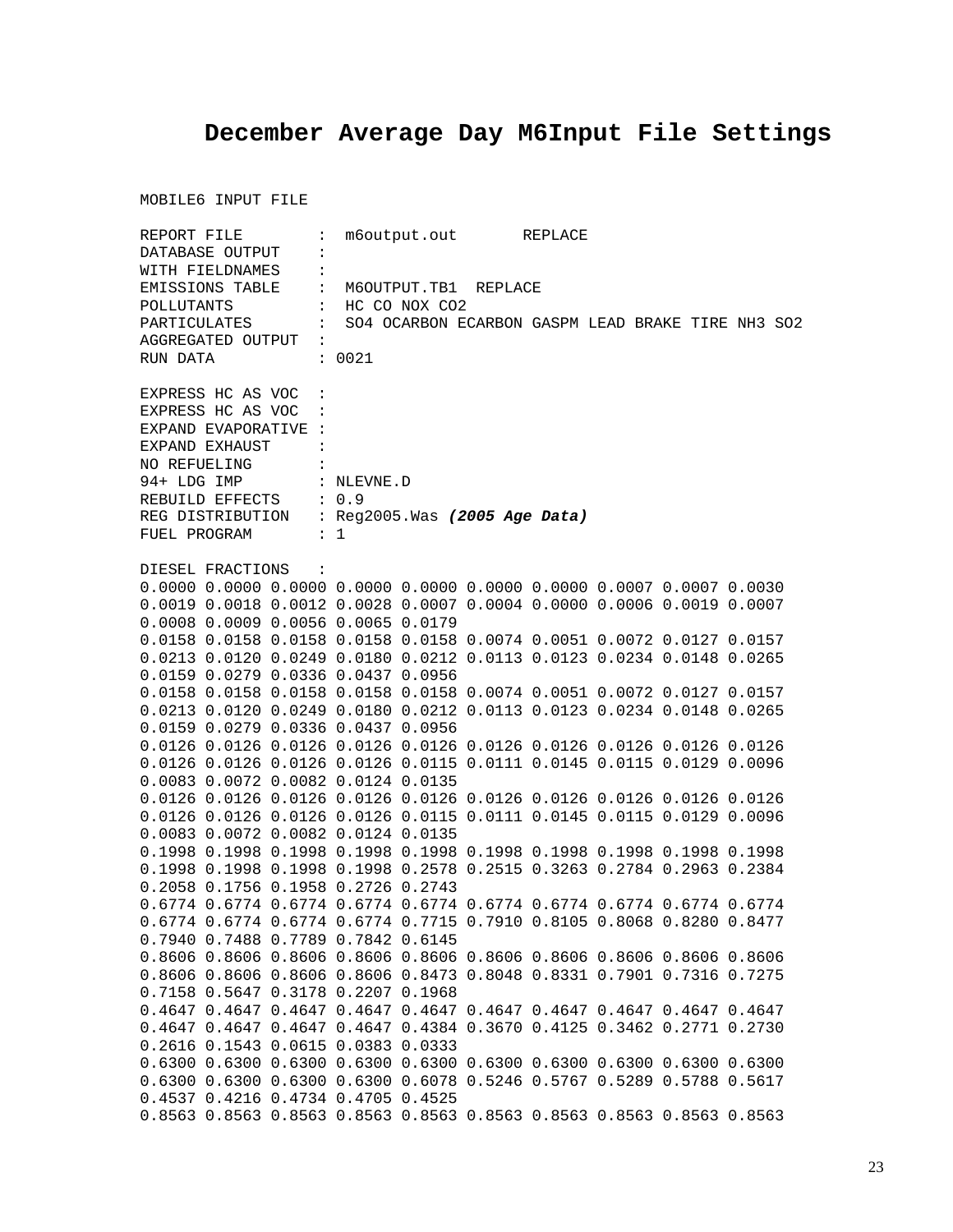0.8563 0.8563 0.8563 0.8563 0.8443 0.7943 0.8266 0.7972 0.8279 0.8177 0.7440 0.7184 0.7588 0.7567 0.7431 0.9992 0.9992 0.9992 0.9992 0.9992 0.9992 0.9992 0.9992 0.9992 0.9992 0.9992 0.9992 0.9992 0.9992 0.9989 0.9987 0.9989 0.9977 0.9984 0.9982 0.9979 0.9969 0.9978 0.9980 0.9979 1.0000 1.0000 1.0000 1.0000 1.0000 1.0000 1.0000 1.0000 1.0000 1.0000 1.0000 1.0000 1.0000 1.0000 1.0000 1.0000 1.0000 1.0000 1.0000 1.0000 1.0000 1.0000 1.0000 1.0000 1.0000 0.9585 0.9585 0.9585 0.9585 0.9585 0.9585 0.9585 0.9585 0.9585 0.9585 0.9585 0.9585 0.9585 0.9585 0.8857 0.8525 0.8795 0.9900 0.9105 0.8760 0.7710 0.7502 0.7345 0.6733 0.5155 ANTI-TAMP PROGRAM : 89 77 83 22222 22222111 1 12 96. 12211112 I/M DESC FILE : im2009.d *(2009 I/M Program)* SCENARIO RECORD :[01 0021] 1 CALENDAR YEAR :2010<br>PARTICULATE EF : PMG : PMGZML.CSV PMGDR1.CSV PMGDR2.CSV PMDZML.CSV PMDDR1.CSV PMDDR2.CSV PARTICLE SIZE : 2.5 *(Replace with 10 for PM10)* DIESEL SULFUR : 43 EVALUATION MONTH : 1 SEASON : 2 FUEL RVP : 11.8 HOURLY TEMPERATURES: 27.47 27.55 28.71 30.90 32.30 33.45 34.16 34.95 35.09 34.80 33.55 32.70 31.90 30.97 30.71 30.18 29.72 29.58 28.38 28.38 28.19 27.95 27.80 27.74 RELATIVE HUMIDITY : 72.87 72.71 71.42 66.06 63.39 60.87 59.06 57.23 56.71 57.68 59.45 60.48 63.71 65.26 65.84 67.68 69.45 69.35 72.39 71.23 72.35 72.55 73.32 72.00 BAROMETRIC PRES : 29.26 VMT FRACTIONS : 0.304535 0.072112 0.240105 0.073996 0.033990 0.086793 0.008526 0.007127 0.005358 0.019375 0.022991 0.024998 0.088798 0.004392 0.002196 0.004708

*(Speed, hourly, and facility distributions prepared by PPSUITE post processor for each Run/Scenario)* 

| VMT BY FACILITY | :V002101F.def |
|-----------------|---------------|
| VMT BY HOUR     | :V002101H.def |
| SPEED VMT       | :V002101S.def |
| END OF RUN      | $\cdot$ :     |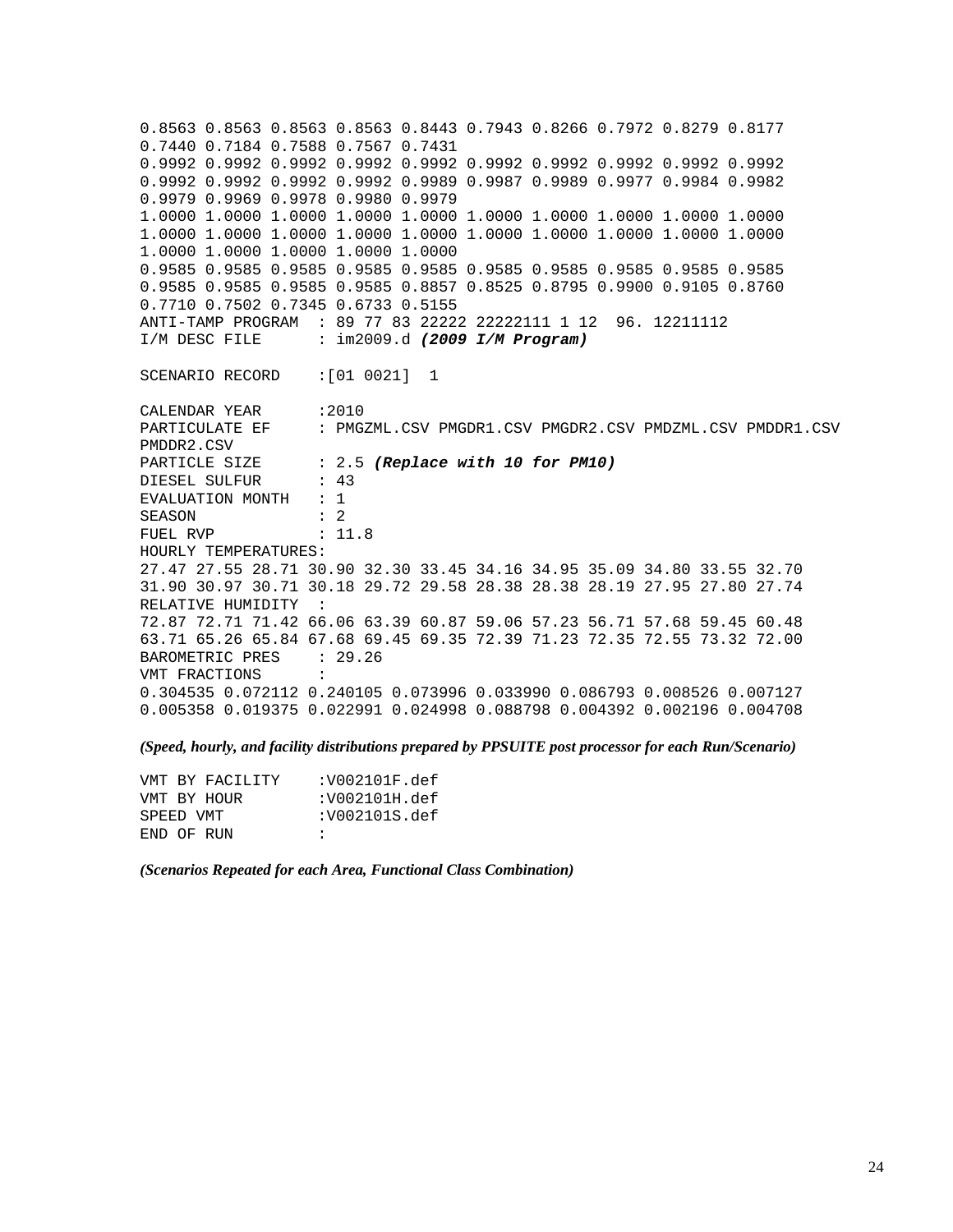#### **Washington County 2005 Vehicle Age Distributions Input to MOBILE6.2**

1 0.0452 0.0616 0.0676 0.0704 0.0718 0.0739 0.0650 0.0590 0.0580 0.0500 0.0527 0.0437 0.0392 0.0311 0.0280 0.0233 0.0211 0.0182 0.0124 0.0106 0.0077 0.0053 0.0028 0.0019 0.0793 2 0.0635 0.0971 0.0914 0.0947 0.0790 0.0889 0.0772 0.0658 0.0560 0.0495 0.0522 0.0410 0.0290 0.0214 0.0169 0.0162 0.0157 0.0115 0.0096 0.0065 0.0049 0.0037 0.0020 0.0012 0.0051 3 0.0635 0.0971 0.0914 0.0947 0.0790 0.0889 0.0772 0.0658 0.0560 0.0495 0.0522 0.0410 0.0290 0.0214 0.0169 0.0162 0.0157 0.0115 0.0096 0.0065 0.0049 0.0037 0.0020 0.0012 0.0051 4 0.0384 0.0694 0.0669 0.0670 0.0645 0.0708 0.0580 0.0575 0.0575 0.0442 0.0487 0.0518 0.0359 0.0293 0.0275 0.0303 0.0333 0.0321 0.0249 0.0234 0.0159 0.0116 0.0072 0.0048 0.0290 5 0.0384 0.0694 0.0669 0.0670 0.0645 0.0708 0.0580 0.0575 0.0575 0.0442 0.0487 0.0518 0.0359 0.0293 0.0275 0.0303 0.0333 0.0321 0.0249 0.0234 0.0159 0.0116 0.0072 0.0048 0.0290 6 0.0716 0.0936 0.0757 0.0603 0.0645 0.0843 0.0744 0.0390 0.0567 0.0442 0.0445 0.0313 0.0230 0.0157 0.0193 0.0231 0.0282 0.0278 0.0192 0.0206 0.0136 0.0097 0.0060 0.0058 0.0477 7 0.0716 0.0936 0.0757 0.0603 0.0645 0.0843 0.0744 0.0390 0.0567 0.0442 0.0445 0.0313 0.0230 0.0157 0.0193 0.0231 0.0282 0.0278 0.0192 0.0206 0.0136 0.0097 0.0060 0.0058 0.0477 8 0.0716 0.0936 0.0757 0.0603 0.0645 0.0843 0.0744 0.0390 0.0567 0.0442 0.0445 0.0313 0.0230 0.0157 0.0193 0.0231 0.0282 0.0278 0.0192 0.0206 0.0136 0.0097 0.0060 0.0058 0.0477 9 0.0716 0.0936 0.0757 0.0603 0.0645 0.0843 0.0744 0.0390 0.0567 0.0442 0.0445 0.0313 0.0230 0.0157 0.0193 0.0231 0.0282 0.0278 0.0192 0.0206 0.0136 0.0097 0.0060 0.0058 0.0477 10 0.0716 0.0936 0.0757 0.0603 0.0645 0.0843 0.0744 0.0390 0.0567 0.0442 0.0445 0.0313 0.0230 0.0157 0.0193 0.0231 0.0282 0.0278 0.0192 0.0206 0.0136 0.0097 0.0060 0.0058 0.0477 11 0.0716 0.0936 0.0757 0.0603 0.0645 0.0843 0.0744 0.0390 0.0567 0.0442 0.0445 0.0313 0.0230 0.0157 0.0193 0.0231 0.0282 0.0278 0.0192 0.0206 0.0136 0.0097 0.0060 0.0058 0.0477 12 0.0716 0.0936 0.0757 0.0603 0.0645 0.0843 0.0744 0.0390 0.0567 0.0442 0.0445 0.0313 0.0230 0.0157 0.0193 0.0231 0.0282 0.0278 0.0192 0.0206 0.0136 0.0097 0.0060 0.0058 0.0477 13 0.0716 0.0936 0.0757 0.0603 0.0645 0.0843 0.0744 0.0390 0.0567 0.0442 0.0445 0.0313 0.0230 0.0157 0.0193 0.0231 0.0282 0.0278 0.0192 0.0206 0.0136 0.0097 0.0060 0.0058 0.0477 14 0.0716 0.0936 0.0757 0.0603 0.0645 0.0843 0.0744 0.0390 0.0567 0.0442 0.0445 0.0313 0.0230 0.0157 0.0193 0.0231 0.0282 0.0278 0.0192 0.0206 0.0136 0.0097 0.0060 0.0058 0.0477 15 0.0557 0.0746 0.0688 0.0465 0.0688 0.1095 0.0901 0.0426 0.0673 0.0581 0.0441 0.0339 0.0271 0.0155 0.0208 0.0228 0.0257 0.0276 0.0203 0.0189 0.0145 0.0097 0.0044 0.0063 0.0262 16 0.1018 0.1072 0.1023 0.0768 0.0600 0.0472 0.0413 0.0373 0.0272 0.0252 0.0225 0.3511 0.0000 0.0000 0.0000 0.0000 0.0000 0.0000 0.0000 0.0000 0.0000 0.0000 0.0000 0.0000 0.0000